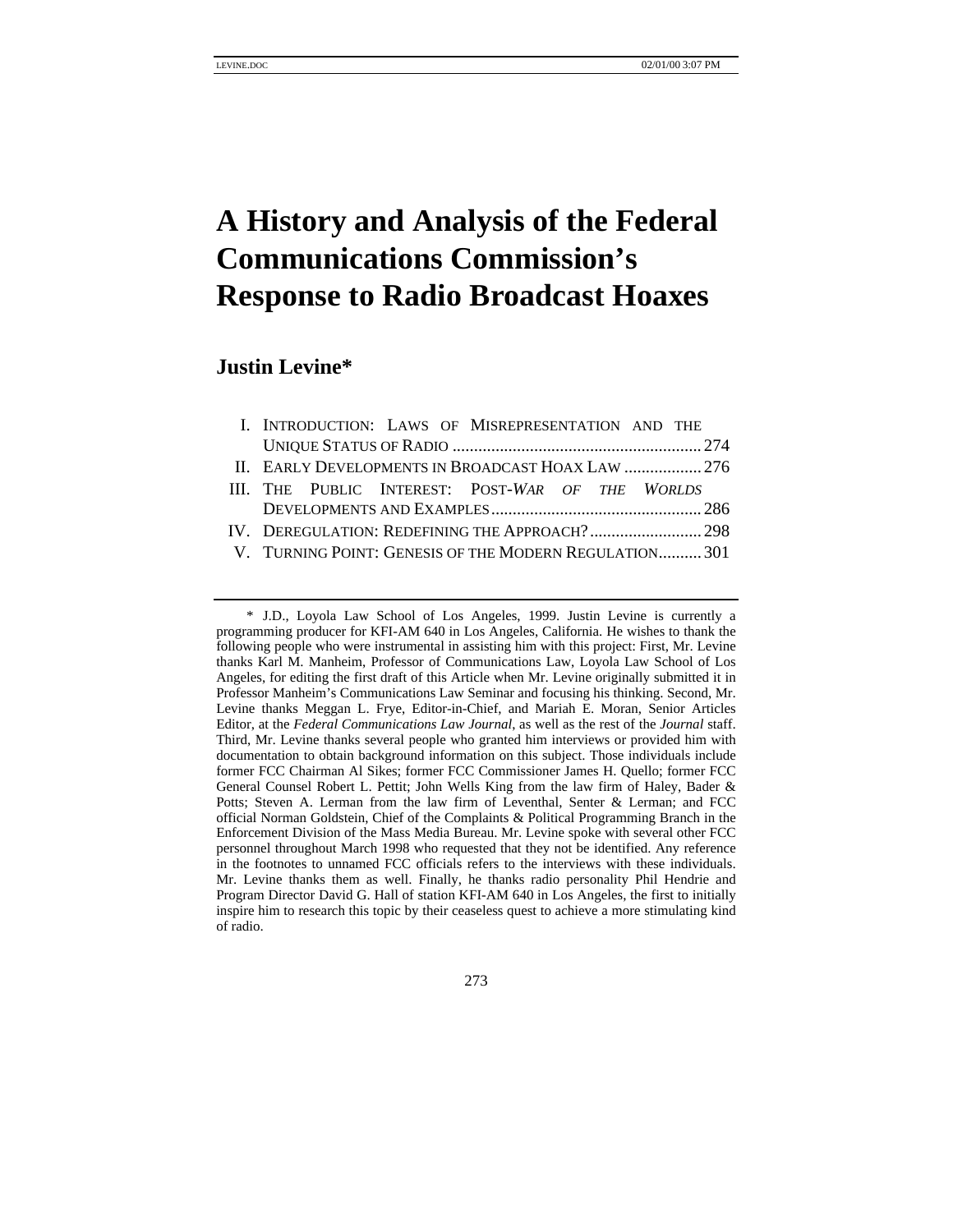| VII. BALANCING PRIORITIES: CONTENT CONTROL IN LIGHT OF |  |
|--------------------------------------------------------|--|
|                                                        |  |
|                                                        |  |

# I. INTRODUCTION: LAWS OF MISREPRESENTATION AND THE UNIQUE STATUS OF RADIO

In explaining the limits of protection under the First Amendment, Supreme Court Justice Oliver Wendell Holmes once wrote: "The most stringent protection of free speech would not protect a man in falsely shouting fire in a theatre and causing a panic."<sup>I</sup> This famous dictum has often been cited to underscore the fact that free speech will not be a viable defense when such speech is used to perpetrate a fraud or misrepresentation that is relied upon by others. When Holmes first scripted his observation in 1919, radio and the electronic mass media were still in their infancy. The next year would see the start of the very first broadcast radio station in the United States.<sup>2</sup> Few had heard of commercial radio broadcasts up to that point. The creation of the Federal Communications Commission (FCC) was still fourteen years away.<sup>3</sup>

With the advent of commercial broadcasting, the challenges of balancing free speech with the interests of protecting the public from potentially harmful frauds raised to new levels. The theater in which one can shout "fire" is no longer confined to a single locale. The venue now ranges in size from individuals, to communities, to the entire global village.

Since its inception, the FCC struggled in deciding where to draw the line regarding broadcast hoaxes. On the one hand, the FCC has sought to enforce regulations which ensure that the airwaves are used, among other reasons, "for the purpose of promoting safety of life and property."<sup>4</sup> On the other hand, the FCC has been reluctant to dictate the content of broadcasters, lest it stifle the vibrancy of the media in reaching its potential to fulfill artistic, informational, and cultural needs.<sup>5</sup>

When it comes to perpetrating hoaxes, no medium other than the Internet has been as prolific as the radio. Not only is radio pervasive, it can

<sup>1.</sup> Schenck v. United States, 249 U.S. 47, 52 (1919).

<sup>2.</sup> The honors went to KDKA in Pittsburgh, Pennsylvania. *See A Science Odyssey: People and Discoveries: KDKA Begins to Broadcast* (visited Sept. 22, 1999) <http://www.pbs.org/wgbh/aso/databank/entries/dt20ra.html>.

<sup>3.</sup> *See* MURRAY EDELMAN, THE LICENSING OF RADIO SERVICES IN THE UNITED STATES, 1927 TO 1947: A STUDY IN ADMINISTRATIVE FORMULATION OF POLICY 6-7 (1950).

<sup>4. 47</sup> U.S.C. § 151 (1994).

<sup>5.</sup> *See* 47 U.S.C. § 326 (1994).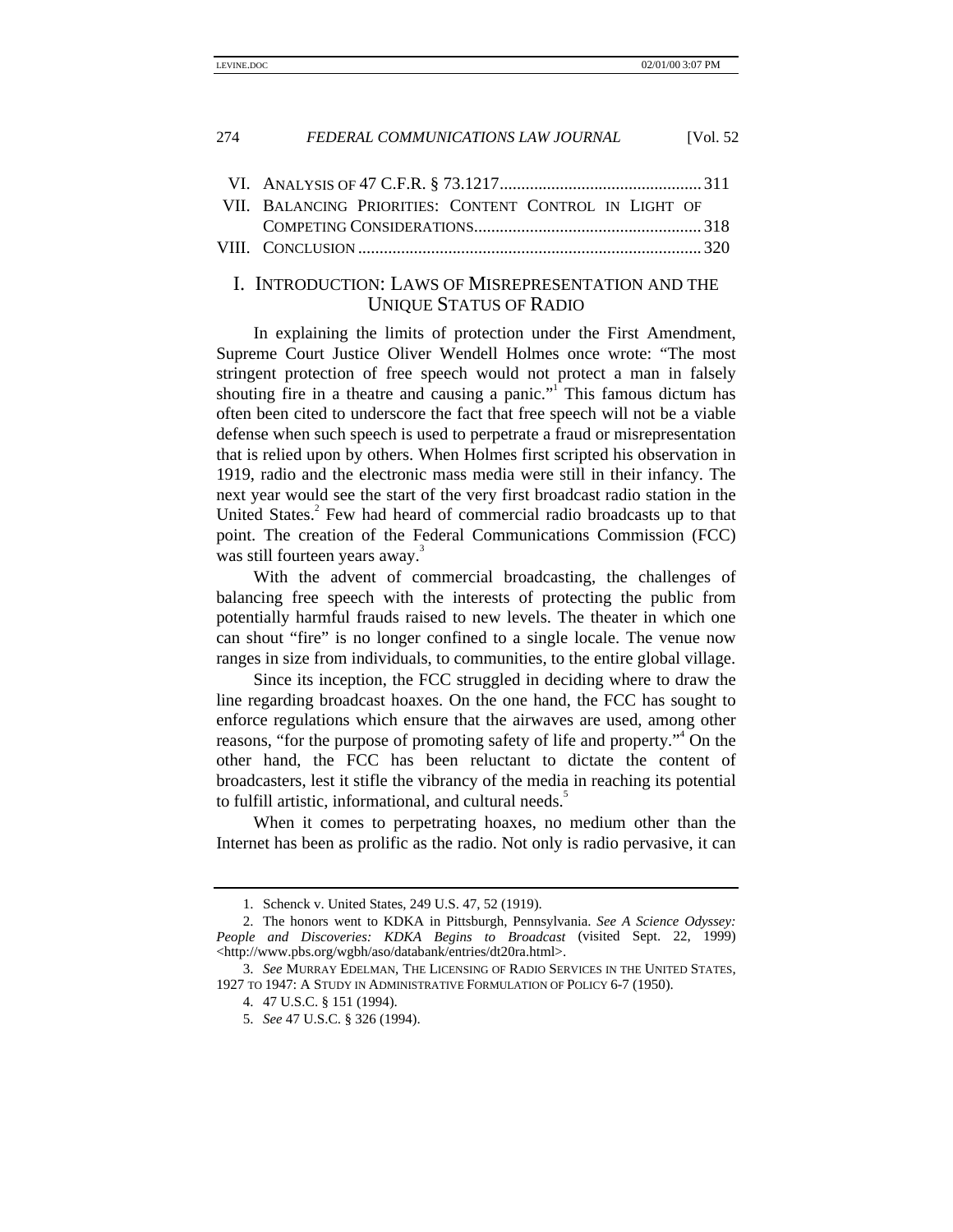have profound effects on its listeners. Author Tim Crook explained the primary reason why radio can have such a unique effect:

[R]adio was the first electronic medium of mass entertainment and radio is a more psychological medium. Its relationship with its audience is based on an emotional and imaginative bond. In 1997[,] radio has not lost its importance as a huge and significant source for news and entertainment[,] and the opportunity to hoodwink the audience is as strong as it has ever been.

Certainly, the opportunity to mislead an audience exists in other mediums. Television and print media are equally capable of misleading consumers if the producers of their content are determined to do so. Additionally, the relatively unregulated Internet is fertile ground for various types of fraud and misinformation. However, certain limitations on other media technologies prevent them from having the same impact as radio. Print is not as immediate as radio. For instance, it is hard to imagine a newspaper displaying the headline, "Community Church Is Burning Now as Reader Is Reading this Paper." Whether the text is from newspapers or the Internet, it can only convey events that have taken place in the past or make predictions about the future. Television can have a more immediate impact, but viewing television requires an information consumer to be in a passive state. Few productive actions can be achieved simultaneously while watching television.

One of the reasons radio remains an effective hoax medium is its unique ability to engage audiences while they are involved in different tasks. For instance, people can receive radio information while they are driving to work, washing dishes, typing, jogging, showering, or performing any number of tasks. In terms of portability, radio remains second only to newspapers in its ability to follow the audience throughout their daily lives. Visual media—such as print, television, and the Internet—require the undivided attention of a static viewer in order to receive information.<sup>7</sup> This unique difference gives radio the opportunity to maximize the impact of a hoax by allowing gullible listeners to immediately act on the information they receive.

Because radio remains the only medium that combines the elements of immediacy, portability, psychological impacts on the imagination, and the ability to reach listeners throughout their daily routines, it remains the most conducive for perpetrating hoaxes on unsuspecting audiences. While hoaxes, frauds, and misrepresentations have occurred on all types of mass

<sup>6.</sup> Tim Crook, *The Psychological Power of Radio* (visited Sept. 20, 1999) <http://www.irdp.co.uk/hoax.htm>.

<sup>7.</sup> Adventurous drivers have been observed trying to read newspapers and drive at the same time. The corresponding decline in their driving habits speaks for itself.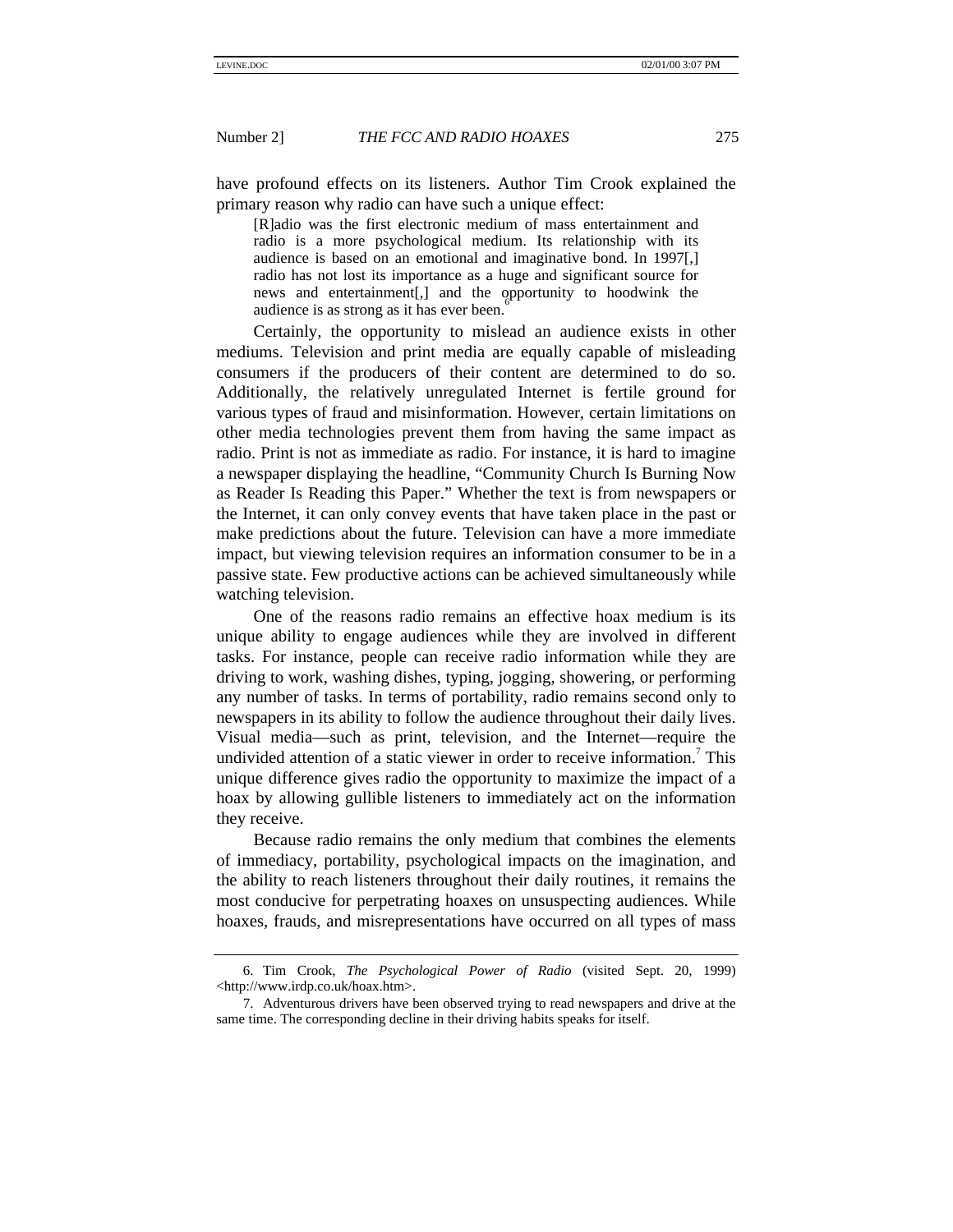media, cases demonstrate that radio remains one of the most effective means for their execution.

# II. EARLY DEVELOPMENTS IN BROADCAST HOAX LAW

The earliest regulations of radio indicate that authorities were certainly aware of some of the possible dangers that the medium posed as far as hoaxes were concerned. The Radio Act of  $1912<sup>8</sup>$  provided in section 7, "[t]hat a person, company, or corporation within the jurisdiction of the United States shall not knowingly utter or transmit, or cause to be uttered or transmitted, any false or fraudulent distress signal or call or false or fraudulent signal, call, or other radiogram of any kind."<sup>9</sup> The updated Radio Act of 1927 (1927 Act)<sup>10</sup> carried over the provision outlawing any false distress signal using the radio waves.<sup>11</sup> Such problems apparently merited an even higher concern than the general interference between broadcasting signals, which in turn was not truly rectified until the early  $1930s.<sup>12</sup>$ 

Congress again overhauled radio regulation with the Communications Act of 1934 (1934 Act).<sup>13</sup> That year, Congress repealed the false distress section of the 1927 Act and transferred its contents to section 325(a) of the 1934 Act, which is still in force today.<sup>14</sup> The provision states: "No person within the jurisdiction of the United States shall knowingly utter or transmit, or cause to be uttered or transmitted, any false or fraudulent signal of distress, or communication relating thereto  $\dots$ ."<sup>15</sup>

The scope of the 1934 provisions is considerably narrower than the 1912 regulations. Had the 1912 statute barring false radio signals "of any kind" remained in effect, the regulation of content on radio stations might have taken a very different course. As it happened, Congress limited itself to prohibiting false "distress signals."

Regulators of the radio waves seemed to have anticipated early on how basic variations of falsely shouting fire in a theater would translate to the new age of mass media. However, no one was prepared for the kind of phenomena created in the late 1930s when CBS broadcast to an unsuspecting nation a radio drama concerning an alien invasion.

<sup>8.</sup> ch. 287, 37 Stat. 302.

<sup>9.</sup> *Id.* § 7, 37 Stat. 302, 308.

<sup>10.</sup> ch. 169, 44 Stat. 1162.

<sup>11.</sup> *See id.* § 28, 44 Stat. 1162, 1172.

<sup>12.</sup> *See* 47 U.S.C. § 301 (1994).

<sup>13.</sup> ch. 652, 48 Stat. 1064, 1091 (codified as amended at scattered sections 47 U.S.C.).

<sup>14.</sup> *See id.* § 325.

<sup>15. 47</sup> U.S.C. § 325(a) (1994).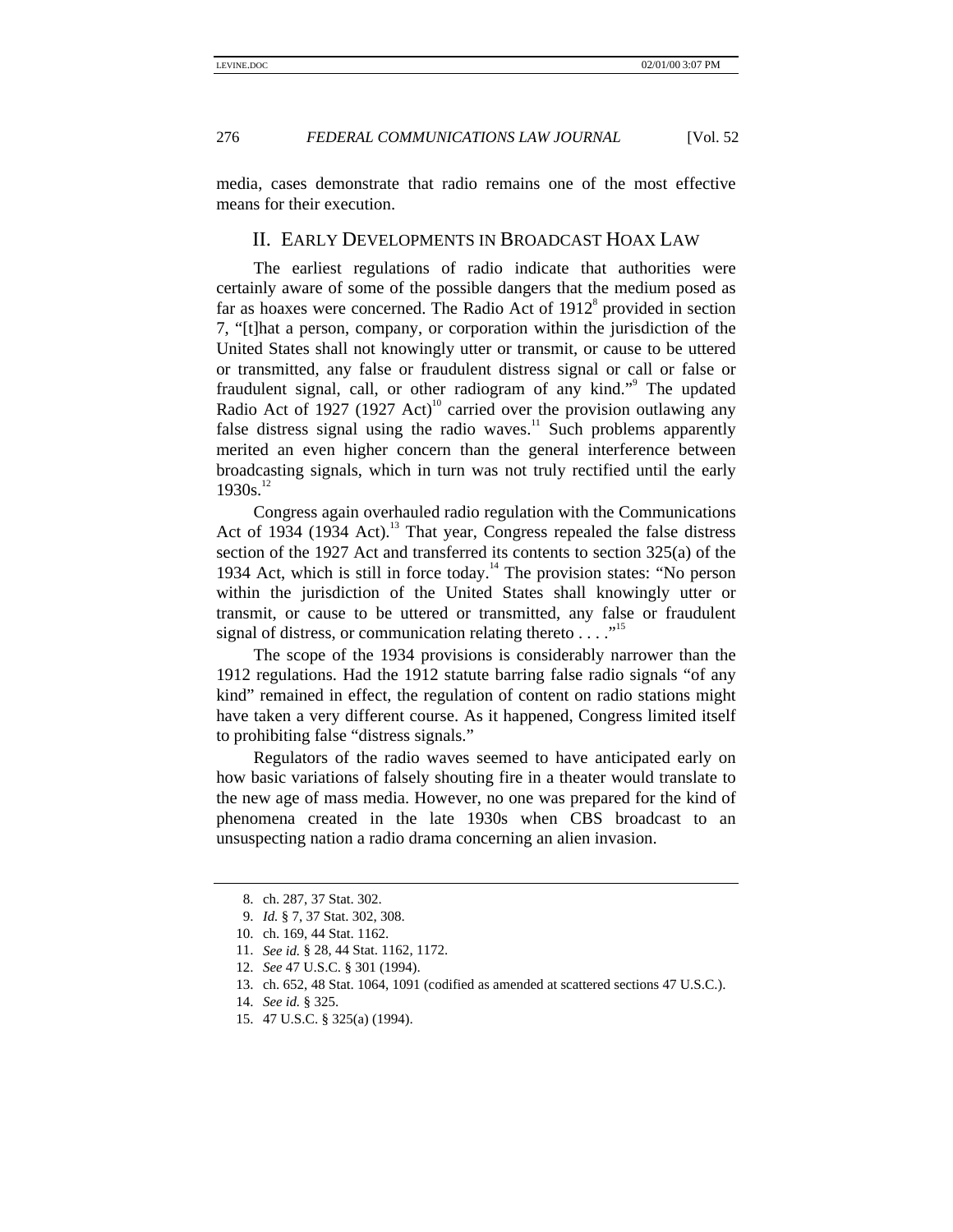On the night of Sunday, October 30, 1938, Orson Welles, along with cohorts from the Mercury Theater, performed a loose radio adaptation of *War of the Worlds*, an H.G. Wells novel concerning a Martian invasion.<sup>16</sup> WABC broadcast the program live from 8:00 to 9:00 P.M., $17$  as well as the CBS national network, consisting of over 151 stations throughout the country.<sup>18</sup> The broadcast differed from previous typical radio drama styles of the day. After an introductory speech by Orson Welles, explaining the fictional nature of the broadcast, the program then simulated an announcer who purported to bring the listeners live music from an orchestra in the Park Plaza in New York, along with weather reports.<sup>19</sup> The station then played actual orchestral music, only to be interrupted by a separate announcer with a breaking "news bulletin":

Ladies and gentlemen, we interrupt our program of dance music to bring you a special bulletin from the Intercontinental Radio News. At [twenty] minutes before 8 [P.M.], central time, Professor Farrell of the Mount Jennings Observatory, Chicago, Ill., reports observing several explosions of incandescent gas, occurring at regular intervals on the planet Mars.<sup>2</sup>

A brief return to music simulating a live orchestral performance followed the news announcement.<sup>21</sup> The pattern repeated itself with updated breaking announcements reporting meteors striking the earth and interviews with "astronomers" from Princeton Observatory.<sup>22</sup> The broadcast later moved to a simulated live newscast from the scene of the meteor landing where a reporter described monsters emerging from the debris and attacking.<sup>23</sup> Sounds of crashing microphones and moments of silence added to the realism. $^{24}$  Reports of deaths along with interviews of state militia officers and Washington officials were heard before the middle break of the program, which reiterated the fictional nature of the broadcast for the first time since its start.<sup>25</sup>

Despite the announcements made before the end of the broadcast

<sup>16.</sup> *See Radio Listeners in Panic, Taking War Drama as Fact*, N.Y. TIMES, Oct. 31, 1938, at 1.

<sup>17.</sup> *See id.* The time refers to Eastern Standard Time. The CBS affiliates throughout the country broadcast the program simultaneously in their respective time zones.

<sup>18.</sup> *See* Ted Pease, *I'll Take Martians over Media Illiteracy*, HERALD J. (Utah), Nov. 10, 1996, at 10.

<sup>19.</sup> *See Excerpts From the 'War' Broadcast*, N.Y. TIMES, Nov. 1, 1938, at 26.

<sup>20.</sup> *Id.*

<sup>21.</sup> *See id.*

<sup>22.</sup> *See id.*

<sup>23.</sup> *See id.*

<sup>24.</sup> *See id.*

<sup>25.</sup> *See id.*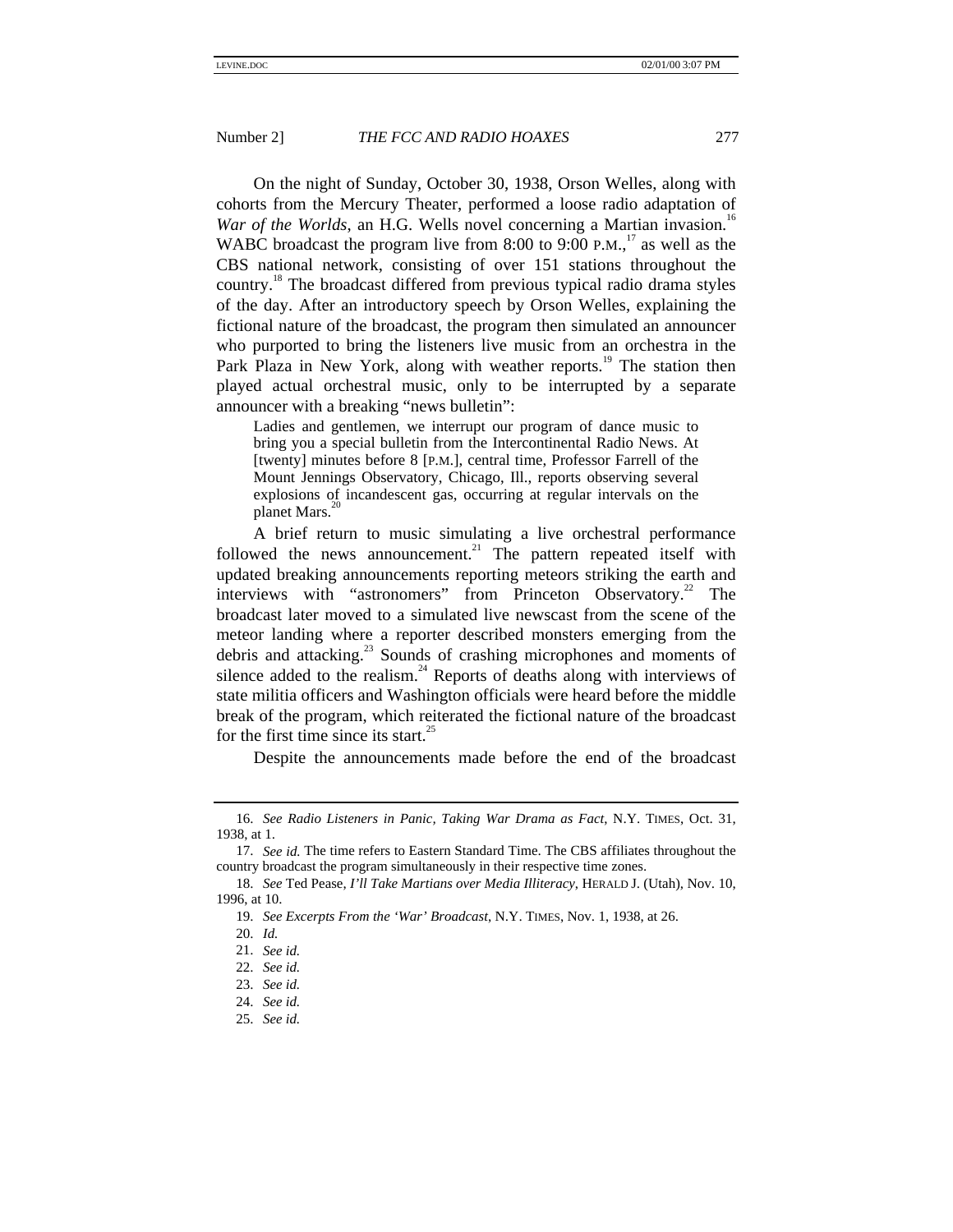intended to assure audiences of its fictional nature, panic gripped segments of the nation.<sup>26</sup> Listeners did not realize that they were hearing a dramatization. Families rushed out of their homes, traffic jams clogged the streets, church services were disrupted, and chaos ensued from people trying to flee phantom Martians from the sky.27 The *New York Times* reported that hospitals treated people for shock and hysteria, while police switchboards were so swamped with calls that they could not conduct regular business.<sup>28</sup>

CBS and Welles offered regrets that they had caused such a reaction.<sup>29</sup> Welles denied rumors that the program was a publicity stunt

28. *See id.* at 4. In an insightful essay entitled *The Psychological Power of Radio*, Tim Crook suggests that the newspaper accounts of the event exaggerated the degree of the panic. *See* Crook, *supra* note 6. Crook postulates that newspapers had ample motive to slant the coverage because, by the late 1930s, the relatively new medium of radio had become a threat to the print media in its competition for advertising revenue. *See id.* Indeed, the week following the *War of the Worlds* broadcast, *Time* magazine admitted that: "[I]n the U.S. the press, no friend to radio, treated it as a public outrage." *"Boo!"*, TIME, Nov. 7, 1938, at 40.

Welles himself lamented the fact that newspapers ran headlines concerning lawsuits totaling \$12 million which supposedly stemmed from the broadcast. When such lawsuits never materialized, Welles maintained that the papers made up the lawsuit headlines because of competitive envy from radio advertising. However, nothing in Welles's statements questioned the extent of the panic or the newspapers' coverage of the event outside of the stories concerning the lawsuits. Welles even noted that 20 minutes into the program, the radio control room was filled with "very bewildered cops." WELLES & BOGDANOVICH, *supra* note 26, at 18-19.

There are few independent historical accounts of the severity of the *War of the Worlds* panic, except for the newspaper reports during the weeks following the broadcast. The papers identified many frightened interviewees by name in their stories. The anecdotal nature of such reporting makes it difficult to objectively assess the true extent and intensity of the panic. While no confirmed deaths stemmed from the incident, at the very least, the *War of the Worlds* hysteria forced many cities to divert considerable resources from their law enforcement, media, and municipal services to cope with the fallout from the program.

29. In later years, Welles admitted that he "merrily anticipated" the type of reaction to the broadcast, indicating that he intended to fool the public from the start. However, he also claimed to be flabbergasted by the scale of the program's effect. "We began to realize,"

<sup>26.</sup> *See id.*; *FCC to Scan Script of 'War' Broadcast*, N.Y. TIMES, Nov. 1, 1938, at 1. Estimates on the size of the audience tuned in to *War of the Worlds* range from 6 to 12 million listeners. One Princeton University study concluded that as many as one million people actually believed that what they heard was real. *See* SUSAN J. DOUGLAS, LISTENING IN 165 (citing HADLEY CANTRIL, THE INVASION FROM MARS (1940)). Other estimates claim that up to 1,750,000 people were frightened enough by the broadcast to take some form of action. *See* ORSON WELLES & PETER BOGDANOVICH, THIS IS ORSON WELLES 346 (Jonathan Rosenbaum ed., 1992). In terms of the share of the total radio audience, *War of the Worlds* pulled in only about four percent of the available listeners. The extent of the panic could have been far greater if the production had not been competing against the vastly popular *Edgar Bergen and Charlie McCarthy Show* which brought in 34% of the audience that evening. *See* Walter J. Beaupre, *When Mars Invaded Radio: The Broadcast of the Century* (visited Sept. 20, 1999) <http://users.aol.com/edwardelec/artwb007.html>.

<sup>27.</sup> *See Radio Listeners in Panic, Taking War Drama as Fact*, *supra* note 16, at 1.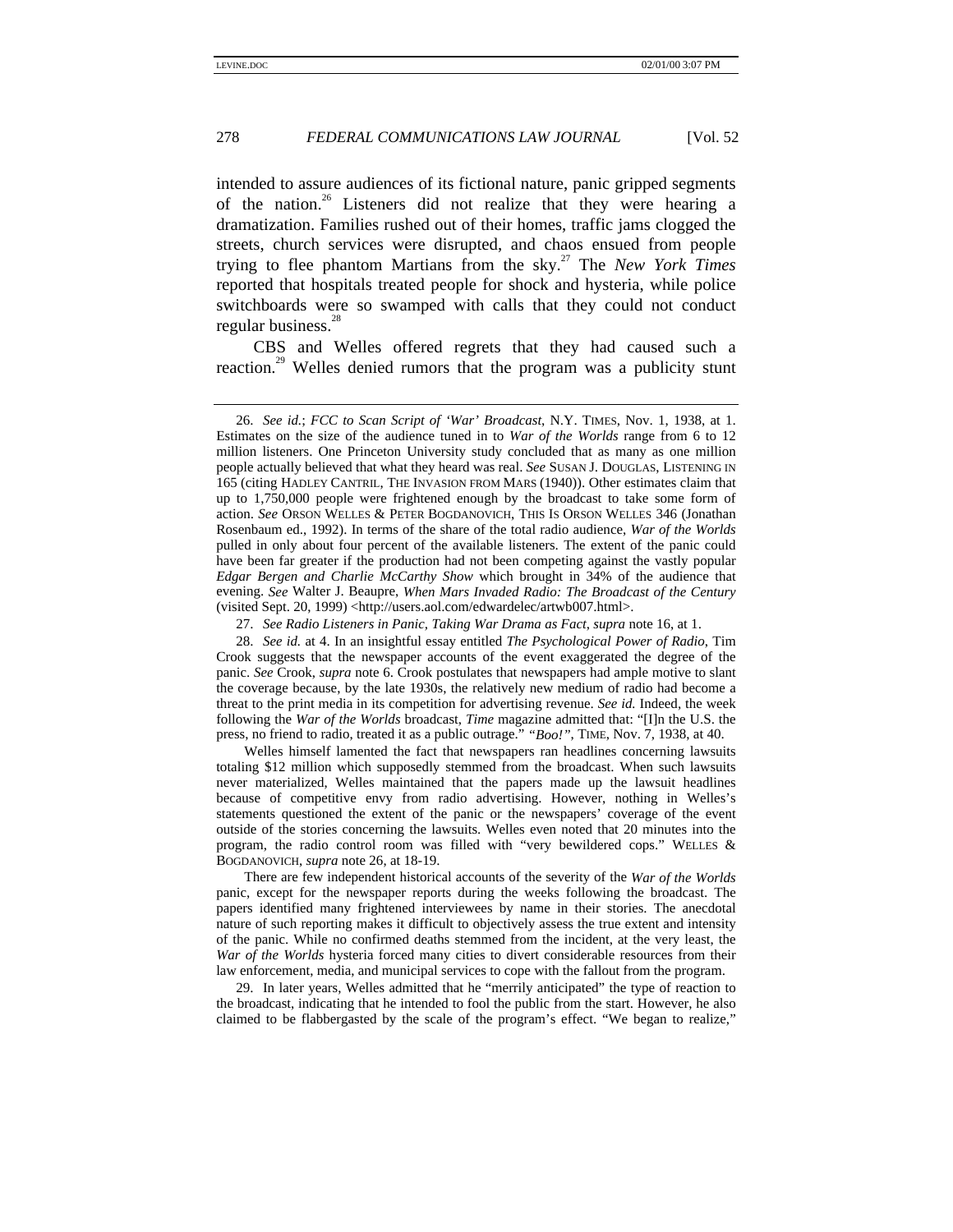designed to promote Mercury Theater productions.<sup>30</sup> He pointed to four factors that should have tipped listeners off to reality: (1) the opening announcement set the show one year in the future (1939); (2) the broadcast took place during the regular Mercury Theater broadcast slot which was announced and described in all the newspapers; (3) a total of four announcements were made describing the fictional nature of the show, with one such announcement falling in the middle of the broadcast; and (4) the familiarity of the American myth regarding an invasion from Mars.<sup>31</sup> Welles further explained:

Far from expecting the radio audience to take the program as fact rather than as a fictional presentation, we feared that the classic H. G. Wells story, which has served as inspiration for so many moving pictures, radio serials[,] and even comic strips might appear too old fashioned for modern consumption. We can only suppose that the special nature of radio, which is often heard in fragments, or in parts disconnected from the whole, has led to this misunderstanding.<sup>3</sup>

The incident was a clear indication of the power of radio and how it differed from other media. Unlike films, people did not necessarily experience the show from the start but rather listened in at various times to different segments. As a result, many did not hear the strategically placed announcements assuring the listeners that the show was fake. The listing in the newspaper that advertised the show obviously did not have an immediate impact, unlike the broadcast itself. The economic and political zeitgeist of 1938 was the final ingredient which allowed a nation to believe the warnings from their radios that the Martians were coming.<sup>33</sup>

Welles noted, "as we plowed on with the destruction of New Jersey, that the extent of our American lunatic fringe had been underestimated." WELLES & BOGDANOVICH, *supra* note 26, at 18-19.

<sup>30.</sup> *See FCC to Scan Script of 'War' Broadcast*, *supra* note 26, at 26.

<sup>31.</sup> *See id.*

<sup>32.</sup> *FCC to Investigate Mars Radio Program*, ASSOCIATED PRESS (New York), Oct. 31, 1938, *reprinted in* (visited Sept. 21, 1999) <http://www.war-of-the-worlds.org/Radio/ Newspapers/Oct31/FCC.html>.

<sup>33.</sup> In 1938, *Time* magazine declared:

<sup>[</sup>T]he only explanation for the badly panicked thousands—who evidently had neither given themselves the pleasure of familiarizing themselves with the Wells's famous book nor had the wit to confirm or deny the catastrophe by dialing another station—is that recent concern over a possible European Armageddon has badly spooked the U. S. public.

*<sup>&</sup>quot;Boo!"*, *supra* note 28, at 40. Although this off-the-cuff analysis by *Time's* editors was adopted as common wisdom by several analysts, sociologists, and other dedicated readers of the magazine, the fact remains that this explanation was hardly the only reason for the phenomena associated with the program. Without more tangible evidence, it is dubious to suggest that this was even the primary cause of the panic.

It is always appropriate to consider the reactions of society within the context of the times that were in existence. However, *Time* gives too little credit to the cleverness of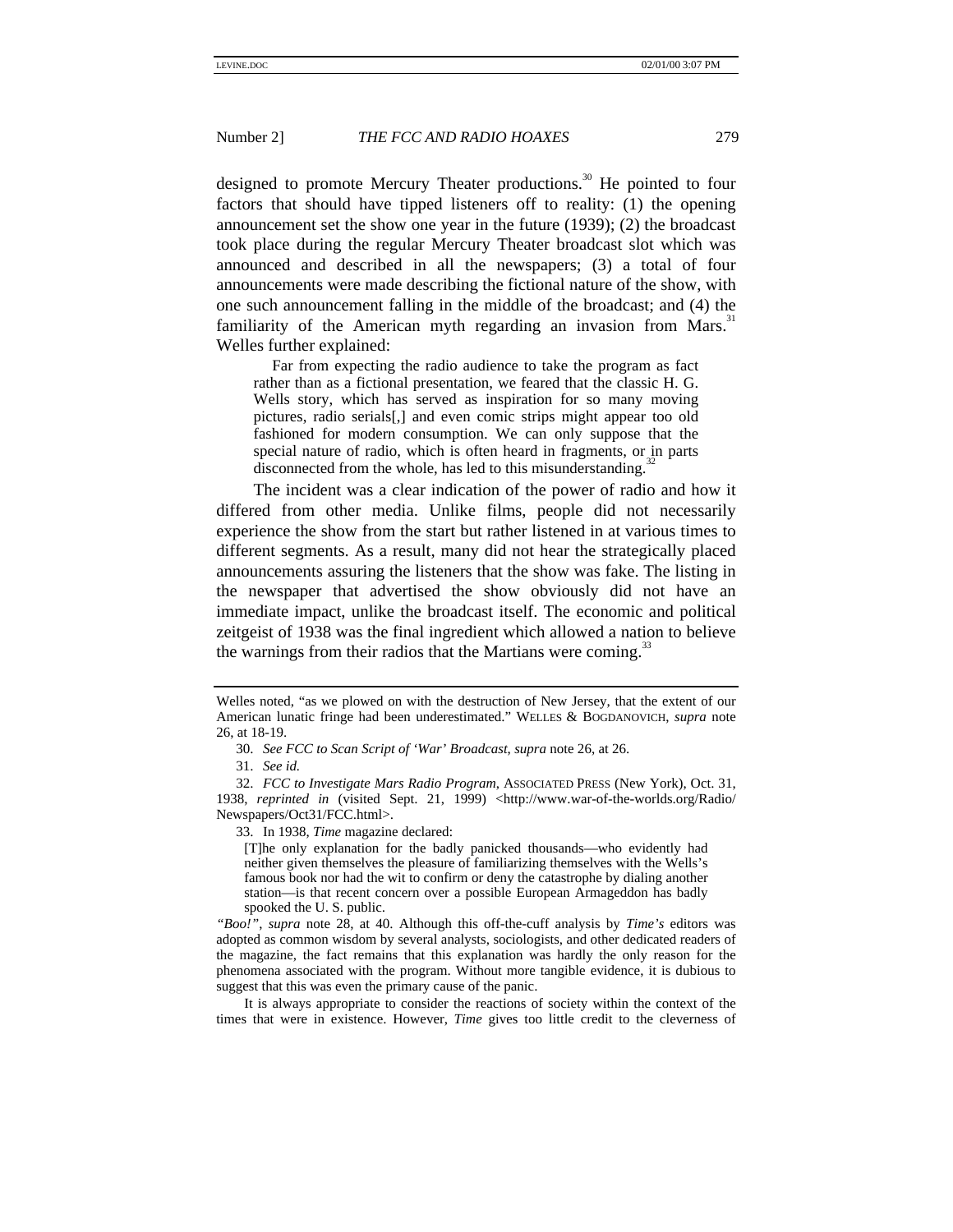While the aforementioned provisions in the Radio Acts of 1912 and 1927 indicated that the FCC contemplated the possibility of using the radio to send a false distress signal, it was clearly caught off guard by *War of the Worlds*. The rise of radio networks now allowed broadcasts to be heard simultaneously throughout the nation. The result was the first case of a single broadcaster triggering a nationwide panic.

FCC Chairman Frank R. McNinch called the airing of the program "regrettable," but the FCC was unsure of what steps to take. $34$  A basic obstacle that confronted the commissioners was the fact that no rule seemed to apply. The problem had nothing to do with their primary duties of preventing station interference or monopoly ownership within the broadcast industry. This was clearly not a case of obscene programming, nor could it even be termed indecent. Section 326 of the 1934 Act explicitly prohibited the FCC from regulating the content of individual programs by stating:

Nothing in this Act shall be understood or construed to give the [FCC] the power of censorship over the radio communications or signals transmitted by any radio station, and no regulation or condition shall be promulgated or fixed by the [FCC] which shall interfere with the right of free speech by means of radio communication.

The *New York Times* summed up the FCC's role by reporting: "The usual practice of the [FCC] is not to investigate broadcasts unless formal demands for an inquiry are made, but the [FCC] has the power, officials pointed out, to initiate proceedings where the public interest seems to warrant official action."<sup>36</sup> After receiving twelve formal protests against the *War of the Worlds* program the day after it was performed, Chairman McNinch promised prompt consideration of the matter.<sup>37</sup> The majority

Welles and the show itself. To this day, it is remarkable how well the broadcast stands up in terms of its level of realism in capturing the chaos of an unfolding "live news event," even one as improbable as a Martian landing.

Probably the easiest explanation to explain the panic was the simple fact that, at the time, nothing like *War of the Words* had ever been done. People were still unsure how to approach a new medium that was increasingly dominating the distribution of news and information. Since radio was the first electronic mass media, the public had widespread access to it in their homes. At the time, few inventions were comparable to the radio (unlike television, which came along well after the debates concerning radio's place in society). When viewed in this context, it is easier to understand how people could be fooled, at least once, when they had never before been fooled.

<sup>34.</sup> *FCC Is Perplexed on Steps to Take*, N.Y. TIMES, Nov. 1, 1938, at 16.

<sup>35.</sup> Communications Act of 1934, ch. 652 § 326, 48 Stat. 1064, 1091. This is verbatim language carried over from section 29 of the Radio Act of 1927. *See* Radio Act of 1927, ch. 169 § 29, 44 Stat. 1162, 1172.

<sup>36.</sup> *Washington May Act*, N.Y. TIMES, Oct. 31, 1938, at 4.

<sup>37.</sup> *See FCC Is Perplexed on Steps to Take*, *supra* note 34, at 26.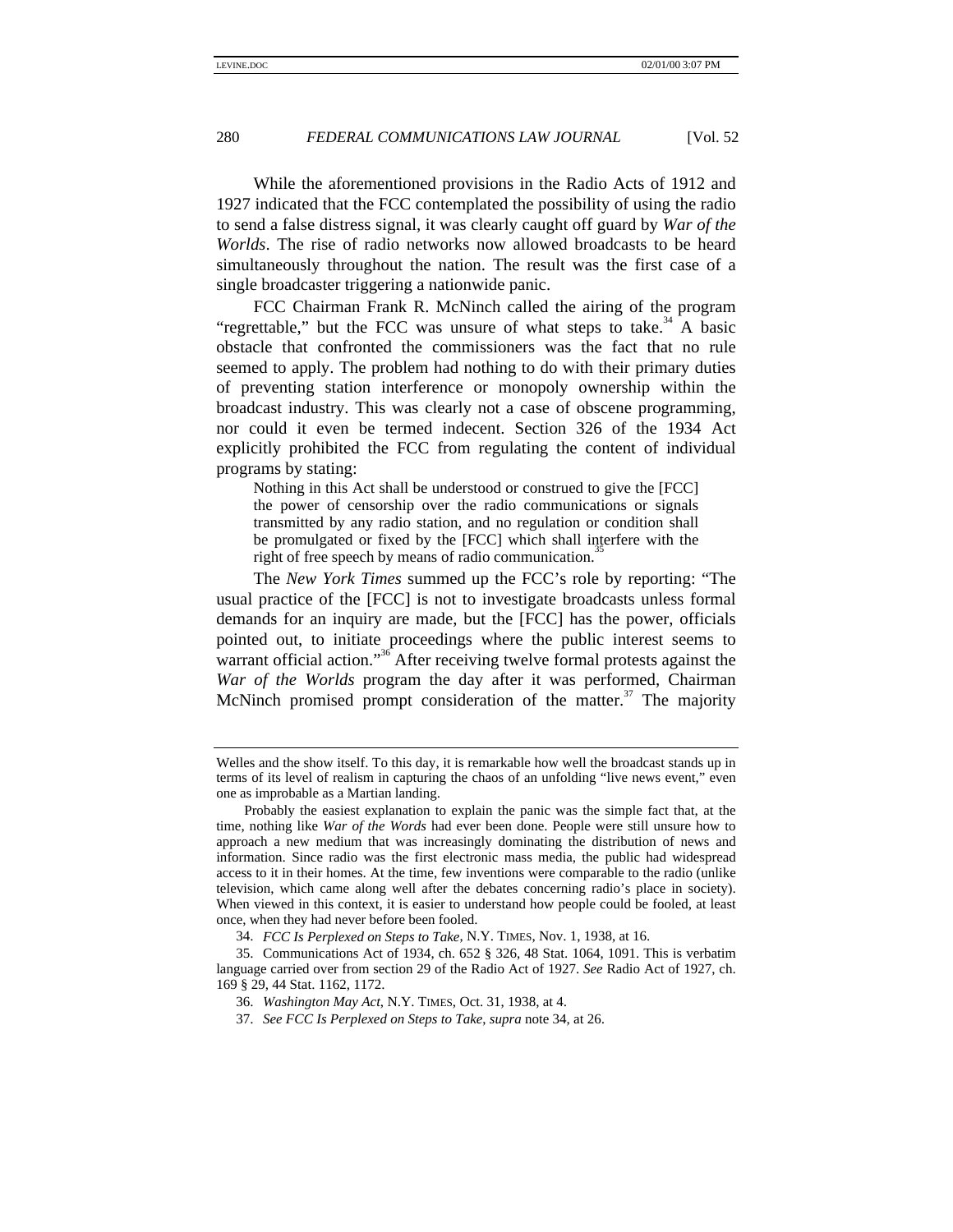feeling within the FCC, however, was to avoid any hasty action, lest it be construed as censoring program material.<sup>38</sup> Commissioner T.A.M. Craven made the following cautionary note:

[T]he [FCC] should proceed carefully in order that it will not discourage the presentation by radio of the dramatic arts. It is essential that we encourage radio to make use of the dramatic arts and the artists of this country. The public does not want a "spineless" radio.

It is also my opinion that, in any case, isolated instances of poor programming service do not necessarily justify the revocation of a station's license, particularly when such station<sup>39</sup> has an otherwise excellent record of good public service. I do not include in this category, however, criminal action by broadcasting station licensees.

At the time, if any pressure was to be put on stations in preventing such a panic in the future, it would have to be done indirectly through the FCC's practice of refusing to renew station licenses for programs or actions that were not deemed to be in the "public interest."<sup>41</sup> The public interest cauldron was often used by the FCC to judge the total activities that a station engaged in, even when they might have fallen outside the parameters of an explicit regulatory ban. However, even though license renewals were less certain for incumbent broadcasters in the 1930s than they are today, some in the FCC indicated doubts as to how much weight it would put on *The War of the Worlds* when determining if a station was satisfying the public interest during a license renewal hearing. Commissioner Paul E. Walker pointed out that, "'probably the broadcasters are as anxious to straighten things out as anybody.<sup>" $\frac{1}{2}$ </sup> Commissioner George Henry Payne struck a more actionable tone in proclaiming:

People who have material broadcast into their homes without warnings have a right to protection. Too many broadcasters have insisted that they could broadcast anything they liked, contending that they were protected by the prohibition of censorship. Certainly when people are injured morally, physically, spiritually[,] and psychically, they have

<sup>38.</sup> *See id.*

<sup>39.</sup> It is unclear if Commissioner Craven referred to any specific station in this remark. It could be a reference to WABC—the station in New York where *War of the Worlds* originated. However, given the fact that it was carried by a live simulcast over the CBS radio network, any number of stations could have been singled out for airing the same program. This fact further points out the difficulty that regulators faced in the age of networks.

<sup>40.</sup> *FCC Is Perplexed on Steps to Take*, *supra* note 34, at 26.

<sup>41.</sup> *See id.* This *New York Times* article on November 1, 1938, indicates that such renewals were issued every six months. *See id.* The term was later increased to every three years and then to every five years. *See* 47 U.S.C. § 307(c) (1994). Today, the renewal term is every eight years following congressional modifications of section 307(d) of the Communications Act of 1934. *See* 47 U.S.C. § 307(c)(1) (Supp. III 1997).

<sup>42.</sup> *FCC Is Perplexed on Steps to Take*, *supra* note 34, at 26 (citation omitted).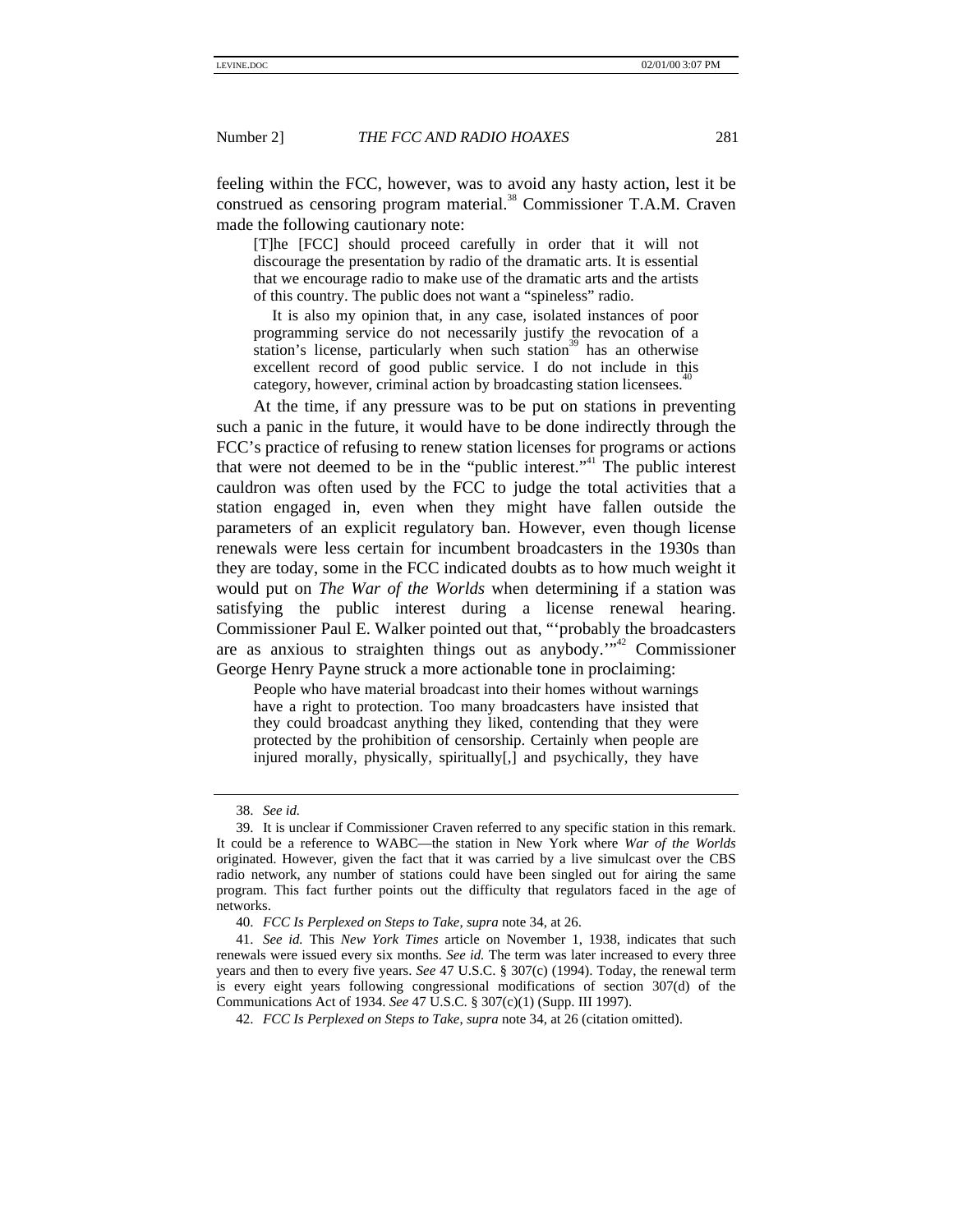just as much right to complain as if the laws against obscenity and indecency were violated.<sup>4</sup>

Other commissioners refused to comment. The FCC promised an inquiry and requested a copy of the *War of the Worlds* script from CBS in order to study it. $44$ 

The investigation concerning *War of the Worlds* coincided with a broader FCC hearing into problems concerning network broadcasting as a whole. Chairman McNinch invited the heads of the then three major broadcasting networks to discuss the use of the news term "flash" in radio programming. In explaining the reasons for the summit, Chairman McNinch stated:

I have heard the opinion often expressed within the industry as well as outside that the practice of using "flash," as well as "bulletin," is overworked and results in misleading the public. It is hoped and believed that a discussion on this subject may lead to a clearer differentiation between bonafide news matter of first rank importance and that which is of only ordinary importance or which finds place in dramatics or advertising.

The concerned network heads expressed relief at the informal nature of the summit and made a good faith agreement to confine the use of the term "flash" in broadcasts to only those items of serious (and nonfictional) importance.<sup>46</sup>

Shortly thereafter, Chairman McNinch delivered a speech to the National Association of Broadcasters convention on November 19, 1938, entitled "What Our Investigation Means to Broadcasters."<sup>47</sup> He suggested that the best guidance on program standards would come from the public opinion of the listeners, rather than the broadcasters or the FCC itself.<sup>48</sup> He further stressed that broadcast station licensees were in the position of trustees, with the American public being the fiduciaries of the trust.<sup>49</sup> The major networks carried Chairman McNinch's remarks live over the radio, including CBS, the same network which broadcast *War of the Worlds*. 50

<sup>43.</sup> *Mars Monsters Broadcast Will Not Be Repeated*, ASSOCIATED PRESS (Washington), Nov. 1, 1938, *reprinted in* (visited Sept. 21, 1999) <http://war-of-the-worlds.org/Radio/ Newspapers/Nov01/No-Repeat.html>.

<sup>44.</sup> *See FCC to Scan Script of 'War' Broadcast*, *supra* note 26, at 1.

<sup>45.</sup> *Radio Chain Heads Called*, INS (Washington), Nov. 7, 1938, *reprinted in* (visited Sept. 21, 1999) <http://war-of-the-worlds.org/Radio/Newspapers/Nov07/Heads.html>.

<sup>46.</sup> *See id.*

<sup>47.</sup> *See* EDELMAN, *supra* note 3, at 83.

<sup>48.</sup> *See id.*

<sup>49.</sup> *See Address by Chairman Frank R. McNinch*, FED. COMM. BAR J., Nov. 1938, at 14.

<sup>50.</sup> *See id.*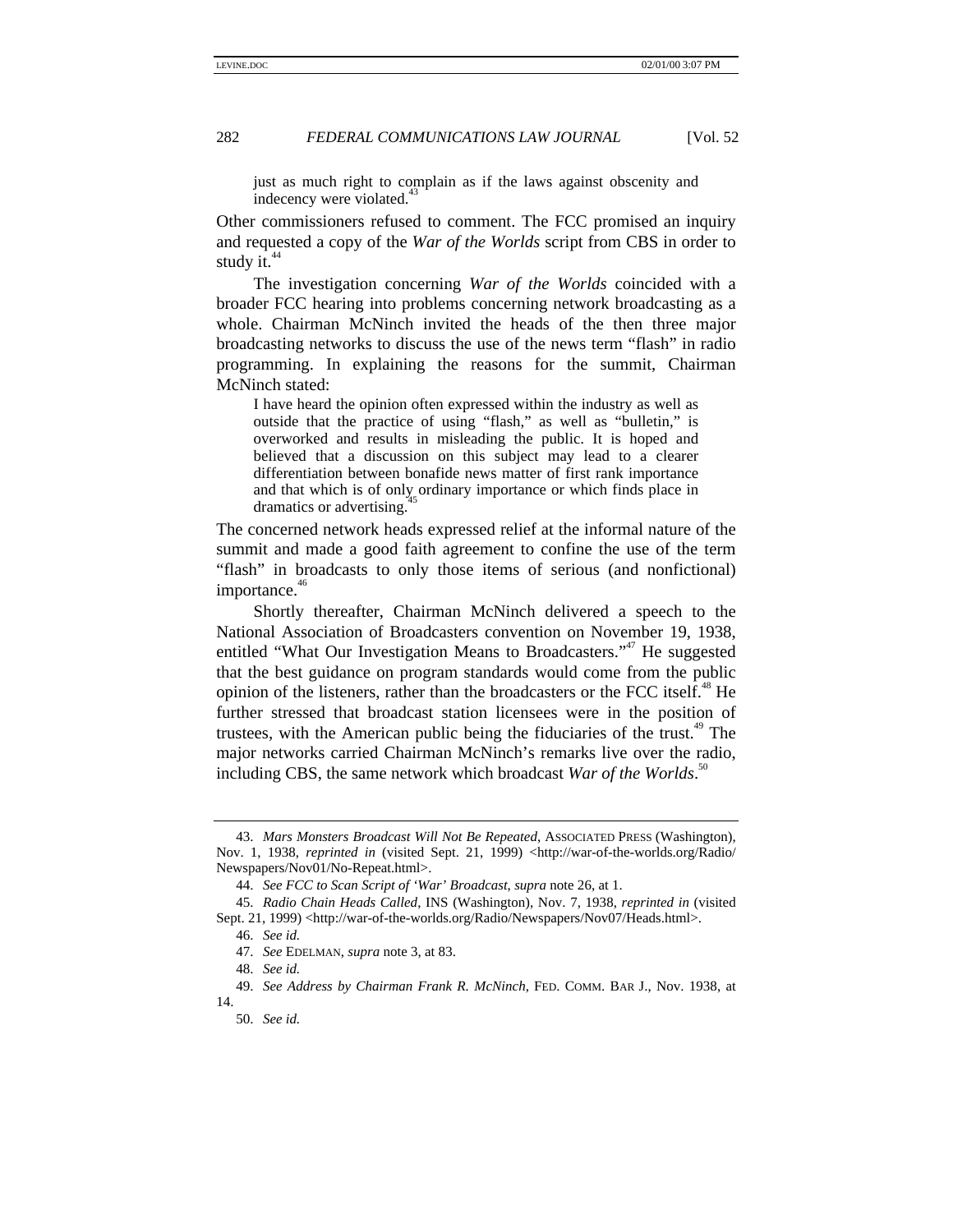If Chairman McNinch's position in dealing with the aftermath from *War of the Worlds* favored self-regulation by the broadcast industry, those of U.S. Senator Clyde L. Herring from Iowa represented the other side of the spectrum. The day after the broadcast, Senator Herring stated that Welles's drama was proof that radio needed "control by the government."<sup>51</sup> Furthermore, the Senator claimed that he had prepared a bill for the then upcoming legislative session that would have allowed the FCC to screen and veto every radio program before it was broadcast.<sup>52</sup> Senator Herring's remarks represented one of the most unabashed calls for direct government control of the airwaves by a U.S. official in the electronic media age.

The previous years saw a rising chorus of criticism towards radio programming, which was described by many as being increasingly indecent and incendiary.53 *War of the Worlds* brought the debate concerning radio censorship to a new level of intensity.

Despite the often antagonistic relationships between newspapers and radio, most of the print editorials tended to favor the self-regulation approach. Among the more unequivocal editorials came from the *New York Daily News*, excerpts of which stated,

[M]ail delivery yesterday morning brought 191 letters, and the bulk of these concerned Sunday evening's nation-wide "invasion from Mars" radio scare.

Practically all our correspondents were in a rage when they wrote. About half of them were mad at the people who were hoaxed into taking the broadcast seriously; the other half were mad at Orson Welles, who put on the "War of the Worlds" radio rendition of H. G. Wells's novel of the same title, for having done the job so vividly and convincingly.

We can't work up a mad against either of these targets.

. . . .

The only parties to the excitement that we're mad at are the [FCC], for making such a fuss about it, and Senator Clyde L. Herring (Dem., Iowa), who has seized the incident as a pretext for renewing his drive for government radio censorship.

We wish the FCC would relax and go back to sleep. We hope the next Congress, and as many Congresses thereafter as necessary, will smack flat all radio censorship bills with the avalanche of "NO's" they

<sup>51.</sup> *FCC to Investigate Mars Radio Program*, UNITED PRESS (Des Moines), Oct. 31, 1938, *reprinted in* (visited Sept. 21, 1999) <http://war-of-the-worlds.org/Radio/ Newspapers/Oct31/FCC.html>.

<sup>52.</sup> *See id.*

<sup>53.</sup> Among the most often cited examples include a 1937 broadcast involving Mae West and Don Ameche portraying Adam and Eve in a Bible parody, as well as a 1938 Sunday show from Father Charles E. Coughlin in Detroit which critics described as being anti-Semitic in nature.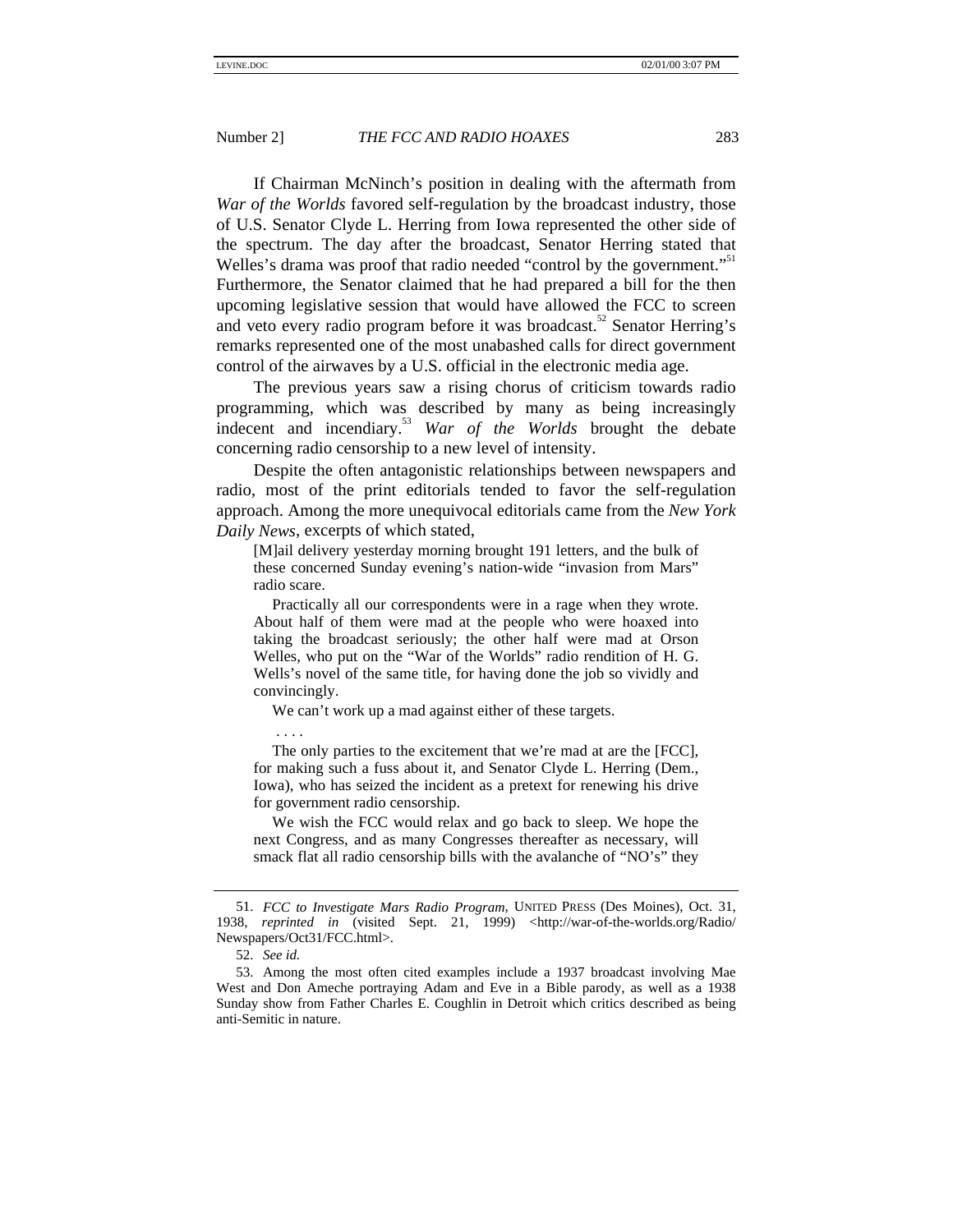deserve in a free-speech, free-press, free-religion, free-assemblage country.

Published sentiments such as these no doubt emboldened officials within the FCC who favored the self-regulation approach. Congress did not adopt Senator Herring's proposals nor those of any others who favored broader and more direct government control over radio content.<sup>55</sup>

In the months that followed the rally against government restrictions on programming, Senator Herring's stance on the issue developed more flexibility and nuance. In March 1939, Senator Herring authored an article entitled *Is Radio Censorship Necessary?*, where he stated:

There has been a reluctance on the part of government to impose federal censorship, and it is quite certain that it will be resorted to only if other means of bringing about voluntary censorship fail.

Just as I am a staunch believer in the capacity of business to run itself and to set up, voluntarily, fair trade and labor practices for the governing of industry by management, so I believe that the radio industry is able to regulate itself.

The radio companies should voluntarily establish a code of ethics binding upon all broadcasters. This would at once obviate the necessity of further efforts at governmental control and, I believe, produce results infinitely more satisfactory from the standpoint of both the industry and the public. . . .

. . . .

One of the most important questions constantly before broadcasters is: What should be allowable in public speeches, political and otherwise, delivered over the radio? The broadcasting companies have endeavored to keep a check on this type of radio presentation as well as dramatic productions, which by their nature might be misleading to radio listeners, such as Orson Welles['s] presentation of "The Men from Mars," [sic] and the "Adam and Eve" [sic] sketch for which Mae West has been so severely censored and for which, I understand, she was only responsible for reading the lines. The scripts in both instances were the products of other minds and ample opportunity should have been afforded for the ascertaining of public reactions before the public presentations were made.

In the debate over radio censorship that followed *War of the Worlds*,

<sup>54.</sup> *Radio Must Not Be Censored*, N.Y. DAILY NEWS, Nov. 3, 1938, editorial.

<sup>55.</sup> Not only were such proposals rejected, but it also should be noted that in searching the indices of the *Congressional Record* for all years covering Clyde L. Herring's term as Senator (1937-43), there is nothing to indicate that he even offered such a bill on the Senate floor. One can only speculate as to why this was so. Perhaps the editorials of the newspapers swayed the Senator and his allies, or, perhaps Senator Herring's statement about his drafted bill was a mere posturing attempt to prod the FCC to take a more active role in the problems concerning station programming.

<sup>56.</sup> Hon. Clyde L. Herring, *Is Radio Censorship Necessary?*, *in* RADIO CENSORSHIP 221, 222-24 (H.B. Summers ed., 1939).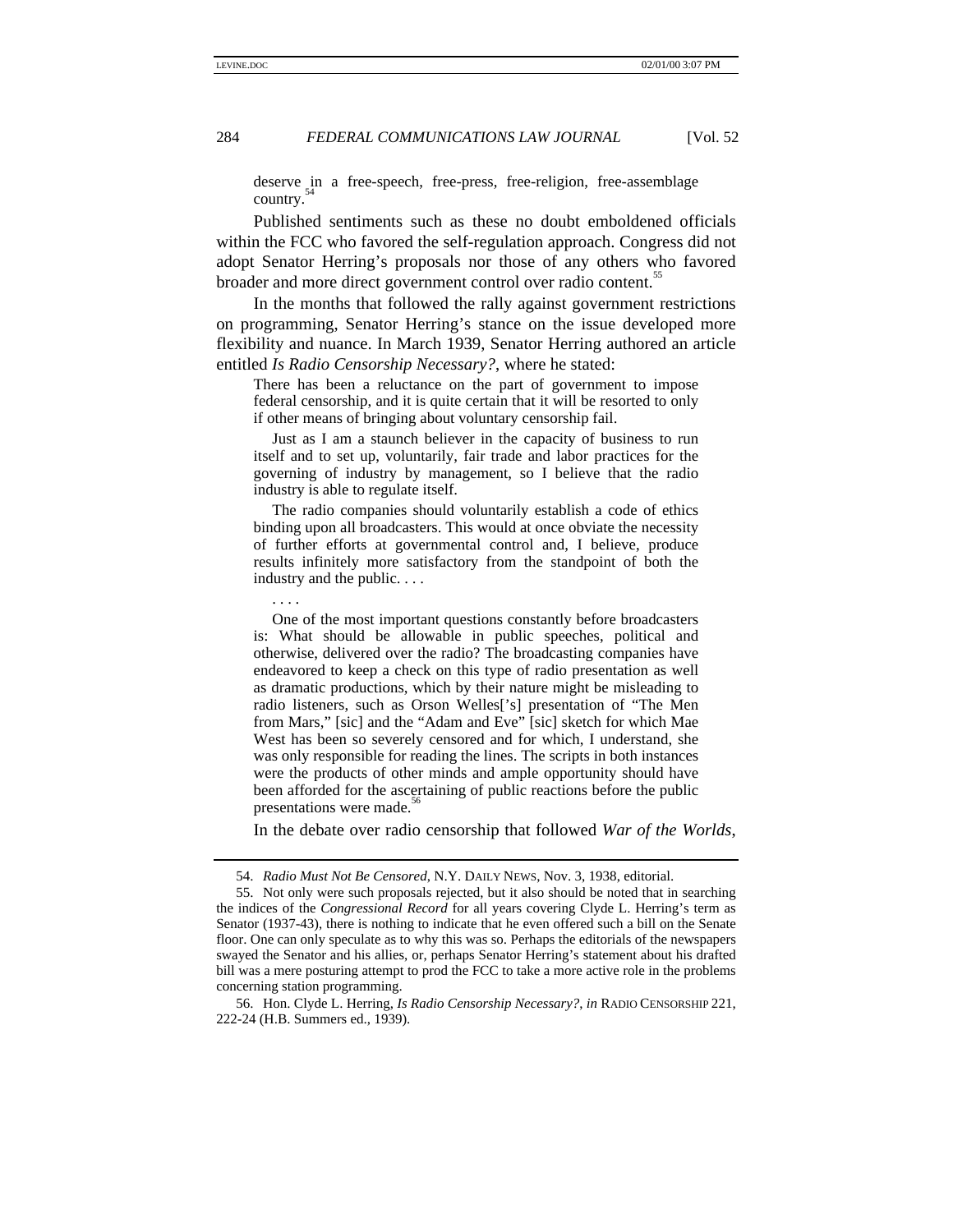it seemed as though the proponents of self-regulation had clearly gained the upper hand in both the halls of Congress and the FCC. Throughout the debate, radio networks themselves did everything they could to show that self-regulation could indeed work. This resulted in a period of programming shaped by network executives who practically walked on eggshells so as not to upset any potential radio critics. One periodical observed at the time:

On guard against government censorship, radio has clamped its own hand over its mouth in a self-censorship as rigid as, if not more rigid than, anything the government could order.

The jitters began with Mae West's burlesque of the Garden of Eden, and reached chronic proportions with Orson Welles's recent "War of the Worlds" [sic] debacle. Today broadcasters are scared silly. Their every decision is dictated by fear—fear of a club held over their heads by a handful of political appointees in Washington, the [FCC], who, in turn, are at the whim of any Nice Nelly in the country.

Popular radio entertainer Fred Allen wished to perform a humorous commentary on his show concerning the *War of the Worlds* scare and the reaction to it. His script contained the following:

In view of the recent happenings in radio, I think it would be better, before we start, if I made a sort of announcement . . . . Ladies and Gentlemen, before this radio presentation starts, I would like to announce that this is a comedy program. Any dialogue or sound-effects heard during the next hour will be purely imaginary and will have no relation to any living sounds. If you hear a phone ringing, like this (telephone rings), do not pick up your receiver. If you hear a knock, like this (door knock), do not run to open your door. Ignore everything you hear on this program. Just sit back and relax. Nothing is going to happen. And to prove that the offering is positively crammed with nothing, we plunge instantly into the latest news of the week.<sup>5</sup>

Allen never got to deliver his disclaimer. The program editor for NBC cut the sequence, feeling that the *War of the Worlds* nerves were still too raw at the time.<sup>59</sup> If radio had not become "spineless," it had at least willingly jettisoned a few of its vertebrae in order to head off the prospect of full government control.

The FCC completed its formal investigation into the *War of the Worlds* in just over one month from the date of the broadcast. On December 5, 1938, the FCC issued a press release regarding its decision on the matter. The release itself concisely summarized the further events and conclusions surrounding the investigation, and is thus reprinted here in full:

<sup>57.</sup> Earl Sparling, *Radio Gets the Jitters*, AM. MAG., Mar. 1939, at 42.

<sup>58.</sup> *Id.* at 43

<sup>59.</sup> *See id.*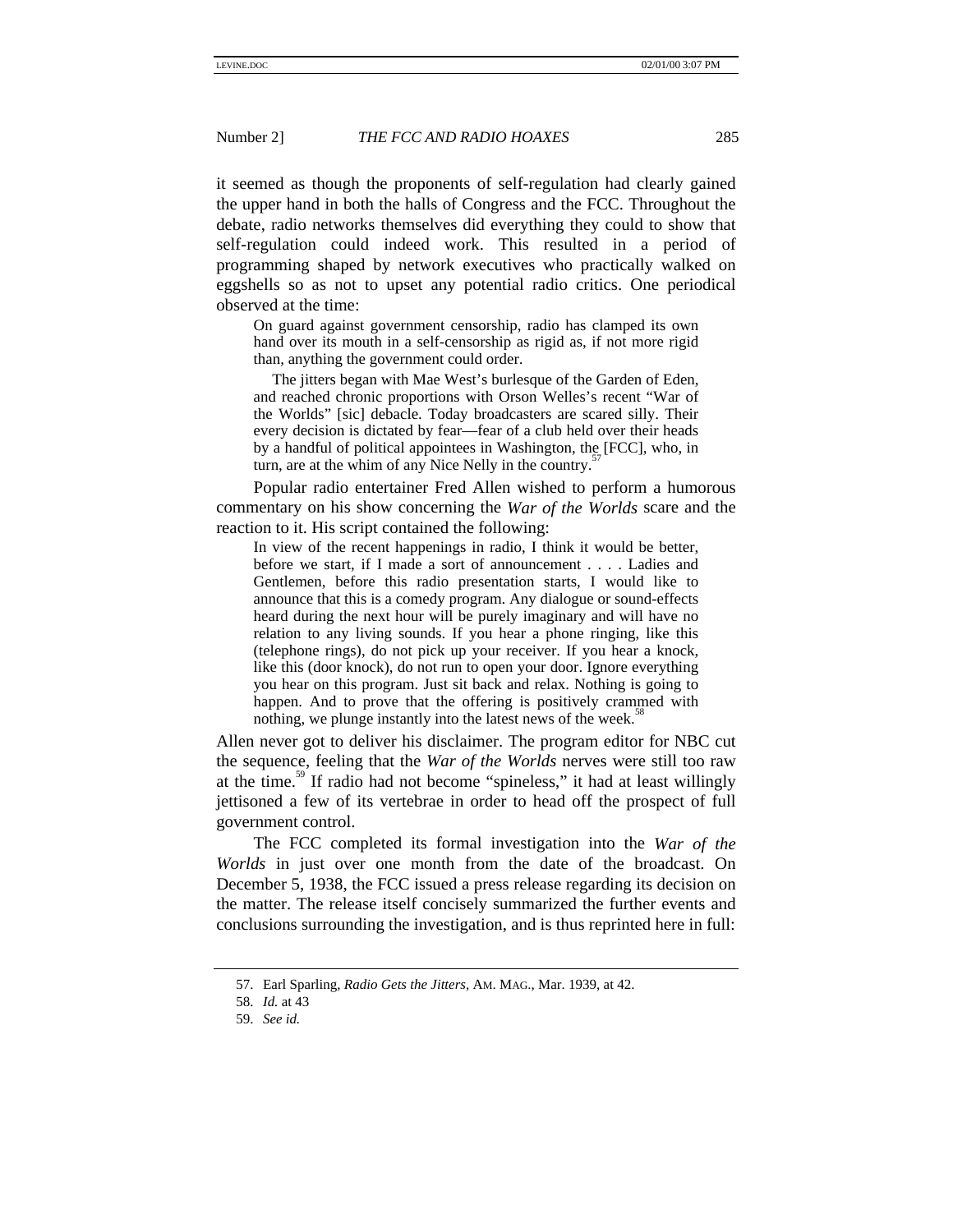The [FCC] announced today that in its judgment steps taken by [CBS] since the Orson Welles 'Mercury Theater on the Air' [sic] program on October 30 are sufficient to protect the public interest. Accordingly complaints received regarding this program will not be taken into account in considering the renewals of licenses of stations which carried the broadcast.

The [FCC] stated that, while it is regrettable that the broadcast alarmed a substantial number of people, there appeared to be no likelihood of a repetition of the incident and no occasion for action by the [FCC].

In reaching this determination, the [FCC] had before it a statement by Mr. W. B. Lewis, Vice President in charge of [p]rograms, of the [CBS], expressing regret that some listeners 'mistook fantasy for fact' and saying in part, 'In order that this may not happen again, the Program Department hereafter will not use the technique of a simulated news broadcast within a dramatization when the circumstances of the broadcast could cause immediate alarm to numbers of listeners.'

The [FCC] had also heard a transcript of the program and had been informed regarding a number of communications concerning it. It was made known that the [FCC] received 372 protests against the broadcast, while 255 letters and petitions favoring it were received. Counting those who signed petitions, those who expressed themselves as favorable to the broadcast numbered approximately 350.<sup>6</sup>

The press release concluded the investigation into *War of the Worlds*. However, the broadcast would continue to reverberate in subsequent decades in the debate concerning hoax regulations. $62$ 

# III. THE PUBLIC INTEREST: POST-*WAR OF THE WORLDS* DEVELOPMENTS AND EXAMPLES

Although no direct regulatory controls came out of the *War of the Worlds* scare, that is not to say that the FCC forgot the incident. Many subsequent policy statements made it clear that the FCC looked down upon broadcasting generally deceptive materials. In 1960, the FCC met for an *en*

<sup>60.</sup> Although the FCC did not revoke any licenses over the *War of the Worlds* incident, its reference to licenses of stations that carried the broadcast suggests that it considered individual stations to be ultimately responsible for the programming of their affiliated networks under a form of *respondeat superior* theory.

<sup>61.</sup> *Commission's Decision as to Orson Welles'[s] Broadcast*, FED. COMM. BAR J., Nov. 1938, at 15-16.

<sup>62.</sup> Years later, Welles was once again on a radio network reading from the works of Walt Whitman when an announcement that Japan attacked Pearl Harbor interrupted the broadcast. Much of the audience recalled the *War of the Worlds* broadcast, suspected that Welles was up to his old tricks, and refused to believe that the announcement was in fact real. President Roosevelt later wired Welles to suggest the inherent dangers involved in "crying wolf." *See* WELLES & BOGDANOVICH, *supra* note 26, at 20.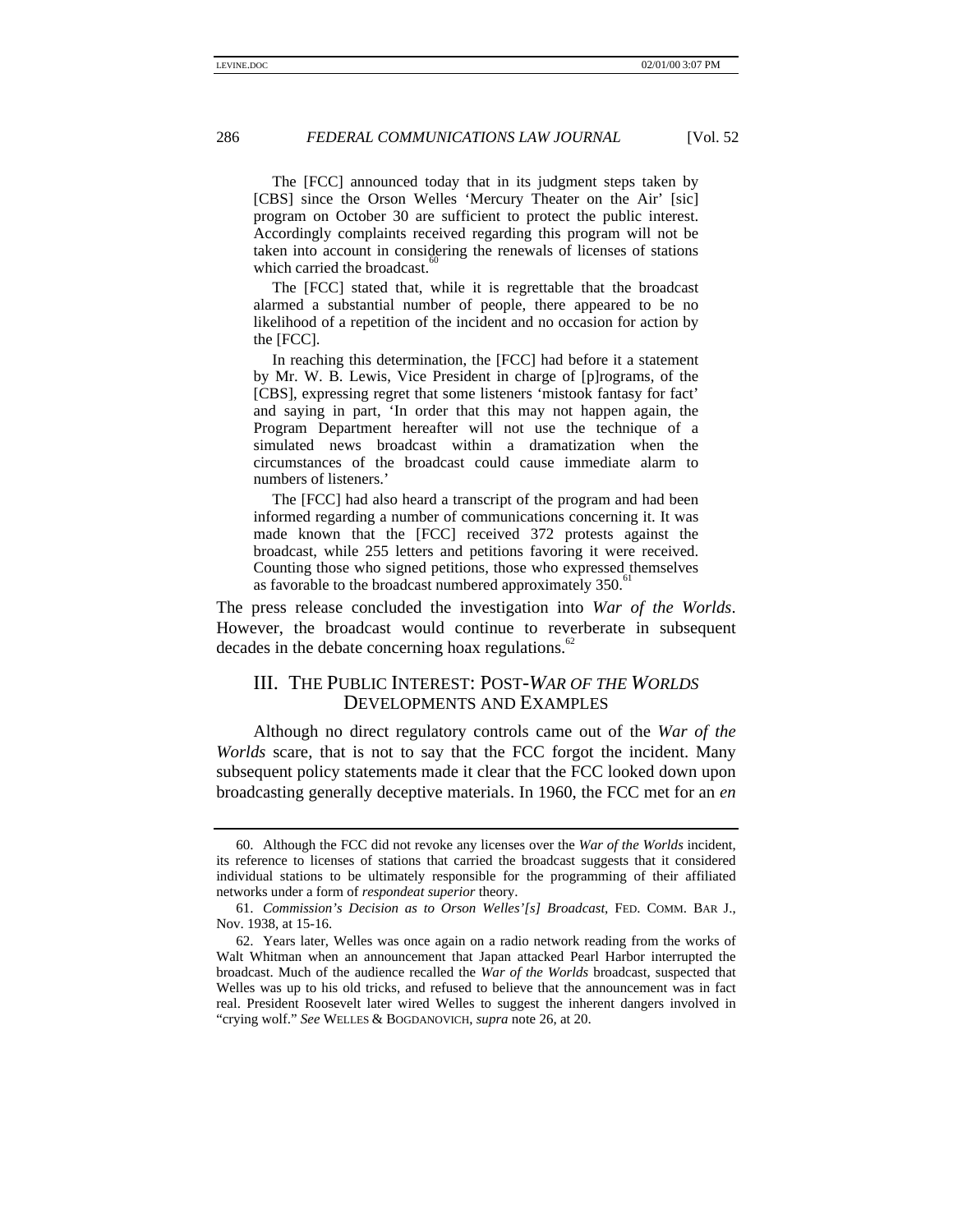*banc* programming inquiry to discuss the current state of broadcast programming in the wake of scandals involving fixed quiz shows and allegations of payola. The FCC used the occasion to make the broader observation that:

Prior to the *en banc* hearing, the [FCC] had made its position clear that, in fulfilling its obligation to operate in the public interest, a broadcast station is expected to exercise reasonable care and prudence with respect to its broadcast material in order to assure that no matter is broadcast which will deceive or mislead the public.<sup>5</sup>

While specifically proposed regulations concerning payola and predetermined contests were soon forthcoming, the FCC did not address the issue of possible deceptions within the context of dramatic shows.

Almost thirty years after the *War of the Worlds* broadcast, the FCC, in a somewhat cursory manner, issued a statement that briefly mentioned the problem of dramatic hoaxes. In February 1966, after receiving numerous complaints on the matter, the FCC adopted a public notice concerning the handling of contests and promotions that adversely affect the public interest.<sup>64</sup> The notice primarily concerned itself with contests and promotions that caused disruptions—such as treasure hunts, which resulted in annoying phone calls by listeners to uninvolved third parties, traffic congestion, or damage to property necessitating the divergence of police from their other duties.<sup>65</sup> Although most of the examples cited did not involve hoaxes or deceptive behaviors, the FCC included the following among the list of promotions deemed to have an adverse effect on the public interest:

The broadcast of "scare" announcements or headlines which either are untrue or are worded in such a way as to mislead and frighten the public: e.g., a sudden announcement delivered in a tone of excitement to the effect that "amoebas" were invading a certain city, implying that the amoebas were dangerous creatures.<sup>8</sup>

The FCC concluded the statement by summarizing that: "[c]ontests or promotions which result in consequences such as these raise serious question as to the sense of responsibility of the broadcast licensee involved."<sup>67</sup>

<sup>63.</sup> *Report and Statement of Policy Res:* en banc *Programming Inquiry*, 44 F.C.C. 2303, 2304 (1960).

<sup>64.</sup> The FCC's notice did not list any references to the specific instances involving complaints or the stations involved. As a result, it is difficult to trace the surrounding circumstances that prompted the policy notice in a more precise manner.

<sup>65.</sup> *See* Contests and Promotions Which Adversely Affect the Public Interest, *Public Notice*, 2 F.C.C.2d 464, 6 Rad. Reg.2d (P & F) 671 (1966).

<sup>66.</sup> *Id.* at 464.

<sup>67.</sup> *Id.*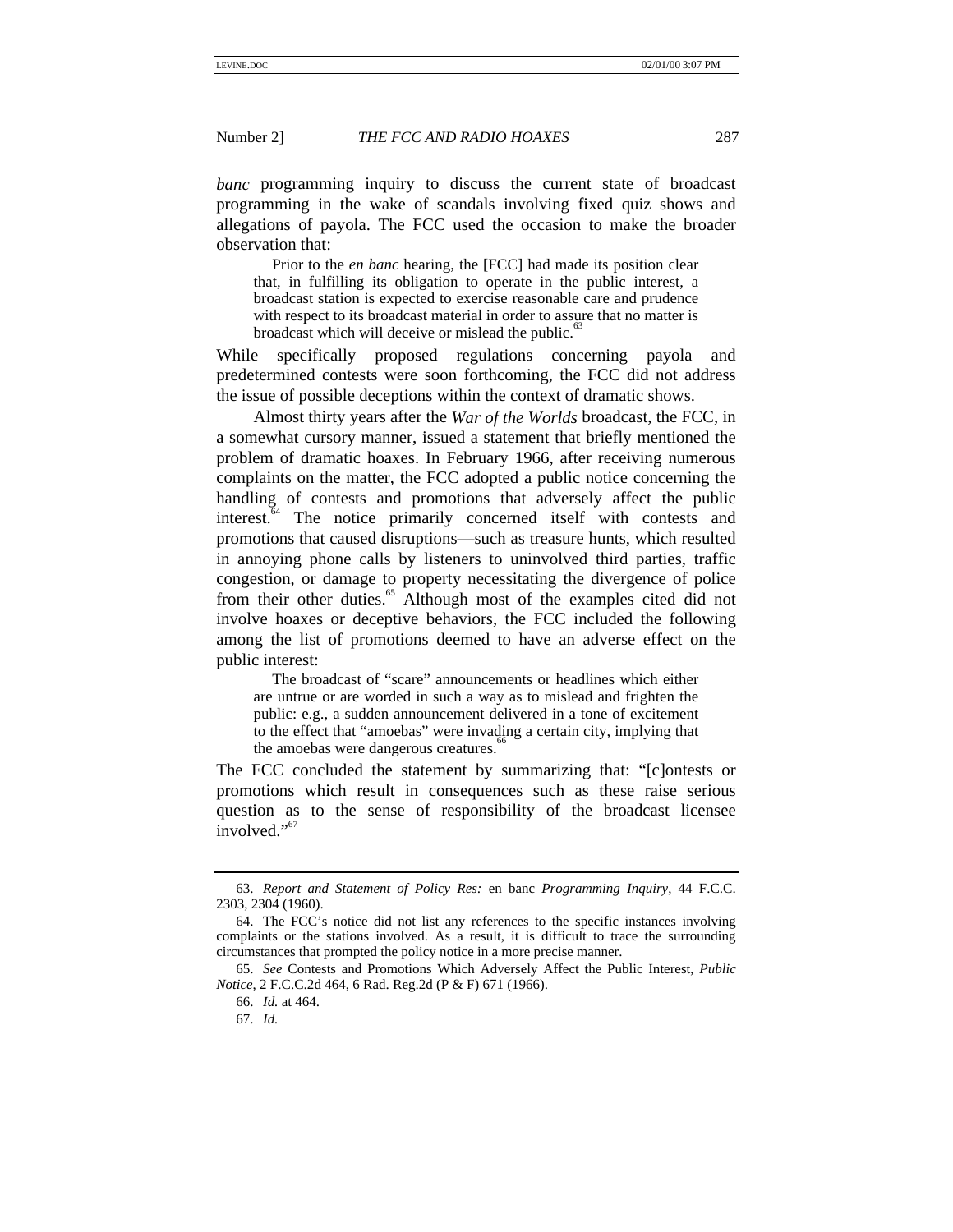In 1974, the specter of the *War of the Worlds* resurfaced when station WPRO in Providence, Rhode Island, broadcast an updated version of the drama that struck close to the original *War of the Worlds* script but substituted location names that were more familiar to Providence citizens. WPRO broadcast the show on October 30, 1974, the same night as the original *War of the Worlds* performed thirty-six years earlier. Although one might think that by 1974 the American public would have been more skeptical about news reports of a Martian invasion, the show still managed to panic many listeners. Even though the level of anxiety caused by WPRO's *War of the Worlds* was not nearly as great as when Orson Welles performed it, the program still generated over one hundred calls to the station and over eighty calls to the police. $68$  The fire department, local telephone company, as well as other television and radio stations complained that they were overwhelmed by the number of calls concerning "the disaster."<sup>69</sup>

Letters to the FCC told of tales concerning people who drove at high speeds in order to get home and protect their families while altering their normal travel routes in order to avoid the areas mentioned in the show. One letter admitted: "We are not alarmists or gullible people but in the hour that we listened we were so afraid we called neighbors and our parents to warn them.  $\ldots$ <sup>"</sup>

Despite WPRO's defense that the level of damage caused was slight and that various announcements were made both before and during the program that informed listeners of its dramatic nature, the FCC issued a formal reprimand to the station.<sup>71</sup> WPRO also claimed that there was no specific FCC policies that prevented them from airing dramas such as *War of the Worlds*. The FCC used the occasion to clarify its public notice of 1966:

<sup>68.</sup> Unlike Welles's broadcast, WPRO's program was only broadcast to the community that could reach their Rhode Island signal. The CBS network carried Orson Welles's broadcast throughout the country. WPRO aired the show from 11:00 P.M. until midnight, while Welles's drama began at 8:00 P.M. (East Coast Time), a time when more listeners were awake. In an era when people had less entertainment choices (e.g*.*, television), a larger, less fractured audience tuned into radio.

<sup>69.</sup> *See* Complaints Concerning Capital Cities Comm., Inc., East Providence, R.I., *Complaint*, 54 F.C.C.2d 1035, 1035 n.1, 34 Rad. Reg.2d (P & F) 1016, 1016 n.1 (1975) [hereinafter *Complaint*].

<sup>70.</sup> *Id.* at 1037 n.5.

<sup>71.</sup> *Id.* at 1038. To the observers who would be more skeptical about broadcasts concerning Martian invasions, the exchange offered moments of unintended humor, such as this FCC retort to an attempted defense by WPRO: "As to your statement that 'The War of the Worlds' [sic] caused no gathering of people at 'the landing site' it would be reasonable to assume that the last place that those people misled by the broadcast would want to gather is at the Martian landing site." *Id.* at 1037.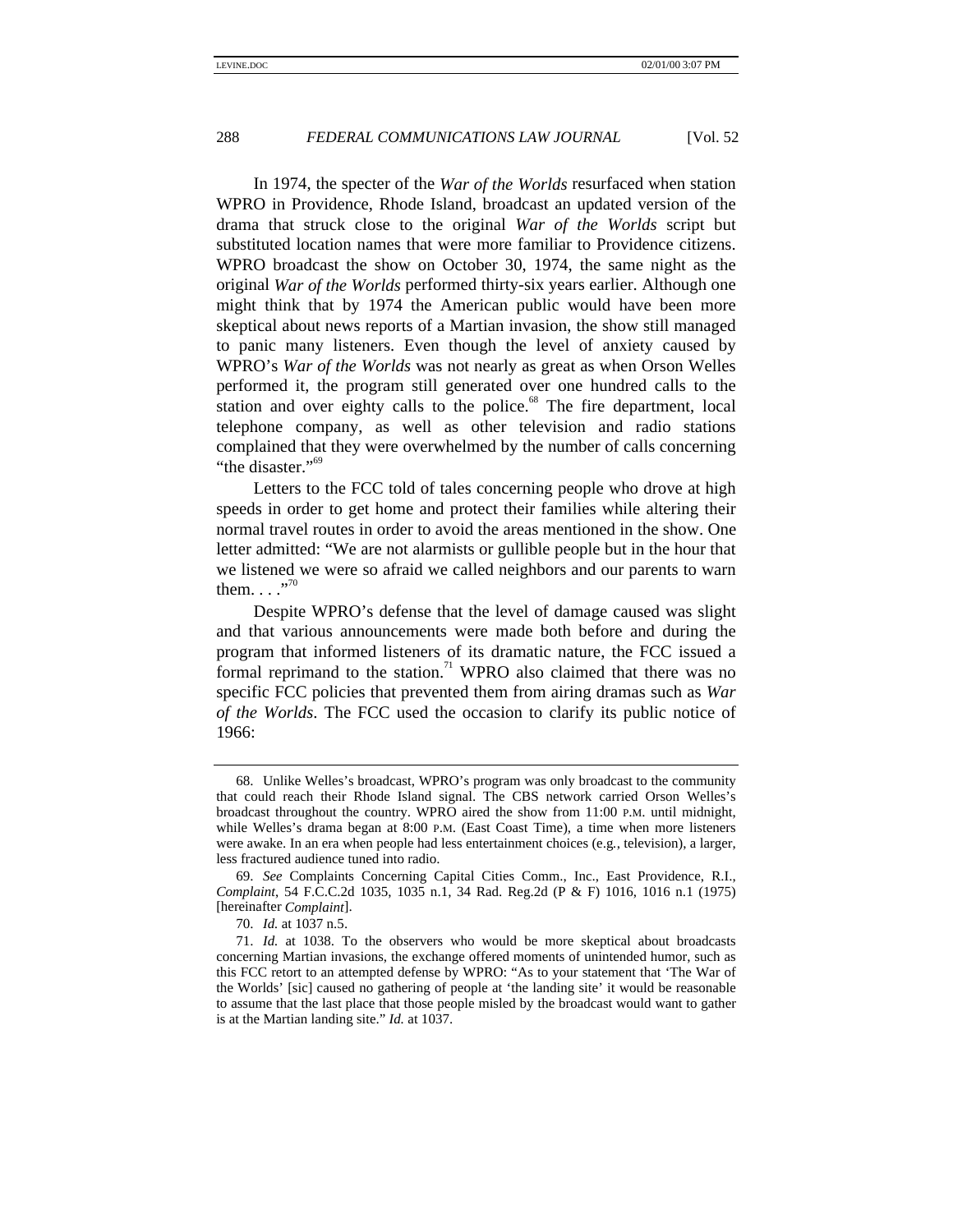In [the station's response] you state that as far as you are aware, there is no rule or policy directly in point that purports to establish standards governing the content of radio dramas; and that the [FCC]'s Public Notice, 'Contests and Promotions Which Adversely Affect the Public Interest,' deals with the questions of disruption and alarm caused by "contests and other promotional ventures," but does not purport to deal with serious radio drama. Although the Public Notice to which you refer is couched in terms of contests and promotions, it does serve to indicate types of broadcasts adverse to the public interest. An example cited in that Notice is as follows:

The broadcast of "scare" announcements or headlines which either are untrue or are worded in such a way as to mislead and frighten the public: e.g., a sudden announcement delivered in the tone of excitement to the effect that "amoebas" were invading a certain city, implying that the amoebas were dangerous creatures.

Parts of the "War of the Worlds" [sic] broadcast appears to fall *within the example above*.

Although various FCC officials expressed great concerns over Orson Welles's *War of the Worlds* in 1938 and implied that broadcasters should discourage such programming, the WPRO reprimand letter represented the first time that the FCC had formally gone on record to state that the *War of the Worlds* style of broadcasting was specifically adverse to the public interest.

Commissioner Abbott Washburn offered a brief dissenting statement concerning the decision to reprimand WPRO. Washburn wrote:

Anytime the [FCC] intrudes into the presentation of a radio or television drama it should do so with the utmost caution.

If there is any doubt as to whether the listening public could recognize this program for what it was, a radio drama, I believe the [FCC] should avoid an official sanction against the licensee. Here the number of complaints was not large and the precautions taken by the licensee were not in my opinion unreasonable. I therefore dissent.

Despite the reprimand, WPRO's broadcasting license remained intact. Actual instances of a station's license being jeopardized for participating in a broadcast hoax are rare; however, a few past cases are worth noting.

In 1975, station KTLK-FM in Denver had its license renewal period shortened to one year in part because it broadcast false weather reports that the announcers knew had no factual basis. The FCC distinguished cases of willful distortions from biased news judgments. In its report on KTLK's license renewal hearing, it stated:

This activity, albeit on a lower plane, falls on the periphery of the type

<sup>72.</sup> *Id.* at 1035-36 (citation omitted) (emphasis added).

<sup>73.</sup> *Id.* at 1038 (Commissioner Washburn, dissenting).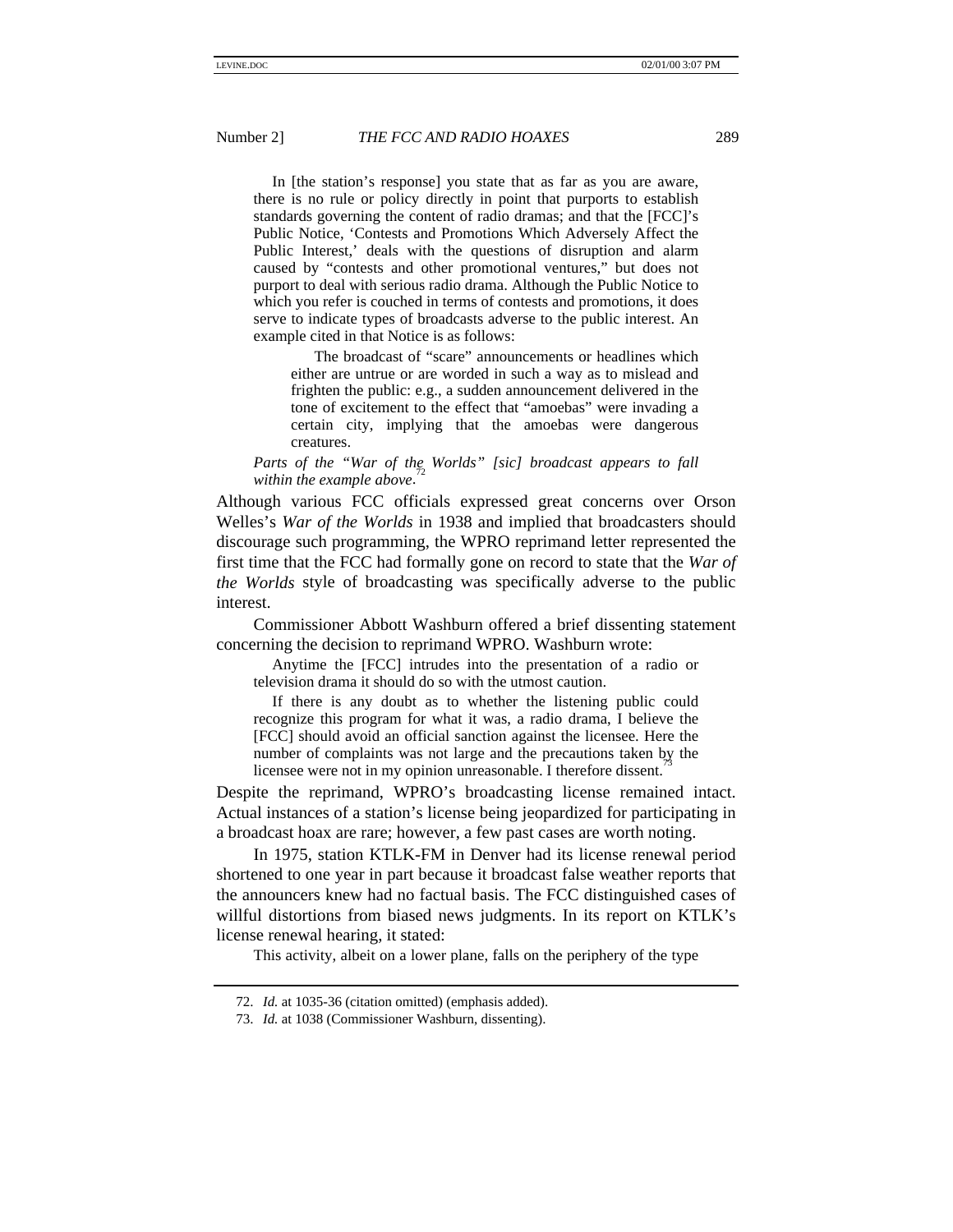of "nonfact" reporting we referred to as "staged", or "pseudo-event" in *Democratic National Convention Television Coverage*. 74 In that case we said that "... we do not sit to review the broadcaster's news judgment, [or] the quality of his news . . ." On the other hand we are concerned with a willful distortion of news. All that takes this licensee's conduct from the core of the "willful distortion" to which we were above referring is that there is no evidence that the licensee knew the actual temperatures and, for motive, warped that information, and although we have said that "[we] do not sit as a review body of the 'truth' concerning news events," *where, as here, there is the clearest evidence of reckless disregard for truth in a licensee's own news practices and the broadcast in no way smacks of a "commentary" type* 75 *of presentation, public interest questions are raised*.

The action against KTLK stemmed from additional factors such as the promotion of a lottery (in violation of 18 U.S.C. § 1304), and the violation of the FCC's rules regarding leaving the station's transmitter unattended.<sup>76</sup> However, the fact that the FCC singled out the false weather

76. *See* Application of Action Radio Inc., for Renewal of License of Radio Station KTLK, Denver, Colo., *Decision*, 51 F.C.C.2d 803, para. 2, 33 Rad. Reg.2d (P & F) 51

<sup>74.</sup> The FCC's reference to the coverage of the Democratic National Convention refers to a 1969 report concerning the possible scope of FCC jurisdiction over allegations of staged events during news coverage of the Chicago riots outside the convention halls in 1968. Allegations included news crews encouraging protesters to confront the police as cameras began to roll, a cameraman gathering together burning trash in a pile and then deliberately lit a "Welcome to Chicago" sign afire in order to film it for dramatic effect, and an allegedly injured protester holding a bandage to his head as he was being filmed but later dropped the bandage and walked away as soon as the cameras stopped. *See* Complaints Concerning Network Coverage of the Democratic National Convention, 16 F.C.C.2d 650, 16 Rad. Reg.2d (P & F) 791 (1969).

<sup>75.</sup> Application of Action Radio, Inc. for Renewal of License of Radio Station KTLK, Denver, Colo., *Decision*, 51 F.C.C.2d 803, para. 13, 33 Rad. Reg.2d (P & F) 51 (1975) (footnote and citations omitted) (emphasis added). The line that separates news distortions from false news reports rising to the level of hoaxes is often difficult to ascertain. Specifying such distinctions could be a topic unto itself. Generally speaking however, a hoax is more likely to cause listeners to take action, while news distortions will not affect an otherwise passive listener. Additionally, the hoax is perpetrated primarily for the purposes of mischievous entertainment, whereas news distortions revolve around the shaping of information. For the purposes of surveying broadcast hoax law, it shall suffice to point out that the FCC attempted to make such distinctions. *See* Amendment of Part 73 of the FCC's Rules Regarding Broadcast Hoaxes, *Notice of Proposed Rule Making*, 6 F.C.C.R. 6935, 6935 n.3 (1991). Also, one should distinguish between news staging, wherein the broadcaster instigates a real and actual news event that would not have otherwise occurred, and news hoaxes, which report on events that have not occurred in fact. For more general information on this aspect of the discussion, see Complaint Concerning the CBS Program "The Selling of the Pentagon," 30 F.C.C.2d 150, 21 Rad. Reg.2d (P & F) 912 (1971); Complaint by Mrs. J.R. Paul, Houston, Tex. Concerning Fairness Doctrine Re Network's Coverage of President's Vietnam Address, 26 F.C.C.2d 591, 20 Rad. Reg.2d (P & F) 1223 (1969); Complaint Covering CBS Program, "Hunger in America" [sic], 20 F.C.C.2d 143, 17 Rad. Reg.2d (P & F) 674 (1969); Complaints Concerning Network Coverage of the Democratic National Convention, 16 F.C.C.2d 650, 15 Rad. Reg.2d (P & F) 791 (1969).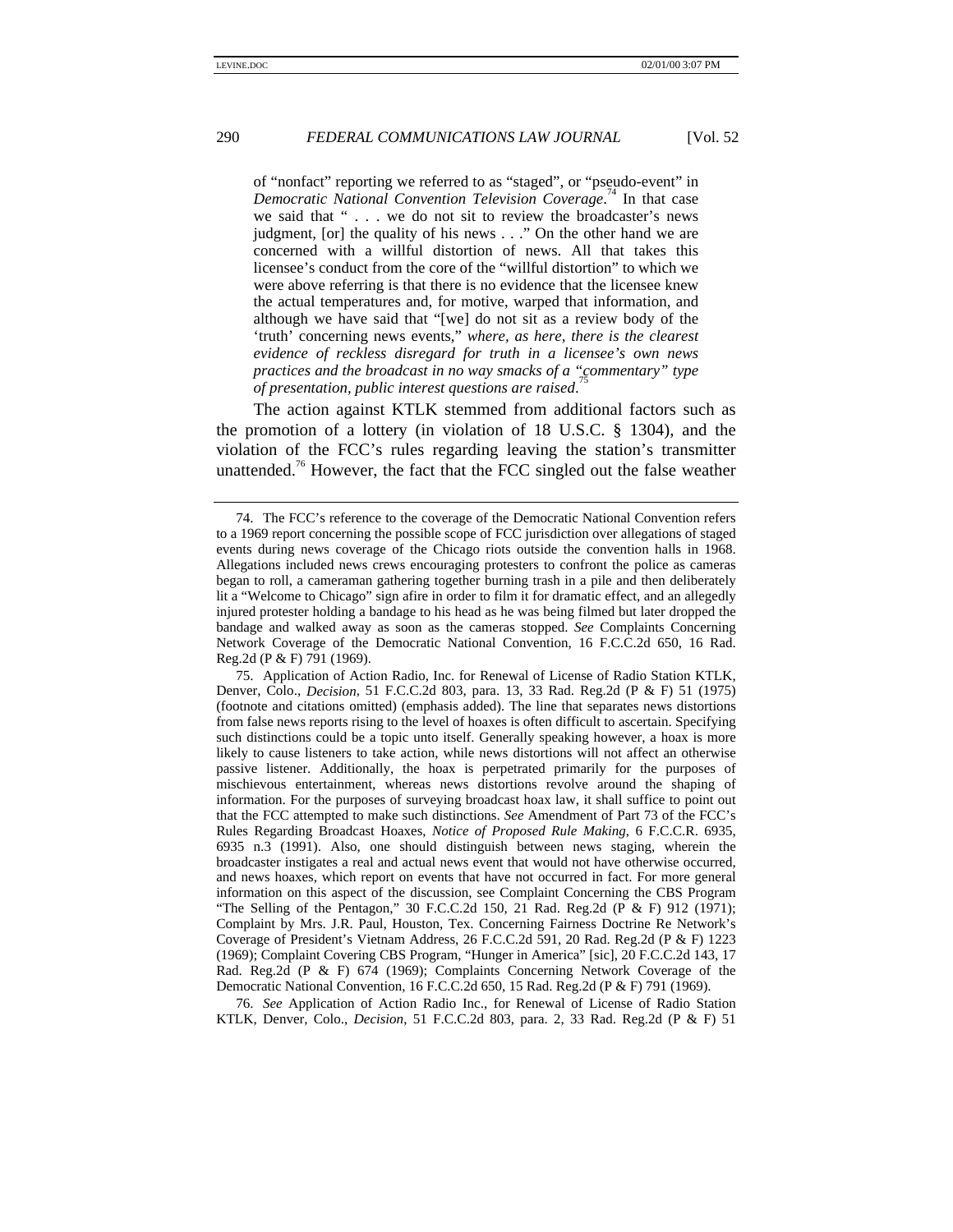incident in the license renewal hearing and grouped it in the same category of behaviors such as promoting a lottery, along with its concerns over the inadequate supervision of station operations, clearly indicated the FCC's indirect censoring power under the "public interest" rubric when a broadcaster disseminated knowingly false information.

Notably, the FCC did *not* revoke the KTLK license. It merely shortened KTLK's license period to one year, after which the station would resubmit its application to an additional license hearing.<sup>77</sup> Even when program content is deemed to be against the public interest, the FCC remains sensitive to the specter of censorship and will often refrain from revoking a license in its entirety unless such problems are continuous. In 1980, however, a broadcast hoax managed to play a significant role in getting a station's license taken away for good.

In 1974, station KIKX-FM in Tucson, Arizona, designed a promotion centering around a staged kidnapping of their new morning disc jockey Arthur Gropen. The original plan called for Gropen to disappear from a remote broadcast site and reappear in Miami. The general idea had been devised with the help of Dennis Forsythe, the station's general manager. On Saturday, January 19, 1974, the program director and news personnel reported regularly scheduled newscasts concerning Gropen's kidnapping. Details of a suspect profile and vehicle were used, along with a fake police sound bite. Forsythe was at a golf tournament that weekend and had no contact with the station regarding the execution of the promotion.

The public flooded the phone lines calling the station and the police about the incident. Upon learning of the hoax, police complained to the station that the gimmick was tying up their phone lines. A local TV station then got wind of the incident and announced the kidnapping as a hoax. Unfazed, KIKX broadcast a rebuttal, insisting that the kidnapping was in fact genuine. Despite growing concern among the station's staff as to the direction of the promotion, the program director allowed it to continue. When Forsythe was contacted over the weekend about the situation, he was not told about the complaints by the police. As a result, he authorized the promotion to continue but directed that the term "kidnapping" not be used and that no reference to the promotion be used in the station's newscasts.

It was not until Forsythe arrived back at the station on Monday that he learned of the details surrounding the incident. KIKX had broadcast that

<sup>(1975).</sup>

<sup>77.</sup> In the course of the following year, KTLK managed to correct and prevent the violations that the FCC brought to the station's attention. The license of KTLK was then reinstated to its full term. *See* Application by Action Radio, Inc., Denver, Colo. for renewal of License for Station KTLK, 62 F.C.C.2d 349, 349 (1976).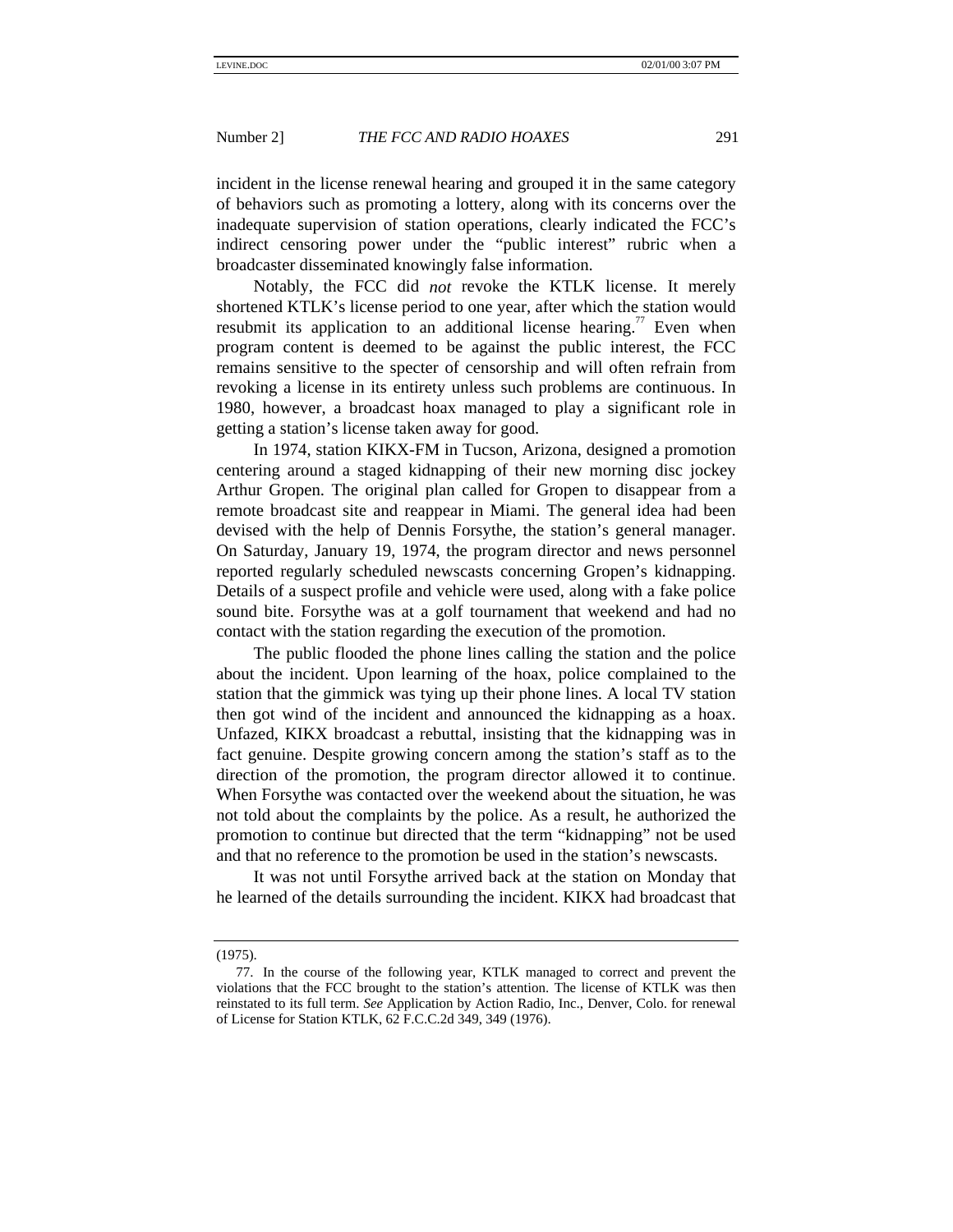Gropen had disappeared for three consecutive days. After speaking to the police, Forsythe called John Walton, owner and President of Walton Broadcasting, Inc., the company that in turn owned the station's license. After Forsythe gave Walton a brief sketch of the incident, Walton felt he could trust him to handle the situation and made no further inquiries. On Tuesday, January 22, Forsythe learned that the FCC was going to investigate the stunt. KIKX officially canceled the promotion the following day and repeatedly broadcast messages from Forsythe and Walton, apologizing to the listeners and police.<sup>78</sup>

The FCC conducted the license renewal hearing for KIKX in 1976. Several rule violations were listed against the station including: a failure to log commercial spots properly, technical violations concerning maintenance of its transmitter, failure to maintain an effective equal employment opportunity program, and a concern that Walton did not properly supervise the station management as an absentee owner who attempted to run the station from outside of Arizona. However, the most serious charge against the station was the Gropen kidnapping hoax. Administrative law judge Thomas B. Fitzpatrick ruled that renewing a license to Walton Broadcasting would "not serve the public interest, convenience and necessity."<sup>79</sup>

In reaching this conclusion, Judge Fitzpatrick rejected the contention that the hoax was a spur of the moment stunt by the program director. Evidence pointed to the fact that some of station's personnel were told of the kidnapping plan eleven days before its execution. Judge Fitzpatrick underscored Forsythe's decision to remain at the golf tournament while the station carried out the hoax as evidence of a lack of managerial concern in the station's operation. Summarizing the reasons for his decisions, Judge Fitzpatrick stated:

The broadcast of the hoax kidnapping on newscasts and continually during the broadcast day, represents a type of station operation which one would have hoped that broadcast industry had long since relegated to total oblivion. Certainly, station promotions have their place in appropriate broadcast operation. However, such promotions must not be permitted to deteriorate to the point of deception and chicanery, as was the case here. This hoax on the listening public was conceived by Forsythe in a cynical fashion and played upon the credulity and humanity of the KIKX listeners. That the public was both shocked and concerned by the purported "kidnapping" is amply evidenced by the numerous phone calls to the station and to the police. The program

<sup>78.</sup> *See* Application of Walton Brdcst., Inc. (KIKX), Tucson, Ariz. for Renewal of License, *Decision*, 78 F.C.C.2d 857, paras. 5-12, 47 Rad. Reg.2d (P & F) 1233 (1980) [hereinafter *Arizona License Decision*].

<sup>79.</sup> *Id.* at para. 2.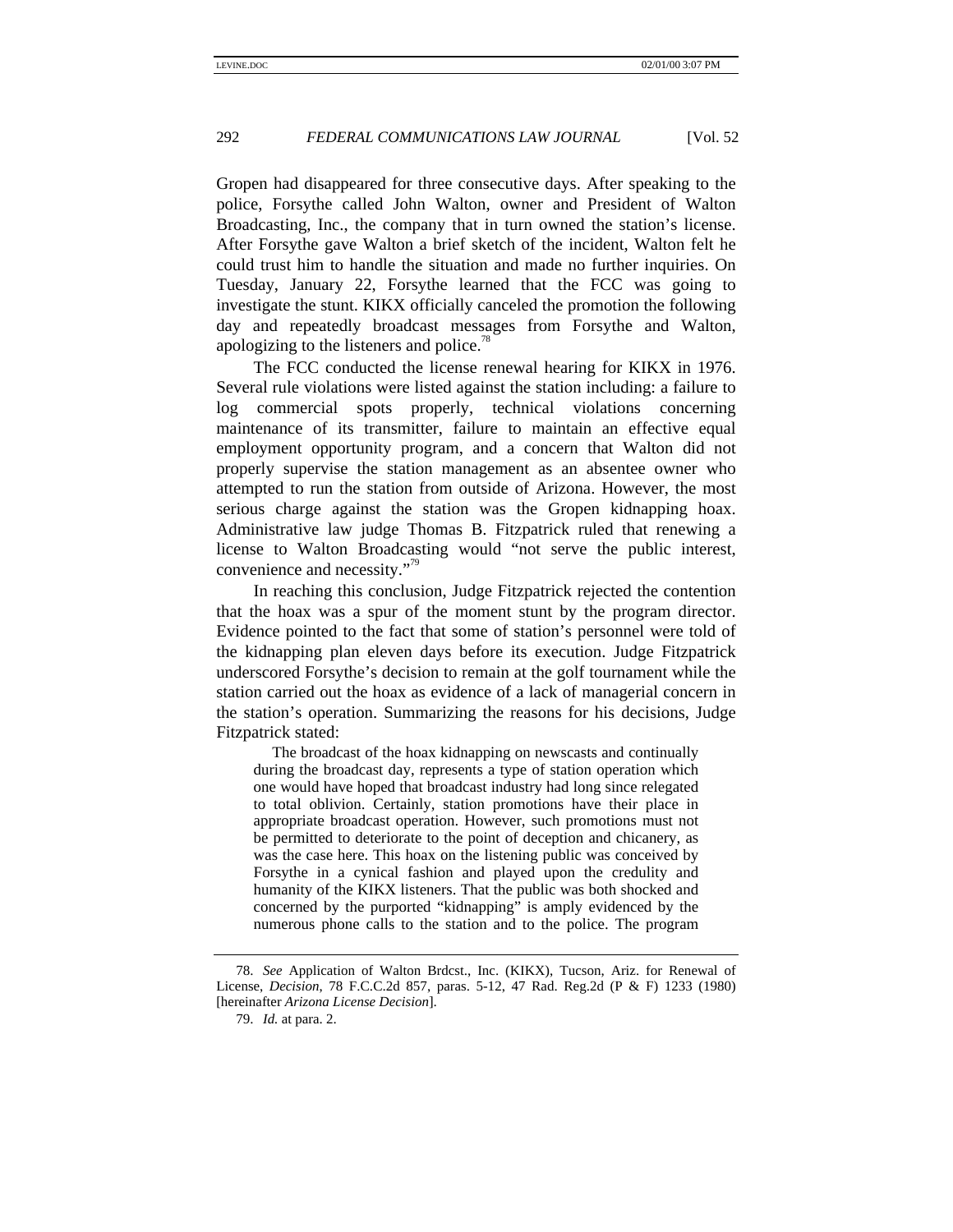format of KIKX was such that it catered to a young and impressionable audience. All the announcements of the "kidnapping" had the ring of authenticity. The fact that a number of people questioned police officer Sedlmayr while he was attending the University of Arizona basketball game Saturday evening evidences the depth of their concern of what they thought was the kidnapping of a popular disc jockey. Forsythe's arrogant disregard of the sensibilities of the listening public cannot be too strenuously condemned. This whole incident was unnecessary and unpardonable, and the licensee, which delegated to Forsythe supervision over the operation of station KIKX, must be held responsible. Only by holding a licensee responsible for the operation and management of a station and only by insisting that it bear the responsibility for the actions of its station manager can there be any reasonable assurance of responsible station operation and management in the public interest.

Furthermore, Judge Fitzpatrick categorically rejected Walton's argument that the event should not be categorized as a deception because the station had planned to eventually reveal the truth from the idea's inception. The terse response to this defense pointed out:

The significant fact is that the hoax kidnapping announcements were broadcast on the news and on other programs and the public was not informed that, in fact, it was a hoax, for a period of five days. To argue that one can deceive the public, and incite their concern by misrepresenting that a kidnapping had occurred and that it is not staging the news because it was later to be announced that Gropen was safe and sound in Florida, is specious and is rejected.<sup>8</sup>

Walton appealed to the FCC, which denied the appeal in 1980. The ruling pointed to the lack of control that Walton exhibited over his staff which allowed the hoax to continue. The decision not only emphasized the concern over broadcast hoaxes, but also the policy of encouraging license holders to have a more hands-on approach as to how their stations are run.<sup>82</sup>

<sup>80.</sup> Walton Broadcasting, Inc. (KIKX), Tuscon, Ariz. for Renewal of License, *Initial Decision of Administrative Law Judge Thomas B. Fitzpatrick*, 78 F.C.C.2d 880, at para. 5, 34 Rad. Reg.2d (P & F) (1976) (footnote omitted).

<sup>81.</sup> *Id.* at para. 7(footnote omitted).

<sup>82.</sup> *See* Application of Walton Broadcasting, Inc. (KIKX), Tucson, Ariz. for Renewal of License, *Memorandum Opinion and Order*, 83 F.C.C.2d 440, para. 6, 48 Rad. Reg.2d (P & F) 1006 (1980) [hereinafter *Arizona License Memorandum Opinion and Order*]. The FCC also raised serious concerns regarding the lack of equal employment opportunity (EEO) or "affirmative action" programs at KIKX. However, this was not a deciding factor in the choice to deny the license. The FCC stated in the decision:

We also find that Walton's failure to have an effective EEO program, its failure to comply with the [FCC]'s EEO Rules during the 1971-1974 license term, and the misstatements in its 1974 renewal application with respect to the effectiveness of its EEO program, absent consideration of Walton's postdesignation EEO efforts, would constitute a separate and independent ground for denial of its renewal application. Because we hold that the licensee's failure to exercise adequate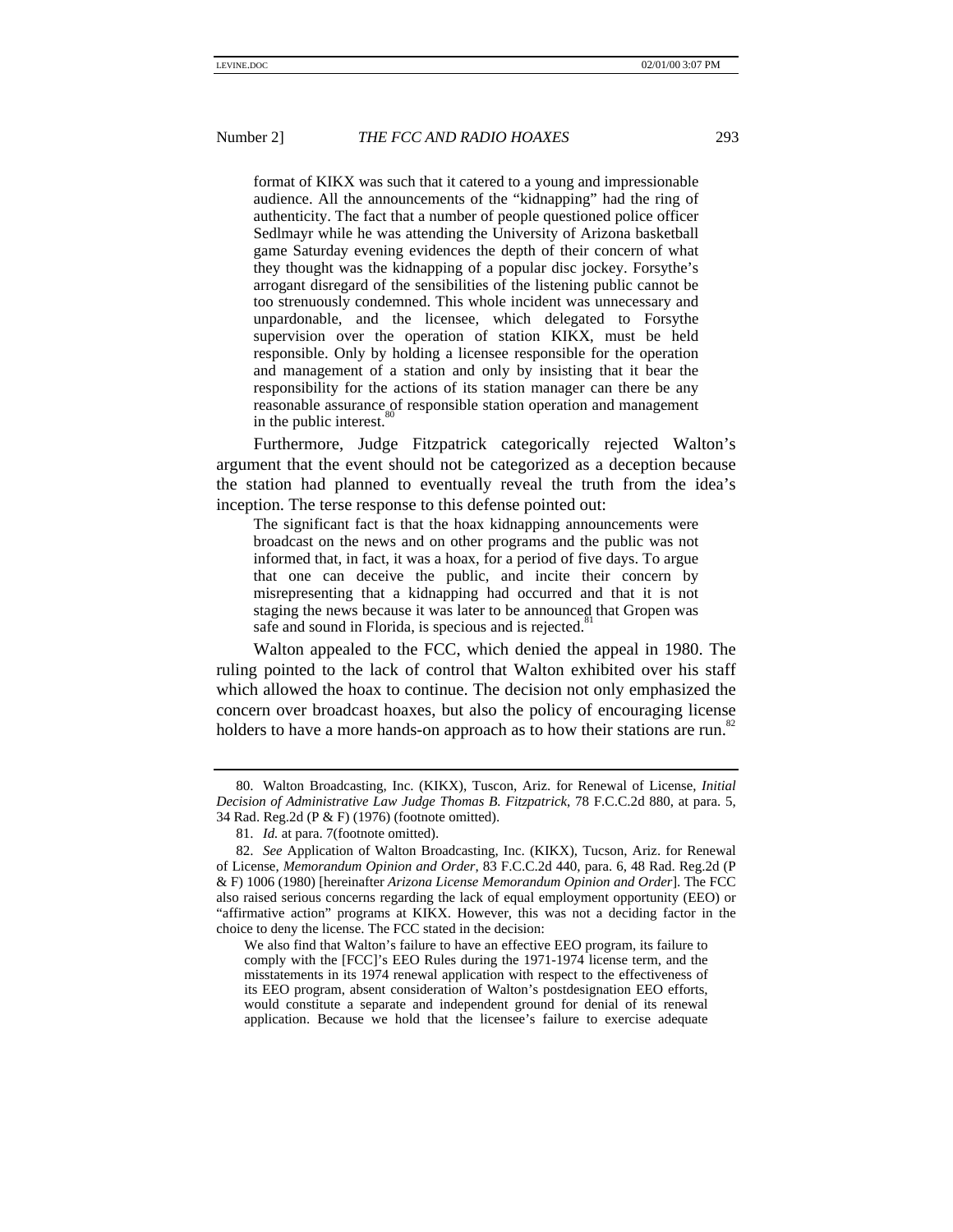In its appeal, Walton Broadcasting cited decisions regarding *WJPD,* Inc.,<sup>83</sup> and *Janus Broadcasting Co.*,<sup>84</sup> as examples of similar conduct which did not result in a license revocation. The FCC distinguished these cases from the KIKX incident. The *WJPD, Inc.* case involved a station manager who engaged in fraudulent billing practices for four years because the licensee failed to monitor the station's billing. However, the FCC found that there was no clear indication of misconduct to the license holder who had taken good faith steps to prevent such actions. While the licensee showed a lack of diligence, his failure to uncover the station manager's actions did not rise to gross negligence and his subsequent preventive measures mitigated in his favor.

The *Janus Broadcasting Co.* investigation concerned a single instance of misconduct involving a rigged contest on station WGNE-FM in Panama City, Florida. The actual licensees were unaware of the contest when it began and ordered it to cease as soon as they learned that it was in fact fixed. During the initial inquiry by the FCC, one of the licensees mislead investigators by claiming that he was not aware of any instances of rigged contests. He soon recanted his misstatement, however, claiming that he did not intend to deceive the FCC but decided to take the easy way out and avoid admitting what he felt was a minor error.<sup>85</sup>

The FCC's decision regarding KIKX distinguished *Janus Broadcasting Co.* by pointing out that the station in that case had only a single incident of misconduct and misrepresentation, which did not involve any serious repercussions.<sup>86</sup> In contrast, KIKX staged a hoax that lasted several days, interfered with police operations, and alarmed the audience.<sup>87</sup> The hoax did not stop in light of concerns from police, callers, and local

85. *See id.* at paras. 6-7.

86. *Arizona License Memorandum Opinion and Order*, 83 F.C.C.2d 440, para. 6, 48 Rad. Reg.2d (P & F) 1006.

87. *See id.*

control with respect to the hoax incident is a sufficient ground for denial of renewal, we need not reach the question whether its postlicense term EEO record should be considered in mitigation of our finding that renewal denial was warranted on the EEO issue.

*Arizona License Decision*, 78 F.C.C.2d 857, para. 4, 47 Rad. Reg.2d (P & F) 1233 (1980).

<sup>83.</sup> Revocation of the License WJPD, Inc. 79 F.C.C.2d 115, 47 Rad. Reg.2d (P & F) 1423 (1980).

<sup>84.</sup> Frederick Leonard Lindholm, Donald George McCoy, General Partners and David Arvid Johnson, Limited Partner, d/b/a Janus Brdcst. Co. for Renewal of License of Radio Station WGNE Panama City Beach, Fla. and for Renewal of Main & SCA License of Radio Station WGNE-FM Panama City, Fla., *Decision*, 78 F.C.C.2d 788, 47 Rad. Reg.2d (P & F) 805 (1980) [hereinafter *Decision*].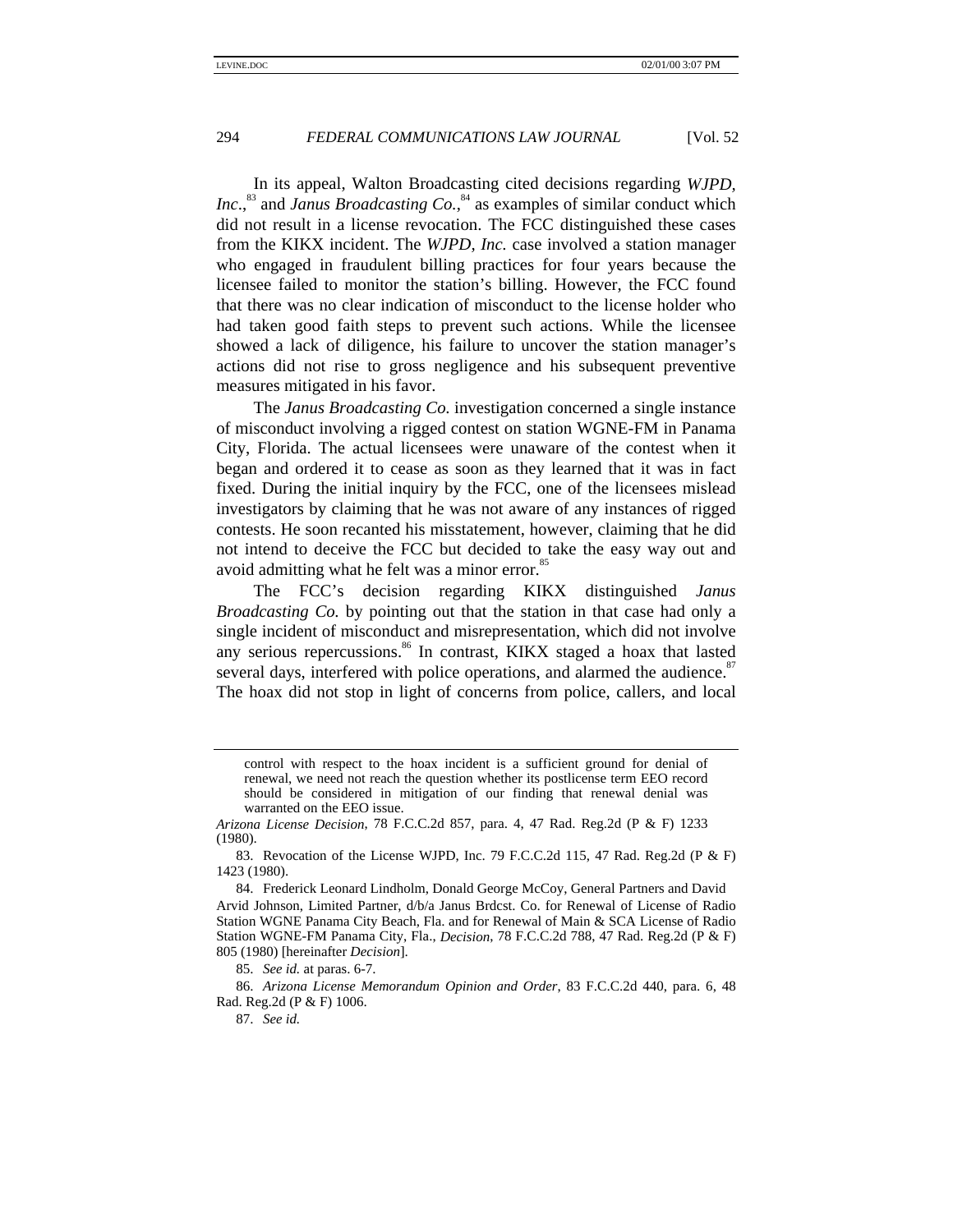television stations.<sup>88</sup>

Notably, the decision to uphold the license revocation of KIKX was not unanimous. Commissioner Anne P. Jones issued a dissent, joined by Commissioner James H. Quello. Commissioner Jones stated that she felt the FCC:

Overreacted to a brief ill-conceived promotion conducted by this licensee some seven years ago. The promotion surely deserves condemnation, but I can not agree that it justifies nonrenewal of this license.

. . . .

In a case such as this the operative question is whether the facts show that the licensee cannot be trusted in the future to operate in the public interest. In my view the facts here make no such showing. At most, they indicate that over a period of about four days Walton's supervision and control of KIKX was inadequate to prevvent [sic] an ill-conceived promotion which caused some concern to the public and the police. The licensee has now tightened his control to guard against any such deviation from operation in the public interest in the future.

I do not condone either this promotion or the slippage of supervision and control which allowed it to occur. I cannot, however, agree that this brief, apparently aberrant operation of KIKX justifies nonrenewable of its license.

The dissent points to the fact that decisions regarding how to approach broadcast hoaxes were not unanimous. However, in light of the knowledge of the deception by the station's management, coupled with a lack of diligence by the licensee to take preventive steps, KIKX became one of the few stations to have its license permanently revoked due to a broadcast hoax.

A similar case involving WMJX-FM in Miami closely followed the KIKX incident. After being admonished by the FCC in 1973 for engaging in fraudulent contests, $\frac{90}{9}$  the station broadcast a series of news reports stating that disc jockey Greg Austin was lost in the Bermuda Triangle. The reports continued after station personnel were aware of Austin's safe landing on the Florida coast. However, the station's news reporter was instructed to keep running the story of the disappearance in order to

<sup>88.</sup> *See id.* at para. 5.

<sup>89.</sup> *Id.* at 443-44 (Commissioner Jones, dissenting).

<sup>90.</sup> One particular contest that initiated an FCC investigation involved a promotion called "Magnum One," where the station led contest winners to believe that they had received part of a corporation with valuable assets. It turned out that the corporation itself was a shell with little or no assets. Following the FCC's admonishment, the station made assurances to the FCC that steps would be taken to prevent such deceptive practices in the future. *See* Investigation of Bartell Brdcst. of Fla., Inc. (Station WMYQ-FM) Miami Beach, Fla. Concerning Contest, 51 F.C.C.2d 2 (1974).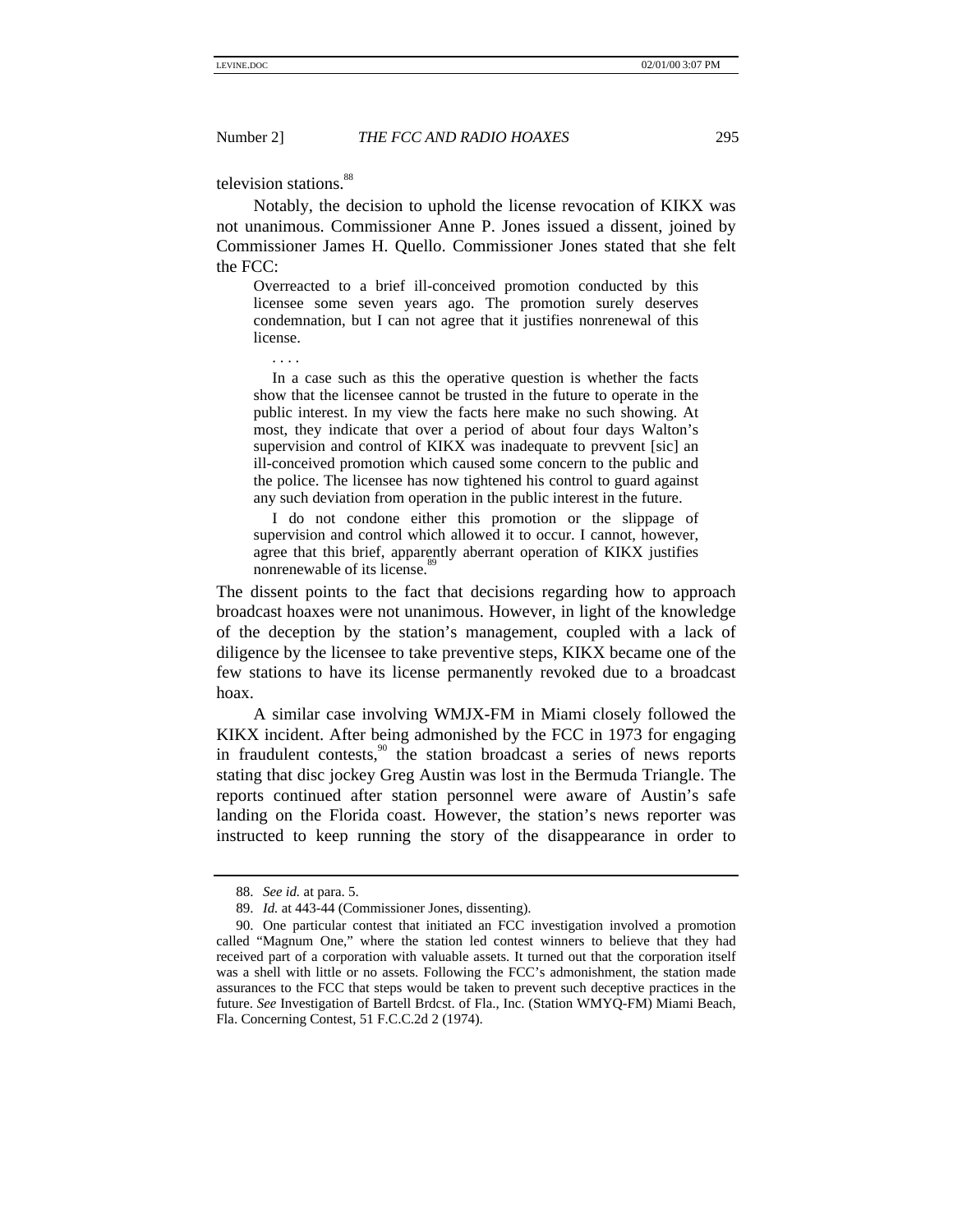promote the "Find Greg Austin Contest."<sup>91</sup>

Administrative Law Judge Thomas B. Fitzpatrick, the same judge who revoked the license of KIKX, presided over the license renewal hearing of WMJX. Once again, Judge Fitzpatrick refused to renew the license in light of the station's misconduct. $32$ 

In upholding Fitzpatrick's decision to revoke the license of WMJX, the FCC stated:

The lack of evidence regarding actual harm, and the fact that numerous prizes [for the deceptive contests] were actually awarded do not constitute mitigating circumstances. Those cases in which the [FCC] either imposed a short term renewal or issued an admonishment involved only one contest irregularity. The record here, by comparison, demonstrates false newscasts in connection with one contest promotion ... and repeated misconduct in nine contests over a two year period.<sup>9</sup>

The FCC further noted that the hoaxes and fake contests involved the station's top management and the licensee's parent corporation delegated top management's authority.<sup>94</sup> As to the station's claim that it should receive First Amendment protection for good faith mistakes, the FCC retorted, "it is sufficient to note that these were not good faith mistakes. WMJX, Inc., has already received one lesser sanction, and its failure even to abide by express representations made to the [FCC] chills any expectation that the licensee can be trusted in the future."<sup>95</sup>

Attorneys for WMJX also attempted to compare its behavior with that of Denver's KTLK and the false weather reports broadcast.<sup>96</sup> They noted that KTLK merely received a shortened license renewal period for its conduct, while the FCC revoked WMJX's license for what was being described as similar behavior.<sup>97</sup> The FCC quickly distinguished WMJX's case from others by observing:

The [FCC] decisions and First Amendment cases upon which WMJX, Inc., relies do not preclude a denial of renewal[.] In *Action Radio, Inc.* the licensee's meritorious programming record, when weighed against the gravity of the misconduct, was deemed sufficient to allow a short-term renewal. WMJX, Inc., never requested consideration of its programming as a mitigating factor, and the misconduct here was far more egregious. To the extent WMJX, Inc.,

<sup>91.</sup> Application of WMJX, Inc. WMJX-FM Miami, Fla. for Renewal of License, *Decision*, 85 F.C.C.2d 251, paras. 1-16, 48 Rad. Reg.2d (P & F) 1339 (1981).

<sup>92.</sup> *See id.* at para. 2.

<sup>93.</sup> *See id.* at para. 37.

<sup>94.</sup> *See id.* at para. 39.

<sup>95.</sup> *Id.* at para. 41 (footnote omitted). The lesser sanction that the FCC referred to is the admonishment stemming from the "Magnum One" contest. *See supra* note 90.

<sup>96.</sup> *See id.*

<sup>97.</sup> *See id.*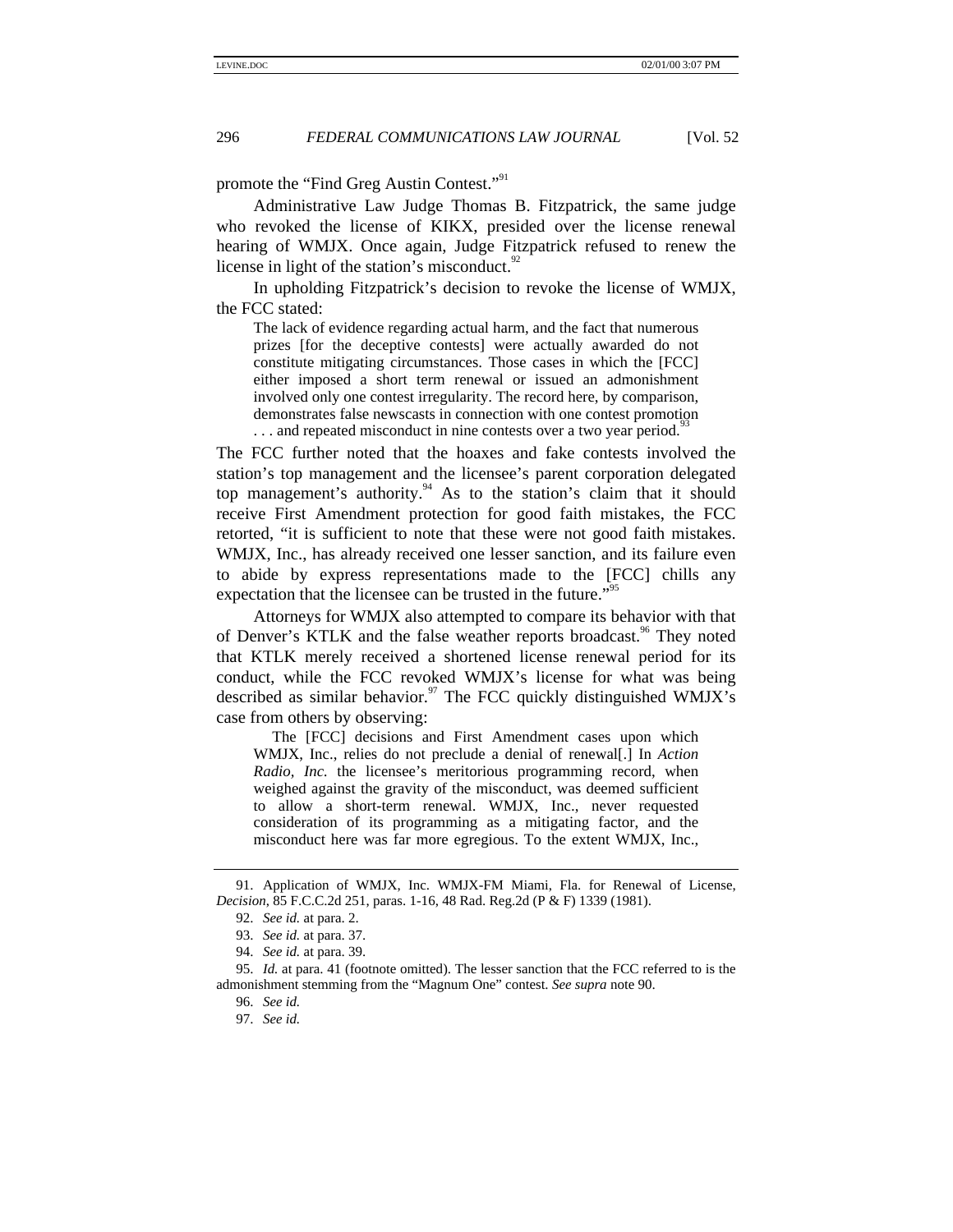relies upon the proposition announced in *Bluegrass Broadcasting Corp.*, regarding the unforeseen aberrational conduct of a long term and trusted employee, we note that the licensee was more than once alerted to possible contest irregularities during the period Como, Logan, and Clifton managed the station. *Oil Shale Broadcasting Company*, is also distinguishable. It involved one contest which was prearranged by station employees, with a negligent failure in supervision and control and no knowledge on the part of the principals. The record here, in contrast, demonstrates numerous contest irregularities over a protracted period of time, involvement therein by top management of the station and the licensee's parent corporation. It also involved actual knowledge on the part of a corporate officer who was responsible for station operations and who was grossly negligent in failing to exercise minimal supervision and control over the various contests and promotions.

The decision to punish a station for hoaxes or deceptive incidents turns on very fact intensive and contextual considerations. KIKX and WMJX should be contrasted with another "kidnapping" incident involving station KITE in San Antonio, Texas. The license holder of KITE had helped to stage an on-air kidnapping of its morning show host as part of a station promotion. During its license renewal hearing, the licensee argued that no one listening to the broadcast could have taken it seriously.<sup>99</sup> During a challenge to the license renewal, the FCC's finding reinforced that contention:

Toni Walsh, the female member of the *Tom and Toni Show*, was abducted by the Happy Jazz Band of San Antonio, amid much tooting of trumpets, flashing of hired photographers' cameras, and general hilarity. The stunt had been broadly hinted at all week, and it was carried off as a stunt, not as a real experience.

Our review of the results of an investigation conducted by the [FCC]'s staff does not bear out [the challenger's] contentions that the promotional stunt created widespread disorder, necessitating the diversion of police from other duties. The [FCC] received a total of two complaints regarding the licensee's prank—one from the petitioner and the other from an individual listener, who only momentarily thought the "kidnapping" was real. Furthermore, in response to [FCC] staff inquiries, the police departments of Terrell Hills and San Antonio reported that the "kidnapping" did not disrupt their normal routines. No police personnel were diverted from regular duties. In view of the foregoing, it is clear that the petitioner has failed

<sup>98.</sup> *Id.* at para. 41 (footnotes omitted).

<sup>99.</sup> *See* Application of Doubleday Brdcst. Co., for Renewal of License for Station KITE, San Antonio, Tex., *Memorandum and Order*, 56 F.C.C.2d 333, para. 16, 35 Rad. Reg.2d (P & F) 775 (1975). Although the precise date of the incident was not provided, based on the date of KITE's license renewal motions, the kidnapping most likely occurred sometime between 1972 and 1974.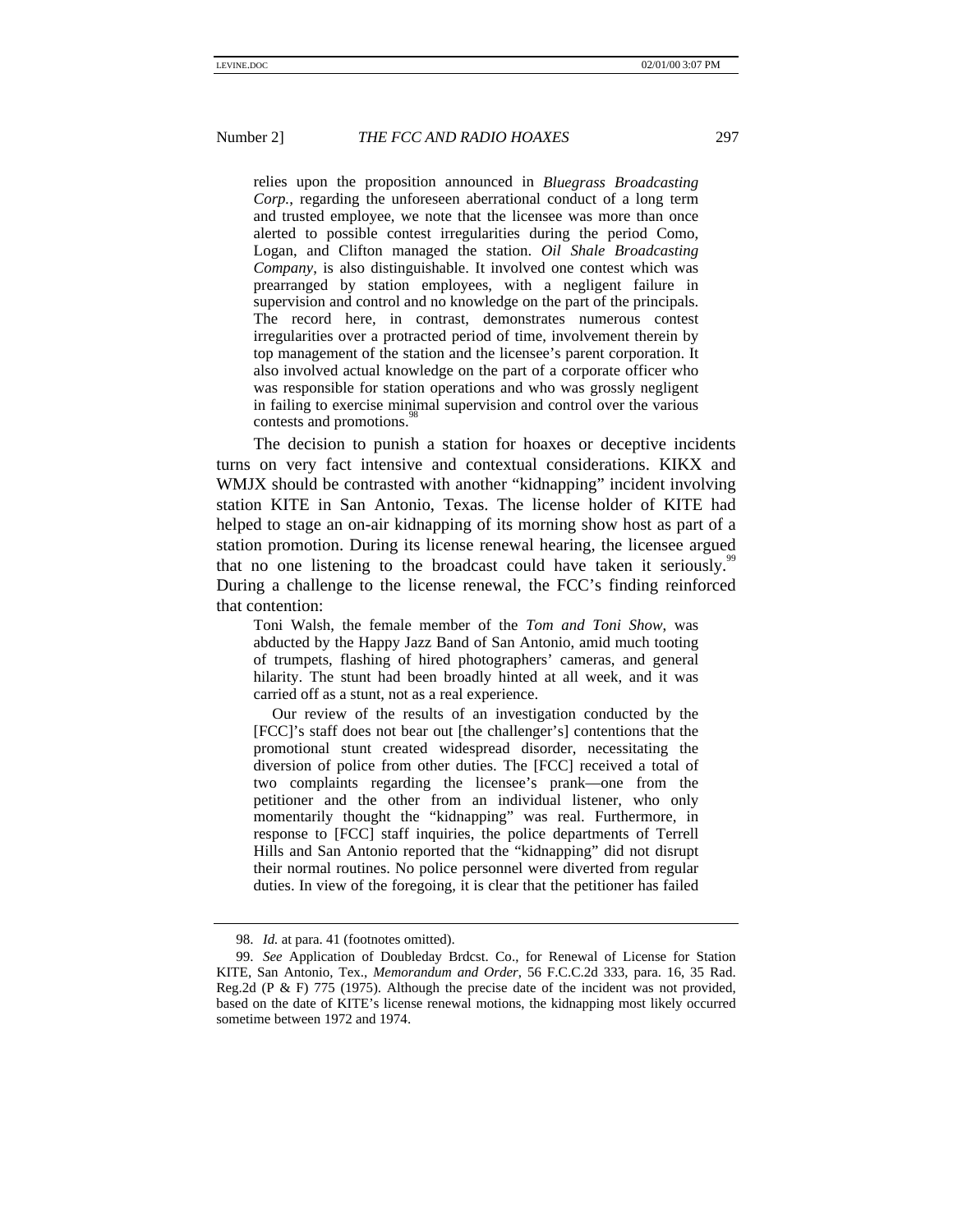to show that KITE's promotional gimmick adversely affected the public interest.

Contrasting the KITE promotion from those involving KIKX and WMJX provides a list of factors that would cause the FCC to be more likely to take action. First, the broadcast must be inherently believable. Pranks that are obvious in nature will not trigger disciplinary action. Particularly significant in that respect is the amount of disruption that was actually caused to a communities' law enforcement or emergency services. In the context of hoaxes, the "public interest" is often defined in terms of the level of intrusion imposed upon third parties such as police, firemen, or traffic controllers. However, WMJX shows that actual harm may not always be necessary in the case of repeated violations involving deceptive contests or promotions. Single instances of misconduct will not likely invoke the FCC's wrath when no actual harm is done, much like the *Janus Broadcasting* incident. However, when a station continues proscribed conduct after it has been warned, the lack of harm caused is less likely to be an effective defense. In such instances, the FCC looks to the level of involvement by upper management and how it reflects on their diligence in operating the station in a hands-on manner consistent with stated public policy. The KIKX and WMJX cases contained such circumstances that triggered the FCC's extra scrutiny and thus harsher punishment. In spite of those notable instances, it is rare for the FCC to revoke a station's license for engaging in a broadcast hoax.

### IV. DEREGULATION: REDEFINING THE APPROACH?

Somewhat ironically, the actions against KIKX and WMJX came at the starting cusp of a general trend towards the deregulation of radio. What began in 1978 as an informal study of the possibility of radio deregulation culminated in official proceedings by the FCC in 1981 to eliminate regulations deemed to be unnecessary, starting with areas such as program log requirements, restrictions on commercial time, and nonentertainment program guidelines. A general policy of good faith by the broadcaster to serve the public interest in its discretion replaced the unnecessary regulation. The FCC explained:

In taking the actions outlined above we have relieved radio broadcasters of substantial burdens but have also given them added responsibility—the responsibility to determine how best to serve their public without the [FCC] providing detailed requirements on how to go about doing so. We are confident that they are up to the task before

<sup>100.</sup> *Id.* at paras. 16-17 (citation omitted).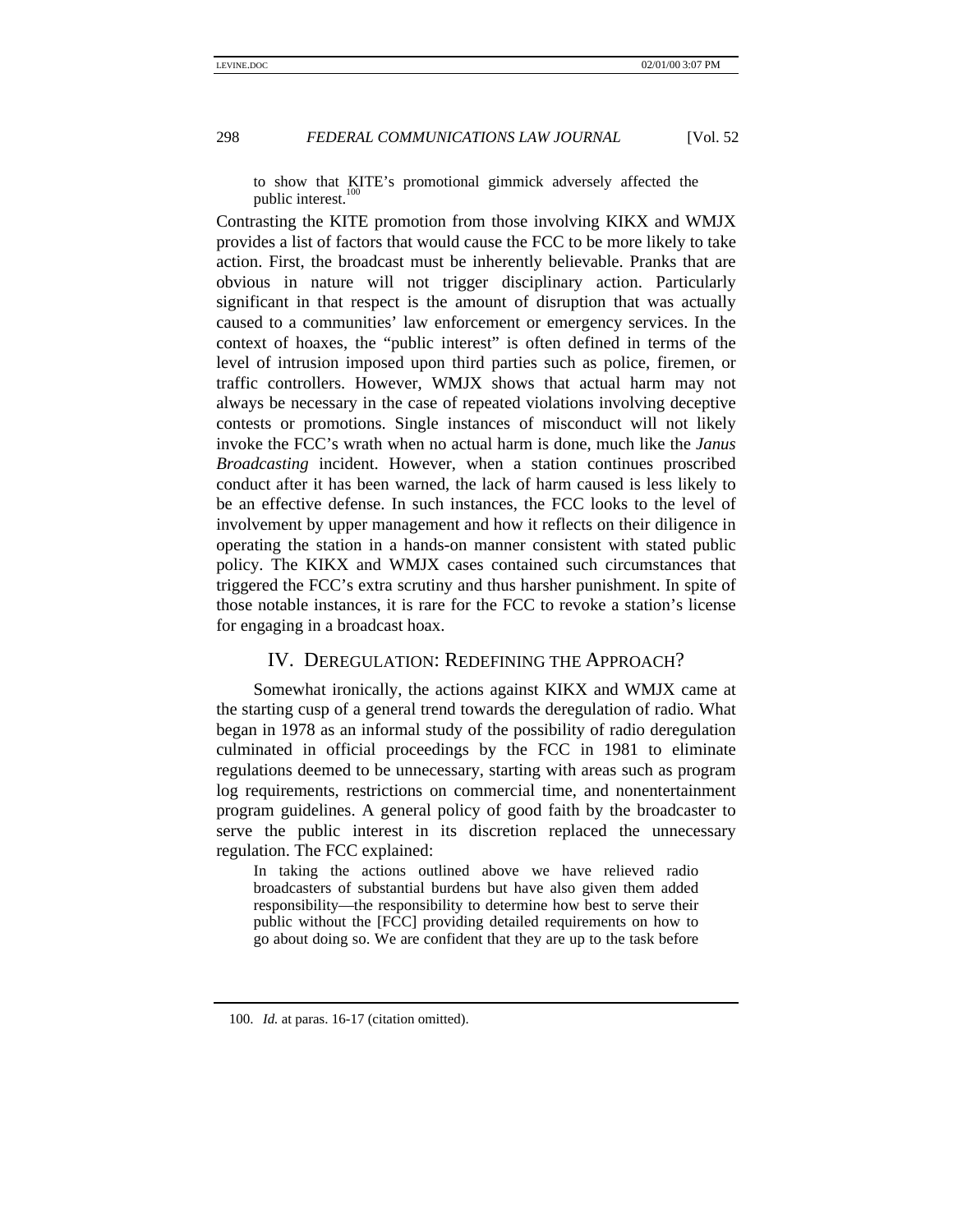them.<sup>101</sup>

Broadcast deregulation continued throughout the 1980s concerning all areas of the industry, including programming guidelines. In 1985, the FCC decided to eliminate the official policy adopted in 1966 concerning contests and promotions that adversely affect the public interest. In explaining the reasons for eliminating the policy, the FCC pointed to state laws that were adequate alternatives to deal with any problems:

[C]ontests and promotions resulting in traffic congestion or other public disorder can all be ably handled at the local level through both civil means (e.g., actions for trespass, personal injury, private nuisance, invasion of privacy, or injunctive relief) and criminal means (e.g., disturbing the peace or public nuisance), possibly resulting in damages or fines.

Additionally, the policy change pointed to the fact that having to caution a station from announcing an obvious hoax, such as an invasion by amoebas, was an "overreaction" on the FCC's part and constituted "regulatory" overkill."<sup>103</sup>

However, an important footnote in the policy change announcement was a clear indication that stations would not be allowed to engage in an "anything goes" style of programming. A caveat to the amoeba example reemphasized that "a current broadcast of a program such as "War of the Worlds", [sic] without cautionary language, would violate [FCC] policies—i.e*.*, both our general policy requiring licensees to program their stations in the public interest, and our more specific policy against deliberate distortion or falsification of programming."<sup>104</sup>

The juxtaposition of this footnote with the description of having to caution against an amoeba invasion as an "overreaction" reemphasized the policy touched upon in the KITE renewal hearing—that a broadcast hoax must be reasonably believable before it will prompt the FCC to act. The problem remained: what might be believable to one generation or community might not be believable to another. In the 1990s, many would scoff in amusement when they hear a radio show reporting a Martian attack. However, America in 1938 was more susceptible to believe such a story in the midst of the Depression and war anxieties. The *War of the Worlds* broadcast by WPRO showed that certain communities were still prone to such fears in the mid-1970s. Could such a prank be successfully

<sup>101.</sup> Deregulation of Radio, *Report and Order (Proceeding Terminated)*, 84 F.C.C.2d 968, para. 10, 49 Rad. Reg.2d (P & F) 1 (1981).

<sup>102.</sup> FCC Notices: Elimination of Unnecessary Broadcast Policies, 50 Fed. Reg. 6246, 6248 (1985), 57 Rad. Reg.2d (P & F) 939 (1985) (footnote omitted).

<sup>103.</sup> *Id.*

<sup>104.</sup> *Id.* at 6248 n.11 (citation omitted).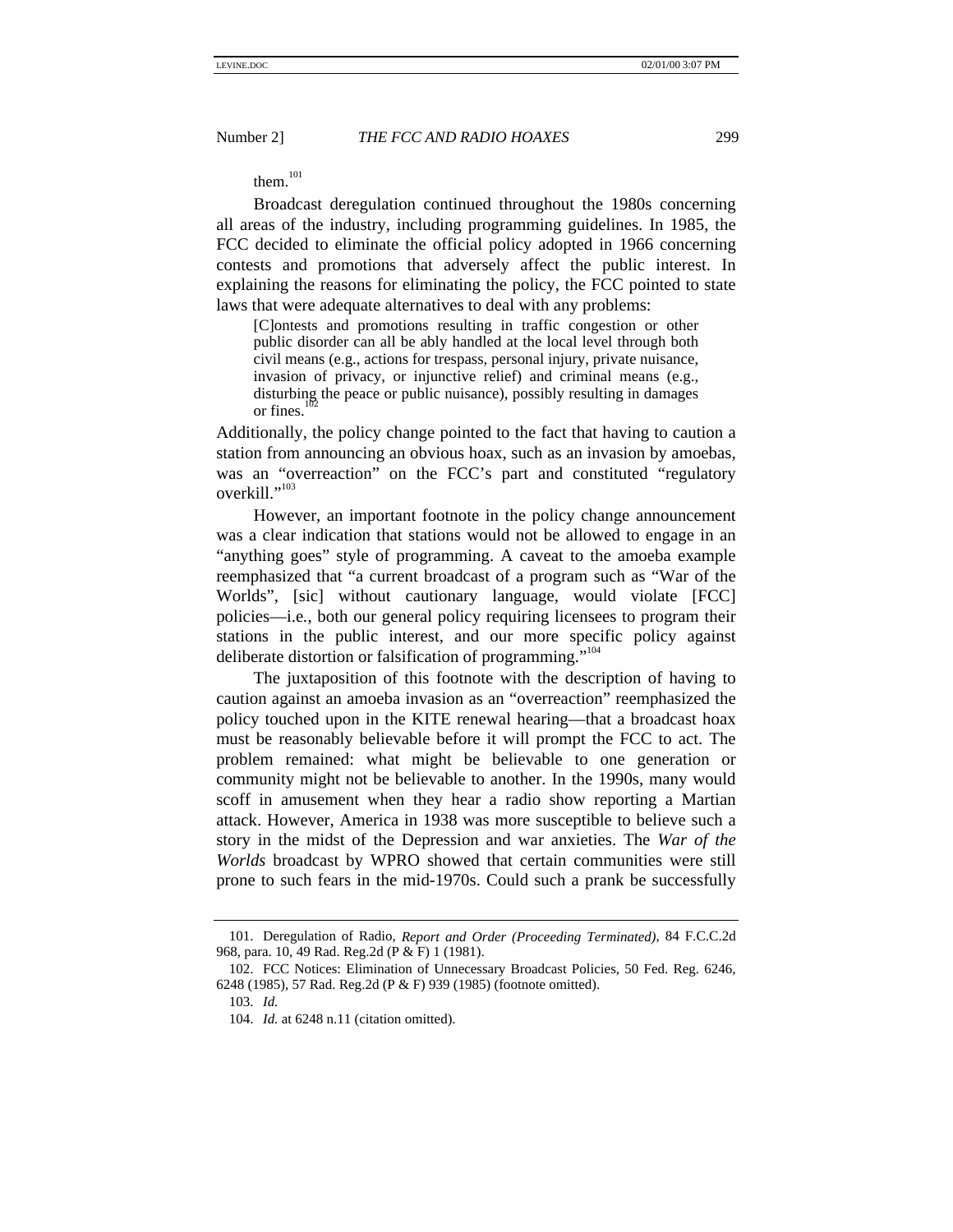pulled off even today? Changes in the zeitgeist shape both how the public and the FCC react to stunts involving broadcast hoaxes. Such shifts in society would make it difficult for broadcasters and observers to predict audience reactions with a strong degree of certainty.

Despite the rare instances of license revocations for repeated violations, the primary FCC reaction to hoaxes has been an admonishment. Admonishments serve as a slap on the wrist to a station. However, they also put a station on notice that it should refrain from such behavior in the future, lest it jeopardize their license at the next renewal hearing. Typical examples of such cases include KSLX-FM in Scottsdale, Arizona, which had broadcast an April Fool's Day joke that the station had been taken hostage by Indians.<sup>105</sup> The hoax resulted in a number of calls to the police as well as the 911 operators. However, because the joke was a one-time incident and the licensee instituted station policies to prevent such hoaxes in the future, no further action was taken beyond an admonishment.<sup>106</sup>

Similar considerations prevented the FCC from taking more serious actions against WCCM-FM in Hartford, Connecticut, after it falsely broadcast that a volcano had erupted nearby. Like other such stunts, police received a large number of calls from the announcement, which also caused a traffic jam. $107$ 

The FCC is powerless to levy a fine against a station unless there is a specific regulation prohibiting the disfavored conduct.<sup>108</sup> For many years, the only tools available to the FCC to discourage hoaxes were either a letter of admonishment or revocation of the station's license. Such actions were felt to be either too light of a punishment or too harsh, depending on the circumstances of the incident under review. In the early 1990s, a number of well-publicized hoaxes convinced the FCC to attempt a new direction.

<sup>105.</sup> Officials at the FCC indicated to the Author that a disproportionate number of such one-time hoax incidents occur on April Fool's Day.

<sup>106.</sup> *See* STEVEN A. LERMAN ET AL., PREVENTING THE BROADCASTING OF HOAXES AND OTHER FALSE OR DECEPTIVE PROGRAMMING: A REVIEW OF LEGAL PRINCIPLES AND SUGGESTED GUIDELINES AND PROCEDURES TO BE IMPLEMENTED BY BROADCAST LICENSEES 5 (1992) (referencing FCC Letter of Admonishment Ref. No. 8310-TD, C6-220 (Oct. 2, 1989)). Leventhal, Senter & Lerman prepared this source in a pamphlet for Infinity Broadcasting following the new FCC regulations concerning broadcast hoaxes passed in 1992. Infinity Broadcasting was the license holder for KROQ-FM in Pasadena, California, a station that played an important role in inspiring the FCC to craft the 1992 regulations.

<sup>107.</sup> *See id.* (citing FCC Letter of Admonishment Ref. No. 8310-TD, C5-820 (July 26, 1990)).

<sup>108.</sup> *See, e.g.*, Liability of Montachusett Brdcst. Inc., Licensee of Radio Station WXLO(FM) Fitchburg, Mass. for a Forfeiture, *Memorandum Opinion and Order*, 7 F.C.C.R. 3594, para. 5, 71 Rad. Reg.2d (P & F) 26 (1992) [hereinafter *Forfeiture Memorandum Opinion and Order*].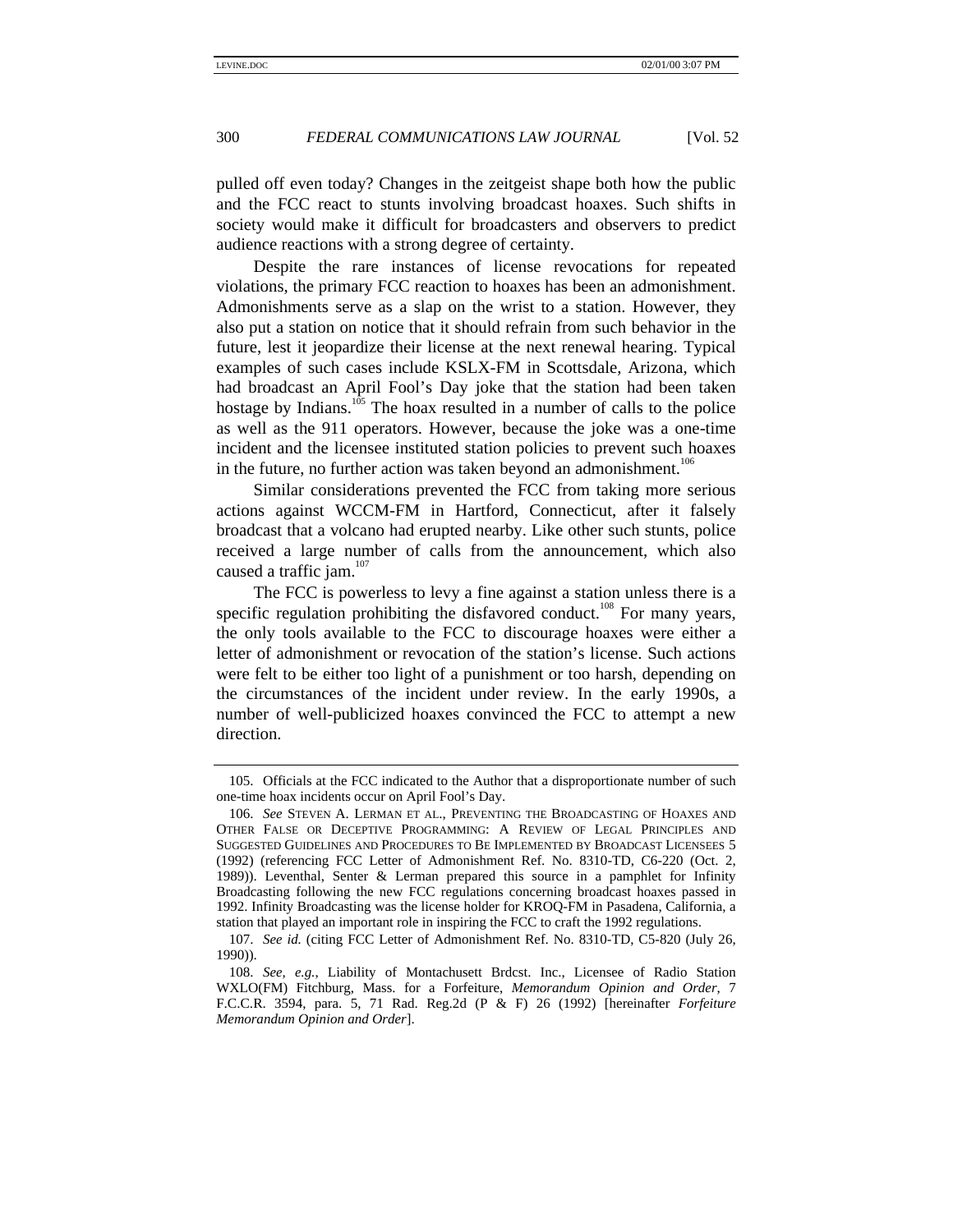# V. TURNING POINT: GENESIS OF THE MODERN REGULATION

During the morning of January 29, 1991, Disc Jockey John Ulett of station KSHE-FM in Crestwood, Missouri, interrupted the music programming with a ten-second broadcast tone followed by an announcer's voice stating, "Ladies and gentlemen, we are experiencing technical difficulties. Please stand b— $\cdot$ <sup>109</sup> The announcement was then cut off by the sound of an air raid siren which continued underneath the broadcast of a second voice stating: "Attention, attention. This is an official civil defense warning. This is not a test. The United States is under nuclear attack."<sup>110</sup> Various sound effects of screams, explosions, and a repeat of the broadcast tone were then heard before the original announcer returned to explain that they expected to resume normal broadcasting shortly. True to his word, the station's music then returned.<sup>111</sup>

As previously indicated, broadcast hoaxes are often a product of the age. In this case, KSHE broadcast the phony nuclear attack two weeks after the start of the Persian Gulf War. Calls concerning the incident flooded the station. Two hours after the hoax aired, Ulett returned to the microphone and admitted that he faked the program and that he merely wanted to make a statement concerning nuclear war.<sup>112</sup> The station subsequently aired an official disclaimer and apology that afternoon and repeated it throughout the day.<sup>113</sup> KSHE repeated its regrets in the local news the following day. Although the stunt did not cause the amount of actual disruptions that occurred from other station hoaxes in the past, the FCC clearly was not amused.

The FCC immediately launched an investigation into the KSHE incident.<sup>114</sup> Unlike the fact pattern involving the KIKX license revocation, Ulett created the hoax announcement without the management's knowledge. In contrast to the weekend long publicity stunt from KIKX, the hoax lasted for little more than two hours before the station aired retractions and apologies. In addition, there was no record of any significant disruptions in law enforcement activities. Upon learning of the incident, the station's management suspended Ulett for one week without pay and instituted formal policies to prevent such events in the future.

<sup>109.</sup> *See* Letter from Donna R. Searcy, Secretary, FCC, to Emmis Broadcasting Co., Licensee, KSHE (FM) (Apr. 24, 1991), 6 F.C.C.R. 2289, 2289, 69 Rad. Reg.2d (P & F) 155 (1991) [hereinafter *Letter*].

<sup>110.</sup> *Id.*

<sup>111.</sup> *See id.*

<sup>112.</sup> *See id.* It is unclear whether Ulett's admission was voluntary or if he was forced to explain the hoax by the station management.

<sup>113.</sup> *See id.*

<sup>114.</sup> *See id.*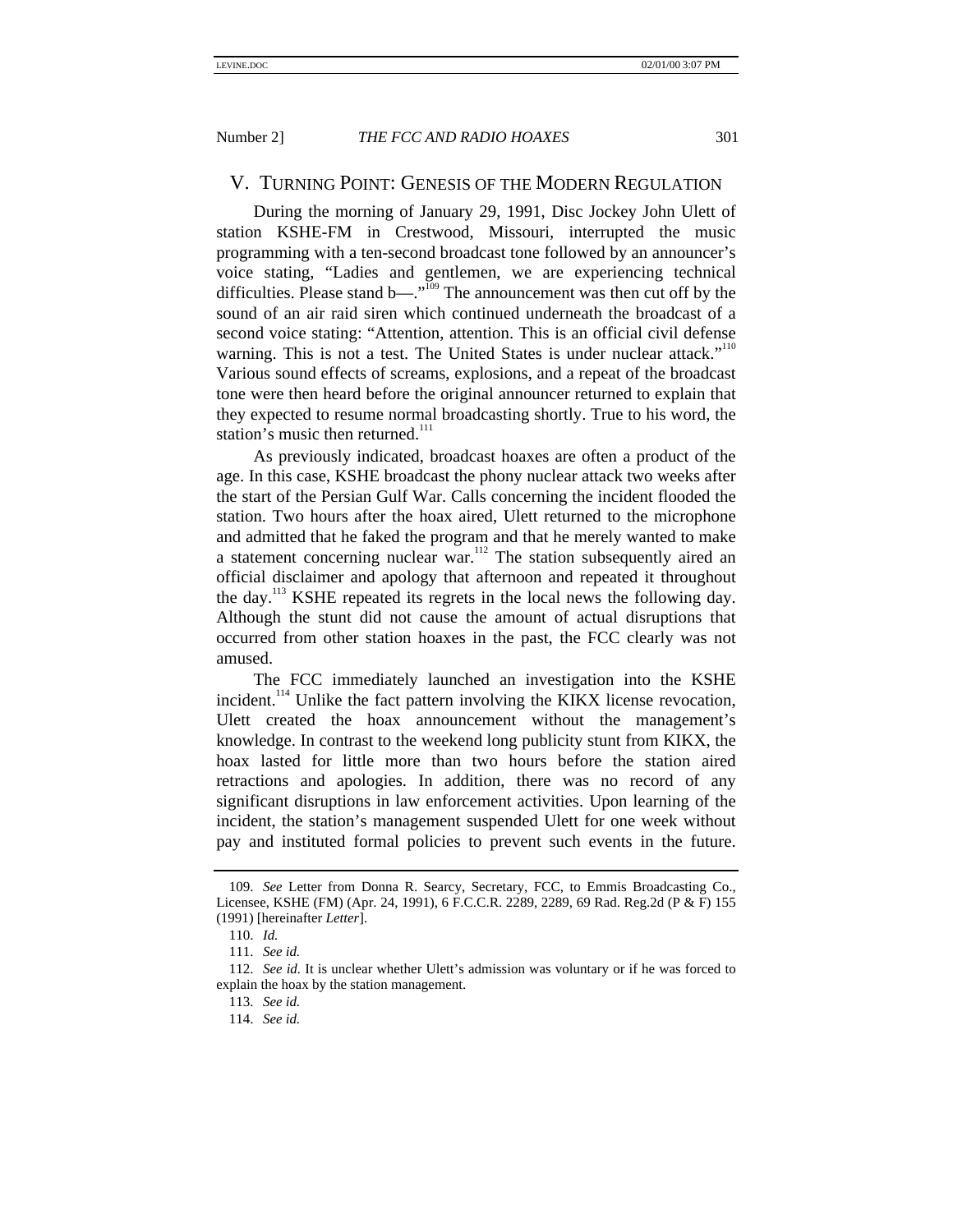Nonetheless, the FCC felt compelled to act. A letter from the FCC to the station indicated that "[a]t a time when the United States was at war, and the public was in a heightened state of alert and anxiety about the possibility of terrorist violence and other dangers, your January 29, 1991, broadcast obviously had the potential to create widespread panic."<sup>115</sup> The KSHE broadcast is a telling example of the "zeitgeist fluxes" that can cause the FCC to act in different ways to hoaxes perpetuated in different contexts. Apparently, the backdrop of the Gulf War compelled the FCC to act upon hearing a simulated nuclear attack perpetuated on the airwaves.<sup>116</sup>

A notable segment of the FCC's letter referenced the first major hoax that the regulatory agency confronted by repeating a section of the 1985 deregulation memo almost verbatim:

We emphasize that the [FCC]'s policies regarding a broadcaster's general obligation to program in the public interest and a broadcaster's specific obligation to refrain from deliberate distortion or falsification of programming, remain in force.

In this general connection, we note that a current broadcast of a program such as "War of the Worlds," [sic] without cautionary language, would violate [FCC] policies—i.e., both our general policy requiring licensees to program their stations in the public interest, and our more specific policy against deliberate distortion or falsification of programming.

The FCC did not want to let the station get away with a mere admonishment. However, the revocation of its license was clearly not in order either. Instead, the FCC characterized the hoax as a false distress signal prohibited by section 325(a) of the 1934 Act. To help justify its

117. *Id.* (citations omitted).

<sup>115.</sup> *Letter*, 6 F.C.C.R. 2289, 2289, 69 Rad. Reg.2d (P & F) 155 (1991).

<sup>116.</sup> *See id.* In an interesting side note to the KSHE incident, one source at the FCC told this Author in 1998 about a rumor concerning the uproar caused by the station. The rumor indicated that a close relative of then FCC Commissioner Al Sikes was in Missouri at the time of the nuclear attack broadcast. The relative allegedly heard the broadcast and called Commissioner Sikes personally to complain, sparking the FCC's efforts to pass a new regulation against broadcast hoaxes. When contacted about this story, Commissioner Sikes admitted that he had a daughter who lived in St. Louis at the time who may have heard the broadcast, but he did not recall hearing from her at the time. Commissioner Sikes indicated that he thought he remembered hearing that Robert Pettit, General Counsel of the FCC at the time, may have received a call from a relative concerning KSHE. Mr. Pettit confirmed that he in fact received a call concerning KSHE from his sister, who also lived in St. Louis at the time. However, he did not believe she heard the actual broadcast itself, but rather believed that she had only heard news accounts of the broadcast in the St. Louis area. Both Commissioner Sikes and Pettit stressed that the FCC received many calls from various sources complaining about the KSHE broadcast, and the fact that relatives of top FCC officials were in St. Louis at the time of the incident played no part in shaping their actions. The various St. Louis news accounts of the KSHE incident prior to the FCC's actions seem to support their contentions.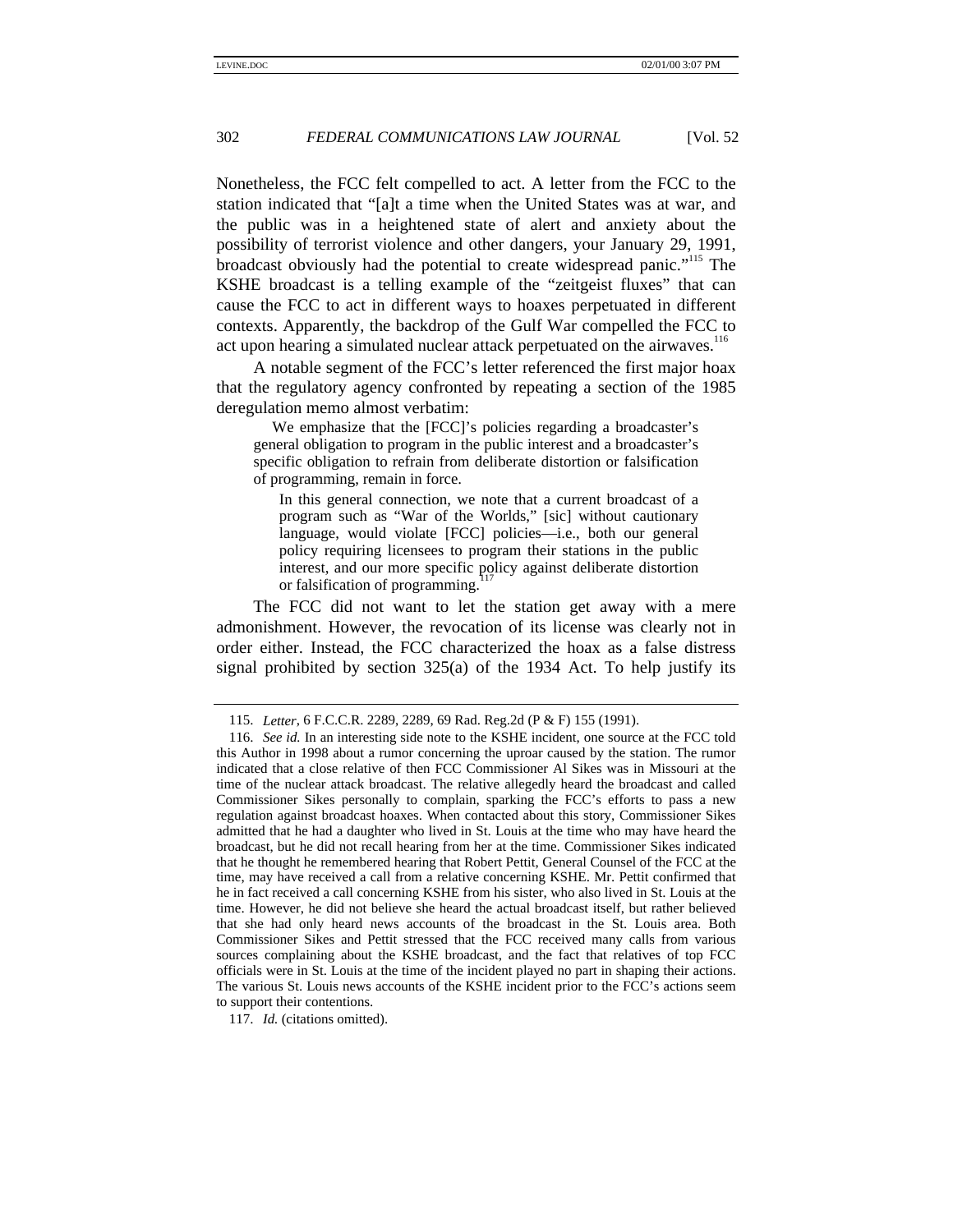characterization, the FCC pointed to the use of a broadcast tone which invoked a comparison to the Emergency Broadcast System (EBS) signal which stations air in the midst of emergencies:

To the extent that listeners understood the tone was used to "cry wolf," the integrity of the Emergency Broadcast System [EBS] (see 47 C.F.R. § 73.901 et seq.) has been undermined. Moreover, broadcast of the tone, even if not a true EBS tone, conflicts with the clear underlying purpose of the procedures in [s]ections 73.909 and 73.910 of the [r]ules, which are designed to ensure prior authentication of a true national emergency before activation of the tone for emergency cuing.

The FCC's letter to KSHE ended with a footnote stating: "Due to the serious harm to the public which can be caused by broadcasts that mimic EBS tones, the [FCC] plans to release a public notice which highlights this case and the importance of compliance with our EBS Rules."<sup>119</sup>

With a specific broadcast law violation that it could point to, the FCC fined KSHE twenty-five thousand dollars. Ulett termed the entire incident as "embarrassing."<sup>120</sup> In addition to his week's suspension from the station, the broadcaster was also fired from his eight-year post as the St. Louis Cardinals' public-address announcer.<sup>121</sup>

The same month that FCC issued KSHE its fine for the nuclear attack hoax, a second incident involving station KROQ-FM in Los Angeles garnered widespread attention. The genesis of the KROQ hoax developed in June 1990 when hosts Kevin Ryder and Gene Baxter of the *Kevin and Bean* morning show hosted a program entitled *Confess Your Crime*. Baxter and Ryan asked callers to phone-in and confess any mild transgressions that they committed.<sup>122</sup> In the midst of the show, an anonymous caller came on the air to reluctantly announce that he killed his girlfriend after finding her sleeping with another man. After the hosts suggested that they put him in touch with someone who could help, the caller hung up. Calls poured into the station inquiring if the call was a joke. Baxter and Ryder insisted that it was not a fabrication.<sup>123</sup>

The show caught the attention of the L.A. County Sheriff's Department, which was looking to solve a number of unsolved murders

<sup>118.</sup> *Id.* at 2290 (footnote omitted).

<sup>119.</sup> *Id.* at 2290 n.1.

<sup>120.</sup> John M. McGuire, *No Fooling!*, ST. LOUIS POST-DISPATCH EVERYDAY MAGAZINE, Apr. 1, 1997, at D1, *available at* 1997 WL 3332772.

<sup>121.</sup> *See id.* Ulett returned to the *Post* two years later. *See id.*

<sup>122.</sup> Various confessions included stealing bowling balls, running over cats, and having sex with both a girlfriend and her mother. *See* Steve Weinstein, *Deejays Confess to Being Shaken up by Caller*, L.A. TIMES, June 14, 1990, at F10.

<sup>123.</sup> *See id.*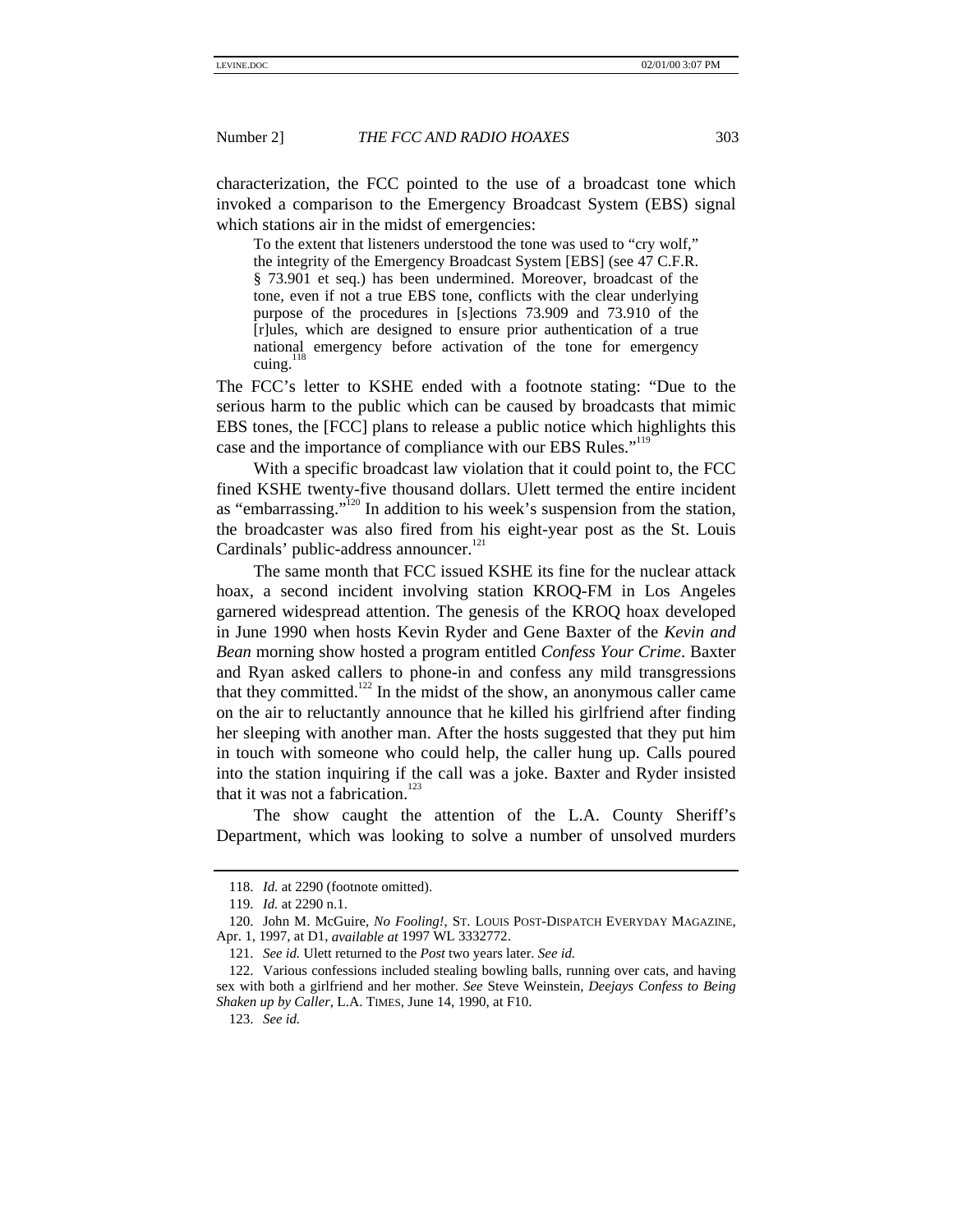with similar facts to the caller's confession. The station turned over a tape of the broadcast to help facilitate the Sheriff's Department with its investigations. Months worth of inquiries went by before the incident was exposed in April 1991 as indeed being a hoax. The caller was a fellow broadcaster Doug Roberts, a friend of Ryder and Baxter.<sup>124</sup>

The public was outraged upon learning the truth. News stories profiled the furious parents of murdered daughters who were awaiting the then hopeful outcomes of their unsolved cases. The L.A. County Sheriff's Department billed the station for over twelve thousand dollars to cover the costs of their wasted murder investigations.<sup>125</sup> The Infinity Broadcasting Corp.—license holder for KROQ—suspended Baxter, Ryder, and Roberts for five days without pay, directed each of them to perform 149 hours of community service, and forced them to pay the Sheriff's bill out of their pockets.<sup>126</sup> Once again, the FCC quickly got into the fray.

Program director Jeff Wyatt of KPWR-FM in Los Angeles summed up the industry's reaction to news of the FCC investigation:

I don't think anybody's scared at all about this until they see how the FCC reacts. If it amounts to a hand slap, a letter of reprimand, who cares? If it's a letter of reprimand, [KPWR morning deejay] Jay Thomas is going to have a murderer on the air live tomorrow. If they do something drastic like take their license away, that's a message. A \$20,000 fine—that's a message.

At the end of its investigation, the FCC chose not to send the kind of message that Wyatt described, perhaps in part because it felt it did not have the proper tools to do so. Unlike the KSHE incident, an on-air murder confession could not be construed as a false distress signal by any credible means. Although the FCC could always admonish a station or revoke its license for violations of broad and general policies concerning the public interest, it was powerless to levy a fine without a violation of a specific statute or regulation.<sup>128</sup> Here, the only option outside of admonishing the

<sup>124.</sup> KROQ actually hired Roberts shortly after his fake call, but long before the hoax was eventually exposed.

<sup>125.</sup> *See* Sheriff's Dept. Bills KROQ \$12,000 for Hoax, L.A. TIMES, May 1, 1991, at F2.

<sup>126.</sup> *See* KROQ Receives a Slap on the Wrist for Hoax, L.A. TIMES, Dec. 4, 1991, at F7.

<sup>127.</sup> Claudia Puig, *Will KROQ Get away with "Murder"?*, L.A. TIMES, Apr. 22, 1991, at F1.

<sup>128.</sup> *See Forfeiture Memorandum Opinion and Order*, 7 F.C.C.R. 3594, para. 5, 71 Rad. Reg.2d (P  $\&$  F) 26 (1992). The Montachusett Broadcasting incident concerned a fivethousand-dollar fine levied against WXLO-FM for violating section 73.1206, which prohibits the broadcasting of telephone conversations without permission of all parties to the conversation, unless they should otherwise be aware that they are on-the-air. In its defense, WXLO contended that the fine was unduly harsh in light of the fact that the FCC merely admonished KROQ for perpetuating a hoax that was to be considered a far more serious offense than the behavior with which they were accused. In response to this argument, Roy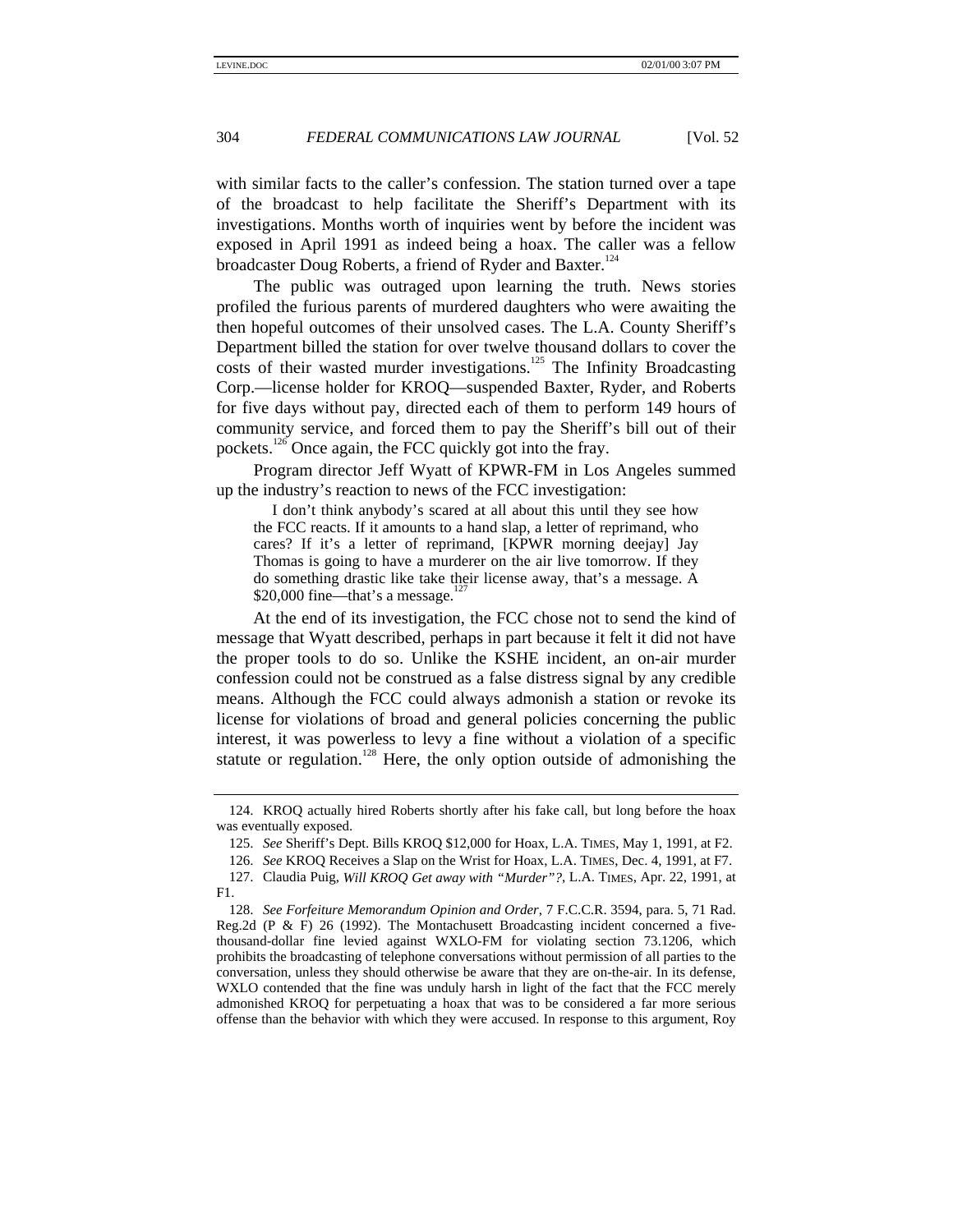station was to revoke its license. Despite past cases such as KIKX, the FCC was still reluctant to institute its harshest penalty against an isolated incident. Thus in the end, the FCC gave KROQ a letter of admonishment.<sup>129</sup>

In explaining its decision, the FCC pointed to the following facts: Station KROQ-FM's broadcast of the hoax murder confession was a spontaneous, isolated event, orchestrated solely by certain on-air personnel, who subsequently engaged in a coverup. Neither station management nor the licensee knew, or had any reason to suspect, that the broadcast was actually a hoax. Further, upon learning that the broadcast was a hoax, management promptly effectuated disciplinary and remedial action.

Despite the admonishment, the FCC and segments of the public were left with a sense of frustration following the KROQ incident. The concern was exacerbated by an incident in July of 1991 involving station WALE-AM in Providence, Rhode Island. After a prompting from talk show host Steve White, the station's news director, Thomas Moriarty, announced over the air that White had been "shot in the head" while outside the station on a break.<sup>131</sup> The station announced that the report had been a hoax a mere ten minutes after Moriarty finished his "news story."<sup>132</sup> In the meantime however, several police cruisers along with a lieutenant and a sergeant rushed to the scene where they were met by several members of the media who were trying to obtain information about the shooting.<sup>133</sup> Station management was not involved in the planning of the deception.<sup>134</sup> The station issued apologies throughout the day, offered to reimburse the police for all costs and promptly fired all those involved in the incident. Just as it

130. *Id.* (footnote omitted).

J. Stewart, Chief of the FCC's Mass Media Bureau wrote,

The two cases cannot be compared. Simply, the subject case involves a violation of a [FCC] rule whereas the KROQ-FM case does not. In the KROQ-FM matter, only a violation of a [FCC] policy, for which no forfeiture may be imposed, was involved. In a case where a hoax broadcast occurred *and* the [FCC] was able to establish that a violation of the Communications Act was also involved, a \$25,000 forfeiture was assessed.

*Id.* at para. 5 (citing Letter Apr. 24, 1991, 6 F.C.C.R. 2289, 69 Rad. Reg.2d (P & F) 155 (1991)) (emphasis added).

<sup>129.</sup> *See* Letter from Donna R. Searcy, Secretary, FCC, to Lyle Reeb, General Manager, Radio Station KROQ-FM (Dec. 4, 1991) 6 F.C.C.R. 7262, 7262.

<sup>131.</sup> *See* Letter from Edythe Wise, Chief, Complainants and Investigations Branch Enforcement Division Mass Media Bureau, to Frank Battaglia, President, North American Broadcasting Co., Inc. Licensee, Radio Station WALE-AM (Mar. 24, 1992) 7 F.C.C.R. 2345, 2345 70 Rad. Reg.2d (P & F) 1329.

<sup>132.</sup> *See id.*

<sup>133.</sup> *See id.*

<sup>134.</sup> *See id.*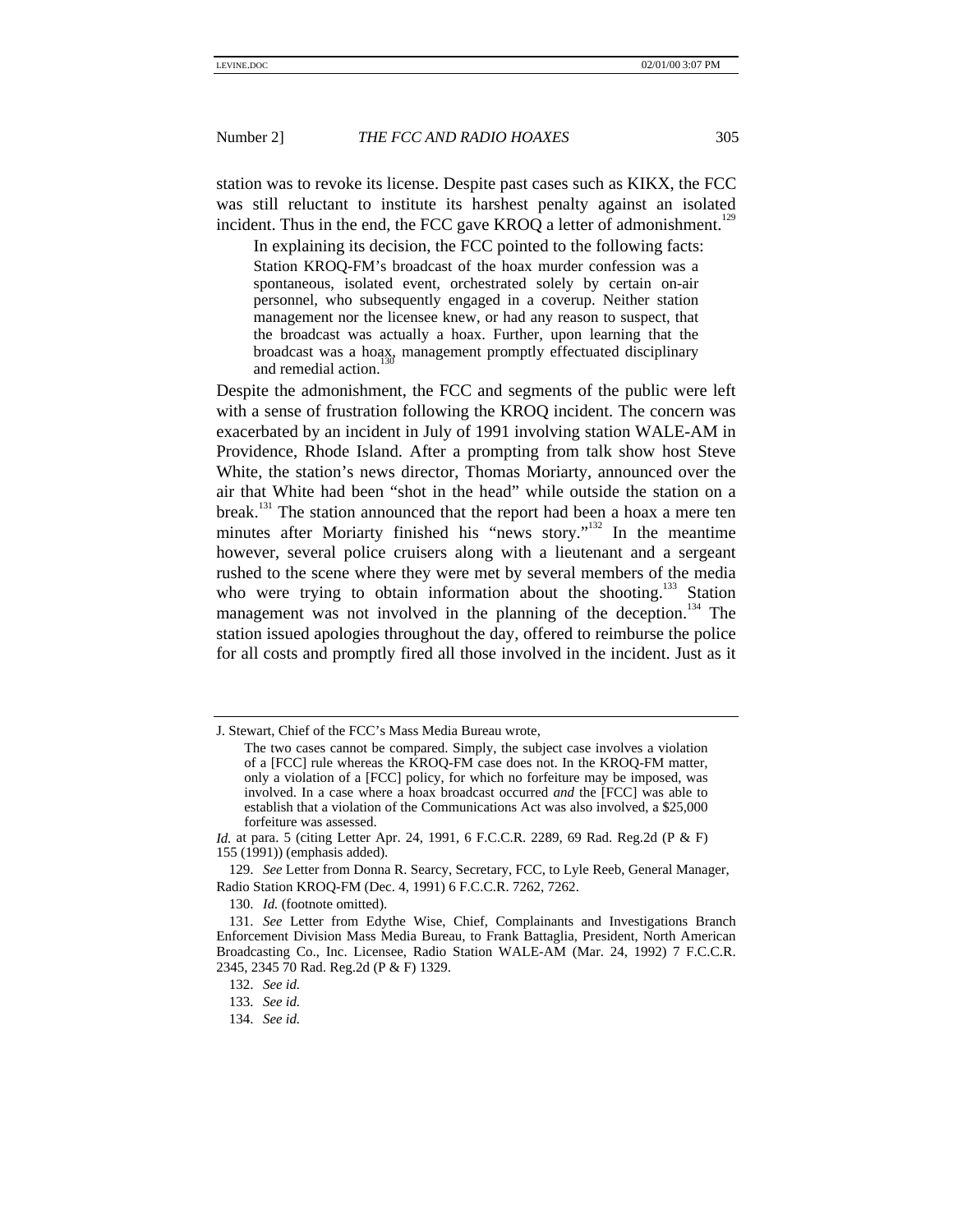# had with KROQ, the FCC admonished WALE.<sup>135</sup>

By November 1991, the FCC was ready for action. It drafted a notice of a proposed rule which read as follows:

No licensee of any broadcast station shall broadcast information or other material it knows to be false if its foreseeable that broadcast of the information could cause substantial public harm, and if broadcast of the information does in fact directly cause substantial public harm. Note 1:

For purposes of this rule, "public harm" is immediate, substantial and actual damage to the health and safety of the general public or to property, or substantial diversion of law enforcement or other public safety authorities from their duties.

Note 2:

The public harm will be deemed foreseeable if the licensee could expect with a significant degree of certainty that public harm would occur. Foreseeability will not be inferred from warnings or disclaimers associated with the broadcast. Lack of foreseeability may be determined in light of factors such as the content of the broadcast or the timing of the broadcast (e.g., April Fool's Day or Halloween).

The proposed rule had three requirements that would trigger sanctions: (1) the licensee must have known that the broadcast material was false; (2) the hoax must have directly caused immediate, substantial, and actual public harm; and (3) the public harm must have been foreseeable.

Before making a final decision on the proposed regulation, the FCC sought comments from broadcasters and the public on any aspect of the rule. However, the FCC asked for explicit advice in the following areas: (1) whether elements of the rule were adequate to prevent dramatizations from unnecessary scrutiny; (2) whether the phrases "public harm," "immediate," and "substantial" should be construed broadly or narrowly; (3) whether determining the existence of substantial public harm should be based on how widespread the harm is or on how severe it is, regardless of how many are affected; (4) whether actual harm or the mere threat of harm should be required in order to trigger sanctions; (5) whether laws of various jurisdictions make such a rule unnecessary; and (6) what factors should help determine whether or not public harm is foreseeable.<sup>137</sup> Additionally, the FCC asked for more general comments regarding First Amendment concerns, including whether or not the rule might be vague, overbroad, or restrictive. $138$ 

<sup>135.</sup> *See id.*

<sup>136.</sup> Amendment of Part 73 of the FCC's Rules Regarding Brdcst. Hoaxes, *Notice of Proposed Rule Making*, 6 F.C.C.R. 6935, para. 7 (Nov. 14, 1991).

<sup>137.</sup> *See id.* at paras. 2-6.

<sup>138.</sup> *See id.* at paras. 1-6.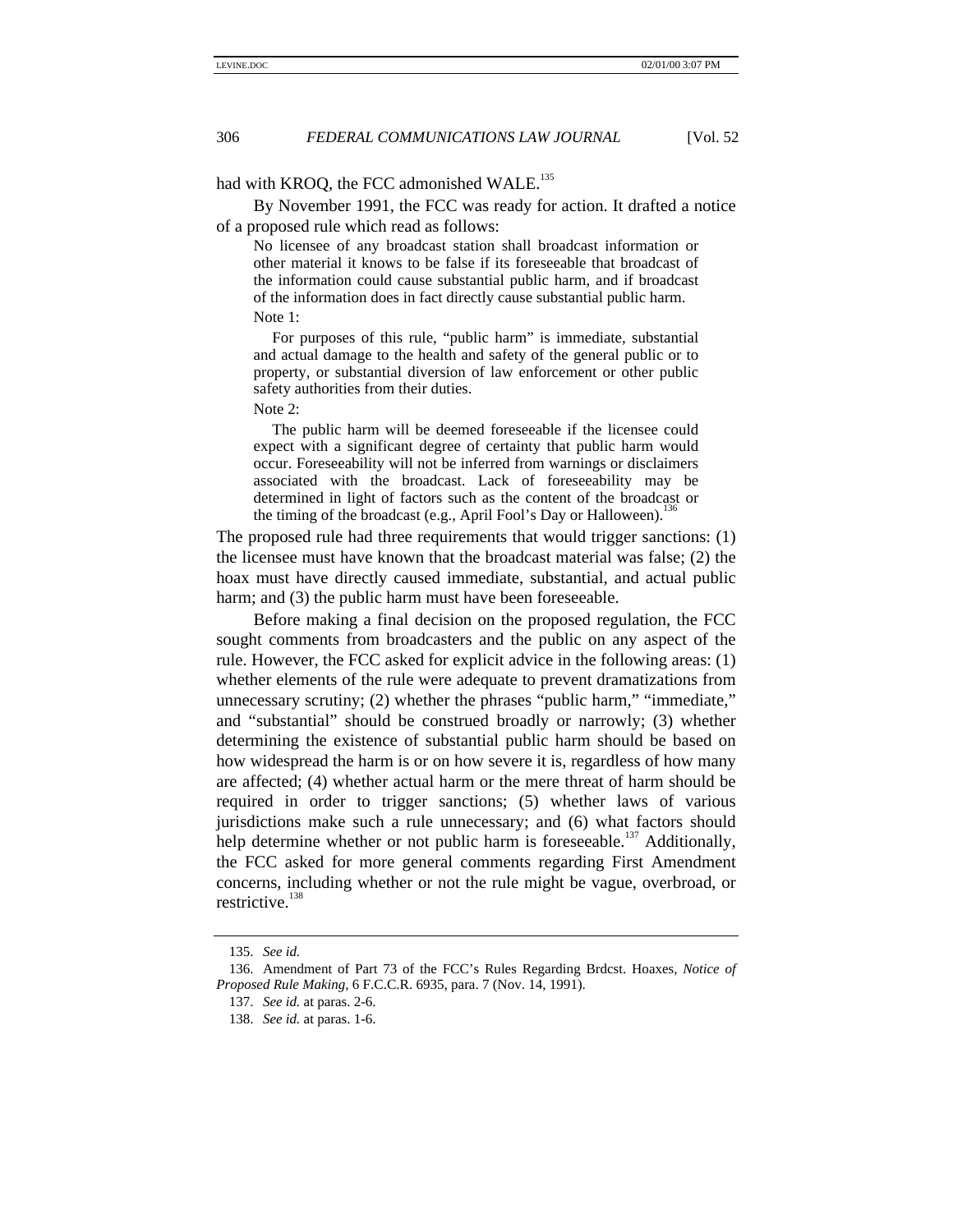Along with the notice of the proposed rule, Commissioner James H. Quello, the same commissioner who dissented from the KIKX license revocation in 1980, offered a separate statement, which begins as follows:

I welcome this proceeding given the number of high-profile broadcast hoaxes during the past year. Generally, I do not see how the public interest is served by a broadcast that does nothing more than scare or alarm the audience for the mere thrill of it. We should be able to draft a rule to deal with such situations.

At the same time, I recognize that direct regulation of broadcast content is inherently sensitive. It may be difficult to craft a rule that can encompass real abuses without stifling creative programming. *We therefore must take care that any rule on hoaxes not prevent the broadcast of programs such as Orson Wells'[s] [sic] "War of the* Worlds," [sic] which is widely recognized as a classic of American *radio*.

In the context of the rule proposal, as well as the FCC's actions from the previous fifty-plus years, the importance of Commissioner Quello's statement should not be underestimated. The FCC previously stated on more than one occasion that the *War of the Worlds* conflicted with the generalized policy of promoting broadcasting within the public interest. Now that the FCC was about to consider a concrete regulation involving hoaxes, a prominent Commissioner had gone on record to state that *War of the Worlds* was nothing short of an American classic that needed to be protected in a free broadcasting environment.<sup>140</sup>

<sup>139.</sup> *Id.* at 6937 (emphasis added).

<sup>140.</sup> *See id.* During his 23-plus years as an FCC Commissioner, James Quello became one of the FCC's most consistent and stalwart critics when it came to regulations concerning broadcasting content. This was perhaps due in part to the fact that Commissioner Quello was one of the few agency commissioners to have had an extensive career in broadcasting before being appointed to the FCC in 1974. Prior to his appointment as Commissioner, Quello spent 29 years in virtually every aspect of radio broadcasting. His career began in 1945, starting in the promotions department of WXYZ in Detroit. Two years later, he moved to the cross-town rival WJR. In 1964, Capitol Cities Broadcasting bought out WJR and made Quello General Manager of the station, as well as Vice President of the parent corporation.

Quello was inducted into the Radio Hall of Fame in 1996. Upon receiving this honor, the ceremony's presenter of awards, Edward F. McLaughlin stated: "Because he was so thoroughly *regulated* as a broadcaster, James Quello has become a more empathic *regulator* as an FCC Commissioner. His was perhaps the perfect appointment . . . as America moved into the age of deregulation—a phenomenon of which he has been an outspoken champion." Rich Samuels, *1996 Radio Hall of Fame* (visited Oct. 3, 1999) <http://www.mcs.net/~richsam/nbcmm/rhof/rhof96sc.html>.

In later years, Quello even questioned the FCC's power to revoke broadcast licenses. "It is such a drastic step," he stated. "No one should have the power to bankrupt a company. I voted to revoke 81 licenses. I regretted it." Telephone Interview with James H. Quello, Former FCC Commissioner (Sept. 3, 1998). He suggested one possible alternative to revocations would be to force an offending licensee to sell its license to a minority owner at a sizable discount. *See id.*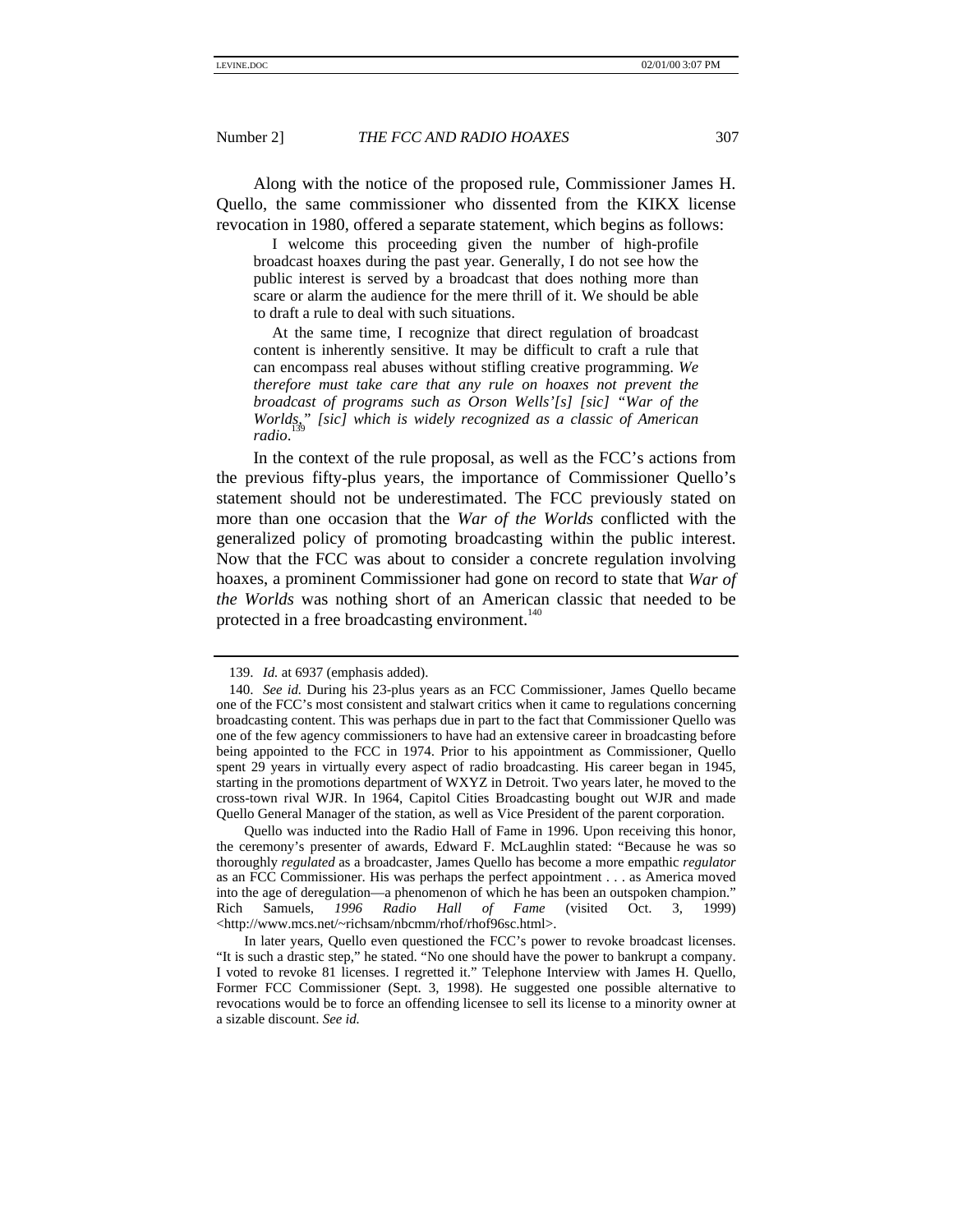The dichotomy underscores the struggle that the FCC faced in dealing with the problem from the start. The differing factual context for each case involving broadcast hoaxes helped to make the FCC's actions appear somewhat erratic at times. However, Commissioner Quello's admission indicates that, much like 1938, there was still a struggle within the FCC itself regarding attempts at developing a more broad-based philosophy to deal with the hoax question.<sup>141</sup> Commissioner Quello echoed the cautious approach espoused by fellow former Commissioners Anne P. Jones, Abbott Washburn, and T.A.M. Craven. Others thought that the dangers presented by the hoax problem were too great to continue a tepid enforcement policy and felt that measures more far reaching in scope were necessary.

The FCC seemed well aware of the tightrope it walked in crafting a new rule. From the outset of the dialogue, it was clear that the FCC did not wish to overreach with its proposal. Attempting to allay the immediate fears of many broadcasters, the FCC stated:

It is not our intent to address harmless pranks, or to deter broadcasts that might upset some listeners but do not pose a substantial threat to public health and safety. We have specifically rejected a regulatory approach that could be characterized as an "overreaction." For example, we do not intend to reach incidents such as the April Fool's joke perpetrated recently by a station, which announced that one of the stars of the city's National Football League team had been traded. While this prank undoubtedly distressed some football fans, it is our intent to focus on a narrow category of cases that present the potential for substantial public harm.

Five organizations responded to the invitation to comment on the proposed hoax regulation: CBS, NBC, National Public Radio, the National Association of Broadcasters, and the law firm of Haley, Bader & Potts.<sup>143</sup> Each organization questioned the need for such a rule. If the FCC passed such a regulation despite their concerns, many of the groups asked that it be tailored as narrowly as possible in order to avoid First Amendment concerns and chilling effects on the broadcasters' programming.

A passage from the Haley, Bader & Potts commentary best illustrates

143. Haley, Bader & Potts is a Washington, D.C. based firm established in 1939, which specializes in communications law and represents various broadcasting entities.

<sup>141.</sup> In 1998, when asked to recount the debate concerning broadcast hoaxes, neither former Commissioner Quello nor former FCC Chairman Sikes could recall any specific details outside of the written record. Quello pointed out that the federal open meetings law (the so-called "Sunshine Act" passed in 1976) prevented the commissioners from discussing the subjects of rule making with each other outside of an open public meeting. *See* Government in the Sunshine Act, 5 U.S.C. § 552(b) (1994).

<sup>142.</sup> Amendment of Part 73 of the Comm'n's Rules Regarding Broadcast Hoaxes*, Notice of Proposed Rule Making*, 6 F.C.C.R. 6935, para. 2 (1991) (citations omitted).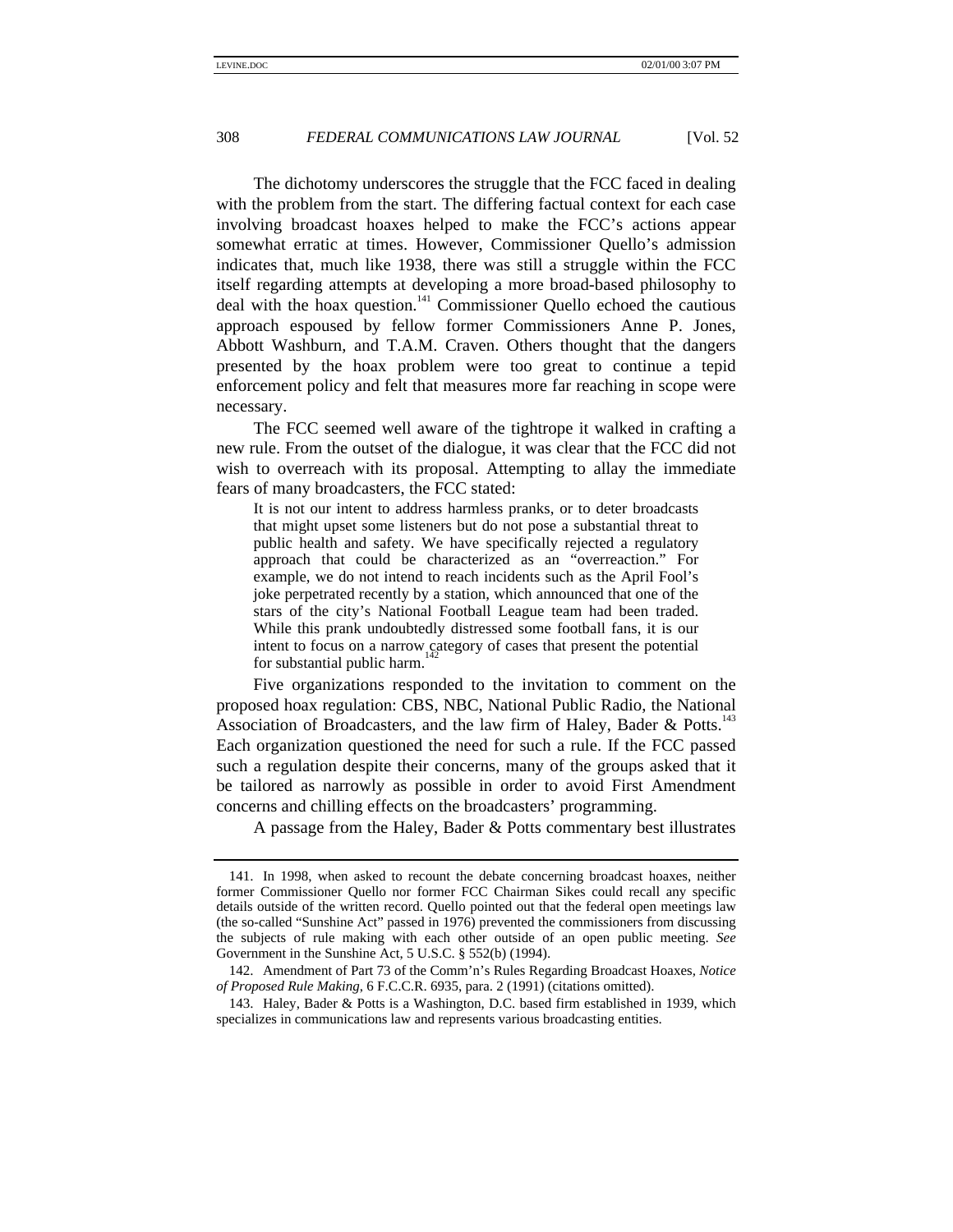the collective concerns found in the responses:

Although we believe the public interest compels [FCC] regulatory oversight of broadcast hoaxes, we question the need for a rule, for four reasons. First, the isolated incidents to which the NPRM [Notice of Proposed Rule Making] refers do not appear to require industry-wide regulation by rule. Second, as the NPRM points out, the elements of a rule would necessarily involve the [FCC] in program content judgements, which would impinge upon First Amendment considerations. Third, adoption of the rule in the name of regulatory flexibility, to enable the [FCC] to impose a monetary forfeiture, is an expediency which is outweighed both by the infrequent incidences of hoaxes and by First Amendment considerations. Fourth, the kind of hoax which causes the results upon which the NPRM focuses damage to public safety and health, diversion of law enforcement resources, and damage to property—is sufficiently serious an abuse of the public interest to call into question the licensee's basic qualifications, whether at renewal time, upon a sale of the station, or in a revocation proceeding. Contemporaneous enforcement, however, is better left to sanction under local law, where actual damages are available to rectify actual harm.

Other concerns centered on the problems inherent in the vague language used in the proposal. It was argued that broadcasters would have a difficult time determining just what kind of program would cause harm that was truly "foreseeable."<sup>145</sup> Additional criticism was leveled at the vagueness of the phrase "substantial public harm" which, it was argued, would allow unfettered subjective judgments by the FCC rather than objective standards.<sup>146</sup> NBC emphasized the free market consequences of losing public credibility and audience share if a station engaged in damaging hoaxes thus arguing against the need for additional regulations.<sup>147</sup>

The FCC ultimately rejected the arguments that an additional regulation was unnecessary, though it was mindful of the concerns raised by the First Amendment. Therefore, the FCC adopted a more narrowly tailored rule on May 14, 1992, which remains the current regulation today.

<sup>144.</sup> Comments of Haley, Bader & Potts, Amendment of Part 73 of the Comm'n's Rules Regarding Brdcst. Hoaxes at 2, MM Docket No. 91-314 (Jan. 2, 1992). John Wells King drafted the comments on behalf of Haley, Bader & Potts.

<sup>145.</sup> *See id.* at 6-7.

<sup>146.</sup> *See* Comments of the National Association of Broadcasters at 3, Amendment of Part 73 of the Comm'n's Rules Regarding Brdcst. Hoaxes, MM Docket No. 91-314 (Jan. 2, 1992). Henry L. Baumann & Steven A. Bookshester drafted the comments on behalf of the National Association of Broadcasters.

<sup>147.</sup> *See* Reply Comments on Notice of Proposed Rulemaking at 3-4, Amendment of Part 73 of the Comm'n's Rules Regarding Brdcst. Hoaxes, MM Docket No. 91-314 (Feb. 3, 1992). Howard Monderer & Jane E. Genster drafted the reply comments on behalf of the National Broadcasting. Co.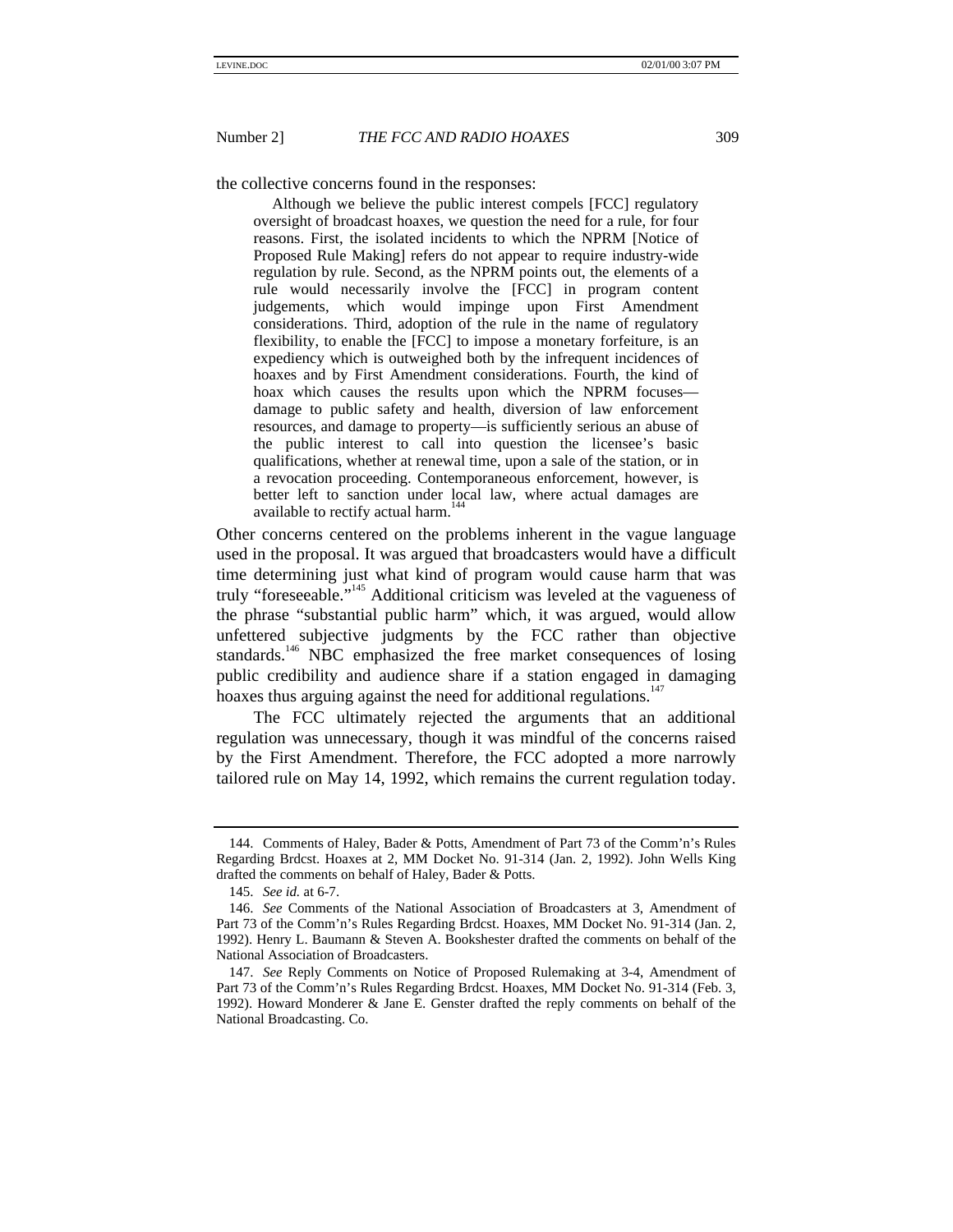Section 73.1217 of Title 47 of the *Code of Federal Regulations* now reads: No licensee or permittee of any broadcast station shall broadcast false information concerning a crime or catastrophe if:

(a) The licensee knows this information is false;

(b) It is foreseeable that the broadcast of the information will cause substantial public harm, and

(c) Broadcast of the information does in fact cause substantial public harm.

Any programming accompanied by a disclaimer will be presumed not to pose foreseeable harm if the disclaimer clearly characterizes the program as a fiction and is presented in a way that is reasonable under the circumstances.

Note: For purposes of this rule, "public harm" must begin immediately, and cause direct and actual damage to property or to the health or safety of the general public, or diversion of law enforcement or other public health and safety authorities from their duties. The public harm will be deemed foreseeable if the licensee could expect with a significant degree of certainty that public harm would occur. A "crime" is any act or omission that makes the offender subject to criminal punishment by law. A "catastrophe" is a disaster or imminent disaster involving [a] violent or sudden event affecting the public.<sup>1</sup>

Section 503(b) of the 1934 Act as amended allows the FCC to issue fines for any willful or repeated violation of a regulation by a broadcast station licensee.<sup>149</sup> Armed with the new 1992 regulation, it seemed as though the FCC was prepared to launch a new era in the containment of broadcast hoaxes.

Or was it? To date, FCC enforcement officials have confirmed that not a single broadcaster has ever been cited under 47 C.F.R. § 73.1217, nor has there been any license revocations stemming from hoaxes since the

<sup>148. 47</sup> C.F.R. § 73.1217 (1998).

<sup>149.</sup> *See* 47 U.S.C. § 503(b) (Supp. II 1996). The statutory language of section  $503(b)(2)(A)$  of the Act specifies that the amount of such fine can be up to \$25,000 for each violation or each day of a continuing violation, provided that the total fine does not exceed \$250,000 for each act. However, the Debt Collection Improvement Act of 1996 required all federal agencies to adjust their civil penalty amounts every four years in order to account for inflation. *See* 28 U.S.C. § 2461(d) (Supp. III 1997). The FCC thereby allowed for a fine of up to \$27,500 for each violation with a cap of \$275,000 in forfeitures stemming from each act. *See Amendment of Section 1.80 of the Comm'n's Rules* (visited Oct. 2, 1999) <http://www.fcc.gov/Bureaus/Miscellaneous/Orders/1997/fcc97002.txt>. The base fine for a violation of the hoax rule is seven thousand dollars, which is then adjusted after the consideration of several factors involving the severity of the violation. For a review of FCC policy regarding assessments of forfeiture amounts, see Commissioners Forfeiture Policy Statement and Amendment of Section 1.80 of the Rules to Incorporate the Forfeiture Guidelines, *Report and Order*, 12 F.C.C.R. 17,087, para. 2 n.3, 8 Comm. Reg. (P & F) 1314 (1997); Policy Statement on Standards for Assessing Forfeitures, *Policy Statement*, 6 F.C.C.R. 4695, para. 5, 69 Rad. Reg.2d (P & F) 823 (1991).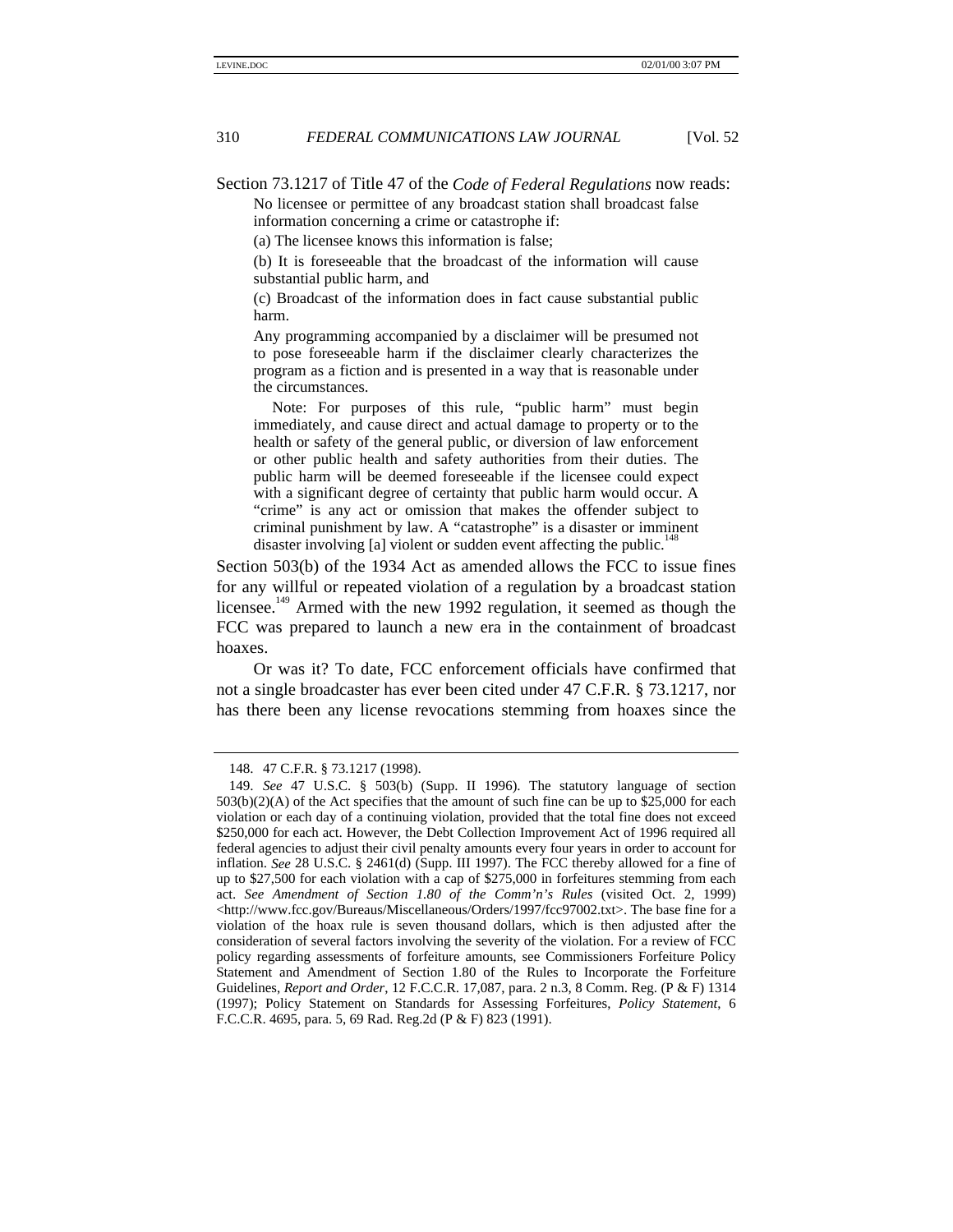regulation's passage. This statistic could be interpreted as anecdotal evidence that the number of serious station hoaxes has abated in recent years, perhaps attesting to the regulation's effectiveness as a deterrent. It could also indicate, however, that the FCC continues to be wary of program content regulations and construes any rules concerning them in a rather narrow fashion.

Whether the new rule represented a harsher stance by the FCC in their regulation of broadcast hoaxes is ultimately a matter of perspective. Had the FCC been able to give KROQ a hefty fine for its murder confession hoax, the station would certainly have considered that to be a tougher penalty than the admonishment it received.<sup>150</sup> However, stations such as KIKX and WMJX certainly would have welcomed such a fine if it would have served as an alternative to a revocation of their respective licenses.<sup>151</sup> Ultimately, section 73.1217 merely represented an additional option for the FCC to employ in their increasing frustration with the hoax problem.

# VI. ANALYSIS OF 47 C.F.R. § 73.1217

Given the absence of any case law dealing with the relatively new broadcast hoax rule, it is impossible to predict for certain how it might be applied to factual contexts. However, when one considers the FCC comments, past actions, and recent hoax incidents that have not resulted in forfeitures under section 73.1217, certain broad observations can be drawn.

The current regulation contains four prongs: (1) the false information must concern a *crime* or *catastrophe*; (2) the *licensee* must *know* the information is false; (3) it must be *foreseeable* that broadcasting the false information will cause substantial public harm; and (4) broadcasting the false information must cause *substantial public harm in fact*. 152 All four prongs must be satisfied before a violation of the regulation can be said to have occurred. $153$ 

The first prong limits the scope of the rule to hoaxes concerning "crimes" or "catastrophes." This is substantially narrower than the scope of the rule originally proposed, which encompassed all subject matters concerning false material and information. In explaining the change, the FCC reiterated the fact that "it is not our intent to restrict harmless pranks,

<sup>150.</sup> *See* Letter from Donna R. Searcy, Secretary, FCC, to Lyle Reeb, General Manager, Radio Station KROQ-FM (Dec. 4, 1991) 6 F.C.C.R. 7262, 7262.

<sup>151.</sup> *See* Petition for Reconsideration of Denial of License, *Memorandum Opinion and Order*, 83 F.C.C.2d 440, 48 Rad. Reg.2d (P & F) 1006 (1980); WMJX, Inc. for Renewal of License, *Memorandum Opinion and Order*, 85 F.C.C.2d 251, 48 Rad. Reg.2d (P & F) 1139 (1981).

<sup>152.</sup> *See* 47 C.F.R. § 73.1217 (1998).

<sup>153.</sup> *See id.*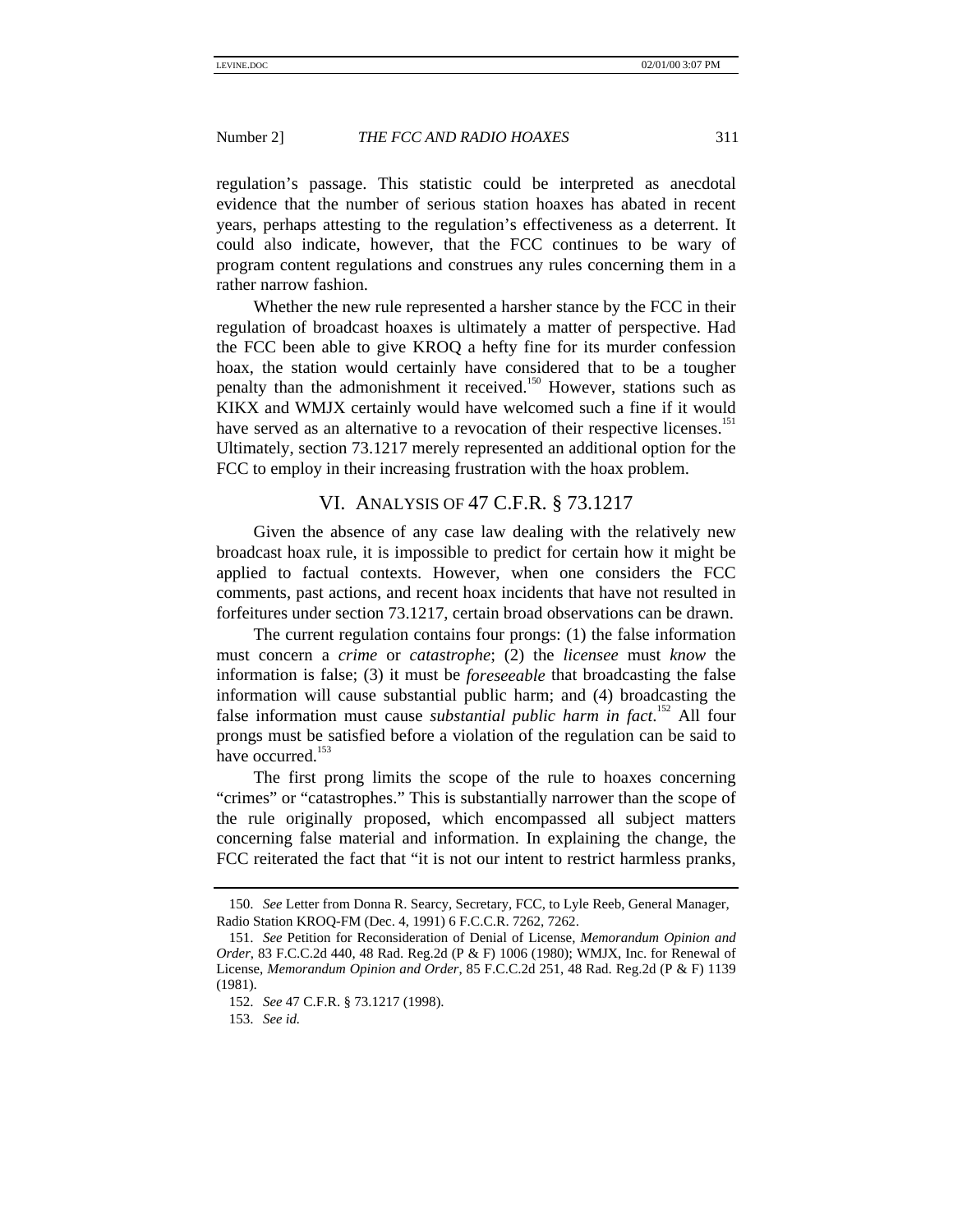or to deter broadcasts that might upset some listeners but do not pose a substantial threat to public safety."<sup>154</sup> The crimes and catastrophes prong limited the rule's scope so as to soothe the concerns of broadcasters that the regulation would scrutinize any dramatized work but would also allow for a direct response to cases such as KSHE and KROQ. As stated in the note to the regulation, a "crime" is defined as "any act or omission that makes the offender subject to criminal punishment by law."<sup>155</sup> Thus, potentially, applications of the hoax rule could turn on the variations of state law jurisdictions with separate criminal statute provisions, though murder confessions, such as the KROQ example, would presumably apply uniformly.

The linking of the word "crime" with "catastrophe" within the first prong seems to imply that the FCC directed the regulation at violent or serious crimes. If one were to use the broader interpretation suggesting a hoax ban on any crimes, then the state jurisdictional difference would become significant. For instance, one would be able to devise a hoax revolving around legal prostitution in Nevada and not fall under the regulation, while the same hoax in other states would satisfy the criteria of the regulation's first prong. Though, presumably, the less serious a hoax crime, the less likely it would be to portend or cause "substantial public harm" as required by prongs (3) and (4).

A "catastrophe" is defined as "a disaster or imminent disaster involving [a] violent or sudden event affecting the public."<sup>156</sup> No doubt the FCC formed this definition with the KSHE nuclear attack in mind. It is less clear, however, how broad the definition could be interpreted. A Martian attack could certainly be characterized as a catastrophe by Earthlings who do not care to share the Earth with our alien brethren. Likely, the phrase would be used for descriptions of events that are widespread, such as brush fires, floods, biological disasters, earthquakes, hurricanes, and so forth.

Not all events causing mass disruptions can be considered a catastrophe under the regulation's definition. For instance, consider a hoax which involved a supposed landing of the Discovery space shuttle. On April Fools' Day 1993, KGB-FM in San Diego told its listeners that the shuttle was being diverted from Edwards Air Force Base to Montgomery Field, a small airport in the middle of a crowded residential and commercial district of the city. Although no shuttle flight was in progress that day, over one thousand people arrived at the airport at the alleged

<sup>154.</sup> Amendment of Part 73 Regarding Brdcst. Hoaxes, *Report and Order (Proceeding Terminated)*, 7 F.C.C.R. 4106, para. 9, 70 Rad. Reg.2d (P & F) 1383 (1992).

<sup>155. 47</sup> C.F.R. § 73.1217 note (1998).

<sup>156.</sup> *See id.*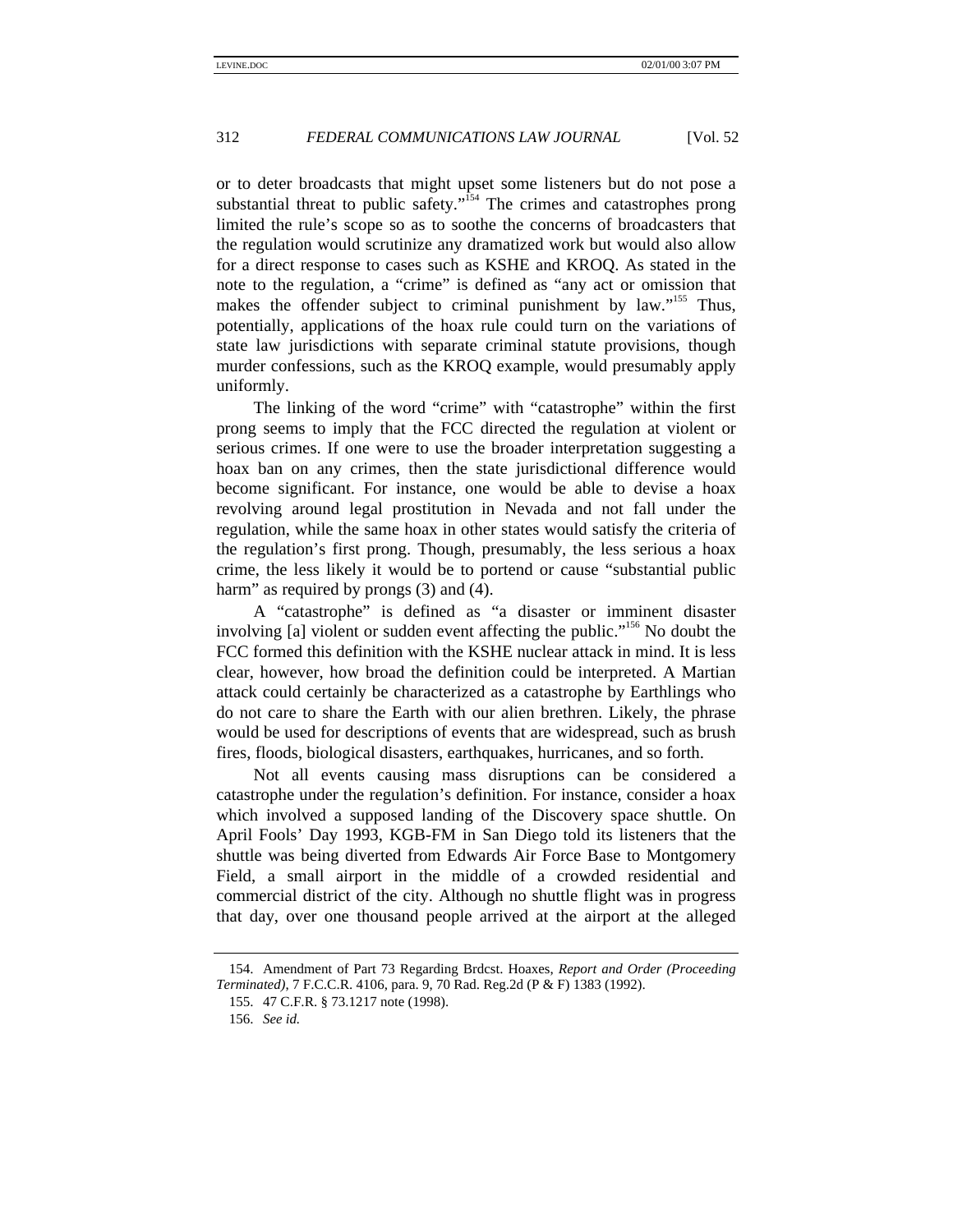landing time, tying up its traffic for hours and diverting police units.<sup>157</sup> Although the viewing of a space shuttle landing could cause a large segment of a city to divert its attentions, it could not be considered a "disaster" by any reasonable definition of the term. Since the hoax did not concern a crime or catastrophe, 47 C.F.R.  $\S$  73.1217 could not apply.<sup>158</sup>

The KGB incident illustrates the limitations of the regulation. The "crime or catastrophe" prong serves to limit its application even though the actual amount of public harm caused by a phantom shuttle landing may be greater than the amount of actual harm caused by a bogus kidnapping. However, note that 47 C.F.R. § 73.1217 is a tool to be used in addition to the FCC's broader powers to regulate what is in the public interest. The rule does not replace the FCC's inherent power to revoke licenses or admonish stations. Instead, it compliments its already existing powers. Thus stations should not hope to plan harmful hoaxes that fall outside of the specific regulation and believe that they could escape the FCC's scrutiny.

Another typical example illustrating how the regulation is limited in its application involved sports-talk station XTRA in San Diego where two hosts claimed to be interviewing ABC's Dan Dierdorf. In fact, the interviewee was an impersonator acting as though he was intoxicated.<sup>159</sup> While the real Dierdorf contemplated pursuing individual legal action against the station, this remained another scenario in which 47 C.F.R. § 73.1217 would not apply since no crime or catastrophe was involved.<sup>160</sup>

The second prong of the regulation states that the licensee must know that the information concerning the crime or catastrophe is false. Although the rule specifically refers to the licensee, FCC regulations have rarely

<sup>157.</sup> *See* Michael Granberry, *April Fools' Hoax No Joke in San Diego*, LOS ANGELES TIMES, Apr. 2, 1993, at A26.

<sup>158.</sup> Norman Goldstein, the FCC's Enforcement Chief of Mass Media Complaints, indicated that he would not pursue a case such as this—not even to include a letter of censure to the station. He stated simply: "The FCC does not regulate content." Interview with Norman Goldstein, FCC Chief of Complaints & Political Programming Branch, Enforcement Div., Mass Media Bureau, in Washington D.C. (Mar. 12, 1998). However, a police spokesman for San Diego claimed that KGB would be billed for the police manpower hours needed to clear the traffic jam, and that the City Attorney would become involved if it refused to pay. *See* Granberry, *supra* note 157, at A26. Stations would be wise to remember that federal officials are not all that they have to worry about when assessing the consequences of their programming.

<sup>159.</sup> Larry Stewart, *Dierdorf Interview Fake, Anger Real*, LOS ANGELES TIMES, Nov. 13, 1996, at C4.

<sup>160.</sup> This assumes that no California statute involving public drunkenness would apply under a broad interpretation of the regulation's first prong. If such a statute were to apply, the other remaining prongs of the regulation would still need to be satisfied—an unlikely event in this particular scenario.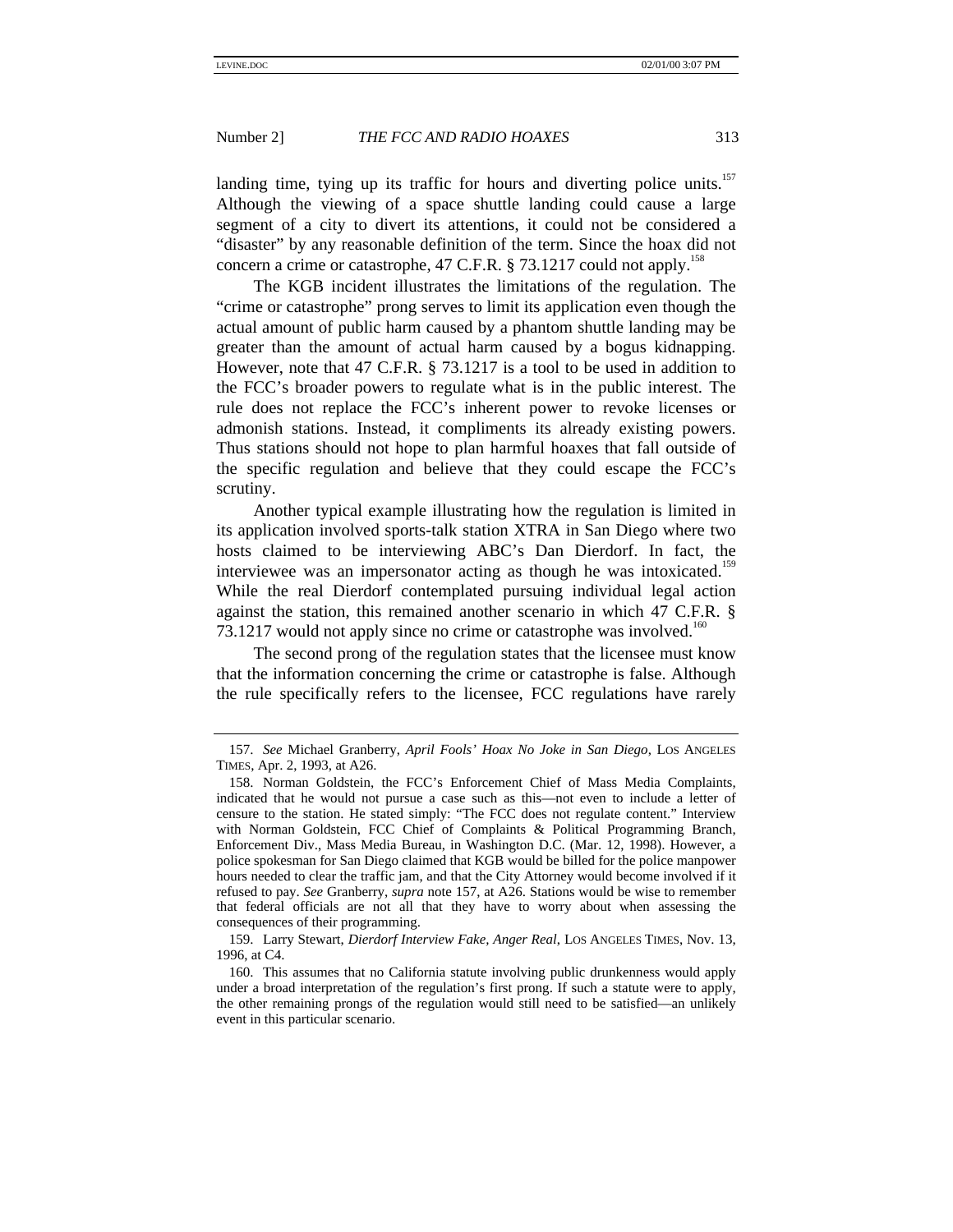limited the phrase to the actual holder of the license. The term "licensee" can also refer to various employees of the station, as well as corporate officials if the license holder is a corporate entity. In a variety of situations, a licensee will be held responsible for the actions of its employees under a *respondeat superior* theory.<sup>161</sup> To have otherwise would not provide any incentive for a license holder to supervise his staff. Stations could then easily subvert any policy and regulatory requirements by merely shielding the license holder from having any direct, hands-on operations at the broadcast facility.

License holders argued that when one takes prompt corrective action subsequent to a violation, such actions should be considered by the FCC in assessing liability. To this theory, the FCC responded:

Although our general policy is not to consider such remedial actions in determining whether a rule violation has in fact occurred, we do note that a licensee's overall conduct in connection with such a violation is always assessed in determining the appropriate sanction and could, in certain circumstances, result in a decision that no sanction is warranted.

The KROQ incident provides an example of this principle in action. Neither the licensee nor management had knowledge of the murder confession hoax when perpetrated by the on-air staff. As soon as KROQ discovered the hoax, it swiftly punished those involved and instituted official station policies to prevent such a reoccurrence.

There are no hard and fast rules to determine mitigating factors when liability is imputed to a licensee. However, a comparison between the KROQ and KIKX incidents provides a relatively clear example of the distinctions to be made. Recall that for the KIKX "kidnapping," the station's general manager helped to create the stunt and neglected to supervise its execution until the hoax had already spun out of control. Many on the station's staff knew of the plan well before the broadcast. In contrast, KROQ's management was left completely in the dark. Only the on-air talent planned and executed the phony confession. Once the hoax was discovered, management acted immediately to stem the damage.

Another question that remains unanswered from the second prong concerns what *kind* of knowledge is required. Certainly *actual* knowledge

<sup>161.</sup> *See, e.g.*, Application of WMJX-FM, Miami, Fla. for Renewal of License, *Decision*, 85 F.C.C.2d 251, para. 39, 48 Rad. Reg.2d (P & F) 1339 (1981); *Arizona License Decision*, 78 F.C.C.2d 857, para. 24, 47 Rad. Reg.2d (P & F) 1233 (1980); Liability of Empire Brdcst. Corp., License of Radio Station KFLN, Baker, Mont. for Forfeiture, *Memorandum and Opinion Order*, 25 F.C.C.2d 68, 19 Rad. Reg.2d 1191 (1970).

<sup>162.</sup> Amendment of Part 73 Regarding Brdcst. Hoaxes, *Report and Order (Proceeding Terminated)*, 7 F.C.C.R. 4106, para. 12, 70 Rad. Reg.2d (P & F) 1385 (1992) (footnote omitted).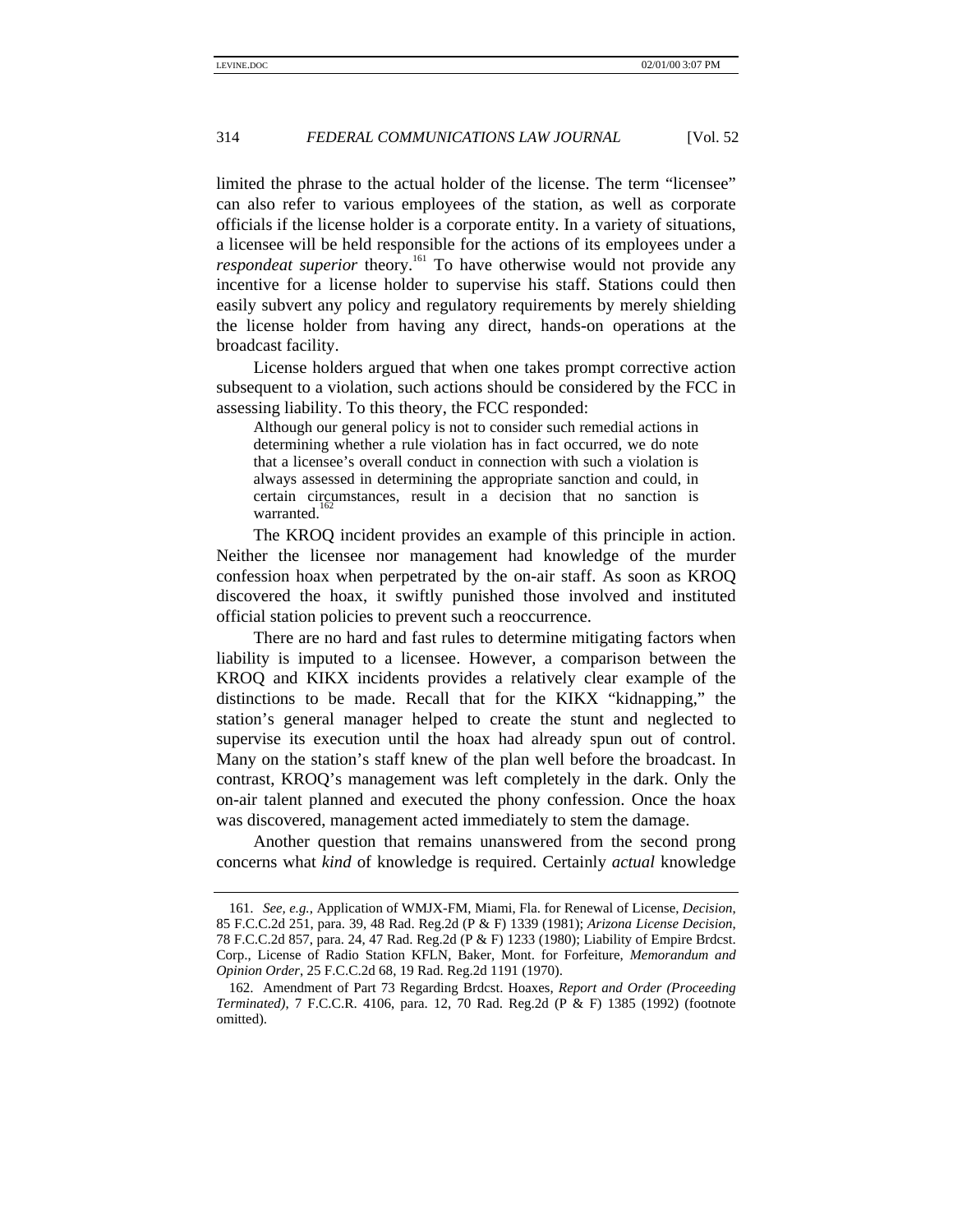on the part of the licensee or his employees will satisfy the second prong. What is left unclear, however, is if there are any situations where *implied* knowledge may be imputed to the broadcasters. The only certainty is that there is no strict liability involved. Use of a strict liability threshold would effectively end the talk radio format since callers are able to turn the tables on the broadcasters and perform hoaxes of their own. One such example involved a call by a couple to KLOS-FM in Los Angeles who proceeded to get into an on-air fight and request a divorce after the man accused his "wife" of cheating on him with his friend. The call turned out to be placed by an Air Force sergeant and two work cohorts who assumed the roles of his wife and friend, resulting in a public embarrassment to the station.<sup>163</sup> Given the nature of call-in shows, the required level of knowledge would need to be at least *substantially implied*, if not *actual*, in order to trigger liability under the hoax rule. Otherwise, interactive radio formats would be chilled considerably.

The third prong requires that it be foreseeable that the hoax broadcast will produce substantial public harm.<sup>164</sup> This remains perhaps the most vague and controversial of the prongs. Many questions and considerations are raised in determining "foreseeability."

First, what is the effect of program disclaimers in the foreseeability test? This question is alluded to in the body of the regulation itself. It states: "Any programming accompanied by a disclaimer will be presumed not to pose foreseeable harm if the disclaimer clearly characterizes the program as a fiction and is presented in a way that is reasonable under the circumstances." 165 This seems to indicate that if a hoax broadcast contains a disclaimer as to its dramatic nature, at the very least, the burden of proof will shift from the broadcaster to the FCC to prove that the harm was in fact foreseeable. As the note to the regulation states, the amount of foreseeability must comport itself with a "*significant* degree of certainty."<sup>166</sup> It is by no means clear, however, that such a disclaimer would constitute an absolute defense. It is equally unclear what quantity and type of disclaimers would be "reasonable under the circumstances."<sup>167</sup>

Recall that *War of the Worlds* had four such disclaimers, yet they did not prevent the widespread panic. The reason behind this problem is that radio audiences do not necessarily tune in to a program at its start. Unlike

<sup>163.</sup> *See* Claudia Puig, *"Mark and Brian" Get Burned by a Hoax Call*, LOS ANGELES TIMES, Dec. 18, 1989, at F1.

<sup>164.</sup> *See* 47 C.F.R. § 73.1217 (1998).

<sup>165.</sup> *See id.*

<sup>166.</sup> *Id.* at note (emphasis added).

<sup>167.</sup> *Id.*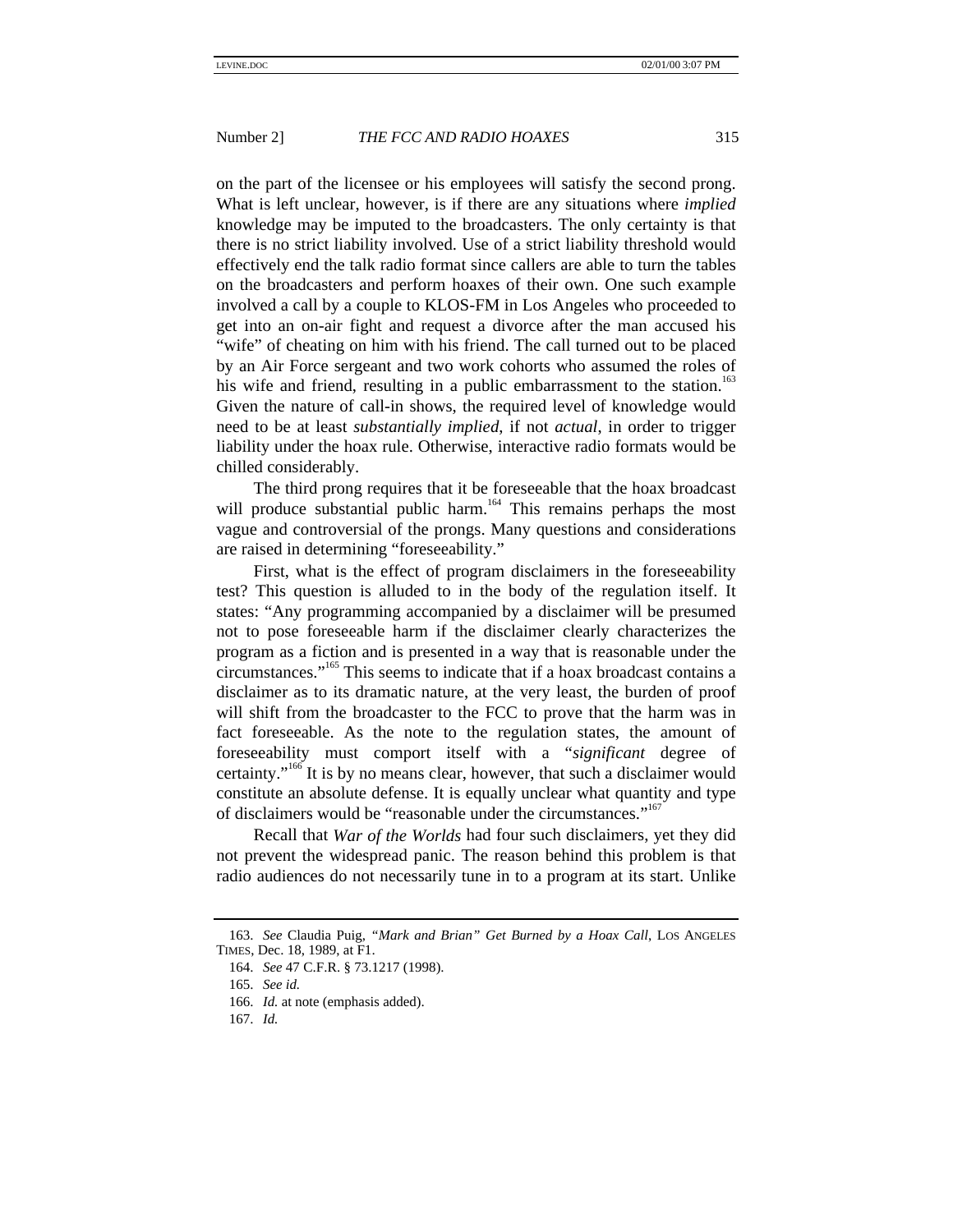the audiences for other media—such as movies—radio listeners are continually tuning in and out of a program's content throughout all points in its transmission. As a result, commuters who turn on their car radio twenty minutes past the hour do not immediately have a context for what they are listening to. Thus any disclaimer aired within the first third of a one-hour program will be completely ineffective to such listeners.

The FCC offered some of its own guidelines of reasonableness which stated that:

[I]ndicia of reasonableness would include airing disclaimers at the beginning and end of a program and ensuring that no more than [fifteen] minutes elapses between disclaimers during a program. We do not intend to impose a requirement that all fictional works must now include disclaimers. Rather, disclaimers would be necessary only in those programs that would otherwise meet all elements of the rule.<sup>1</sup>

It is unclear if disclaimers timed more than fifteen minutes apart would be less reasonable, or if the FCC intended to fix fifteen minutes as a specific benchmark. Many radio programs are short skits and do not adhere to a complete one-hour time clock schedule. Fifteen minute intervals would clearly be ineffective and inappropriate under many circumstances, such as the one time nuclear alert from KSHE or an intermittent announcement of a false space shuttle landing.

The FCC has pointed to other factors that will be considered in determining foreseeability. Such factors include the timing of the broadcast (e.g., April Fools' Day, when the audience might be on reasonable notice to expect a hoax) and the "number of public complaints received about the broadcast."<sup>169</sup> This last factor is perplexing in that it suggests that foreseeability can be determined in *hindsight*, which contradicts the meaning and purpose of the term. This also implies that a station will not be held responsible for the few odd listeners who have particularly low thresholds of gullibility. All such circumstances are not determinative but are merely considerations used in the foreseeability prong.

The single greatest determinant in assessing foreseeability is the nature of the broadcast itself. The more inherently believable and realistic a program is, the greater the likelihood that foreseeable harm will be imputed.<sup>170</sup> Unfortunately, this analysis is still susceptible to problems. What is inherently believable to one audience may strike another as an example of naive gullibility. Radio listeners today might chuckle at the

170. *See id.*

<sup>168.</sup> Broadcast Services; Brdcst. Hoaxes, 57 Fed. Reg. 28,638, 28,640 (1992) (codified at 47 C.F.R. pt. 73).

<sup>169.</sup> Amendment of Part 73 Regarding Brdcst. Hoaxes, *Report and Order (Proceeding Terminated)*, 7 F.C.C.R. 4106, para. 14, 70 Rad. Reg.2d (P & F) 1383 (1992).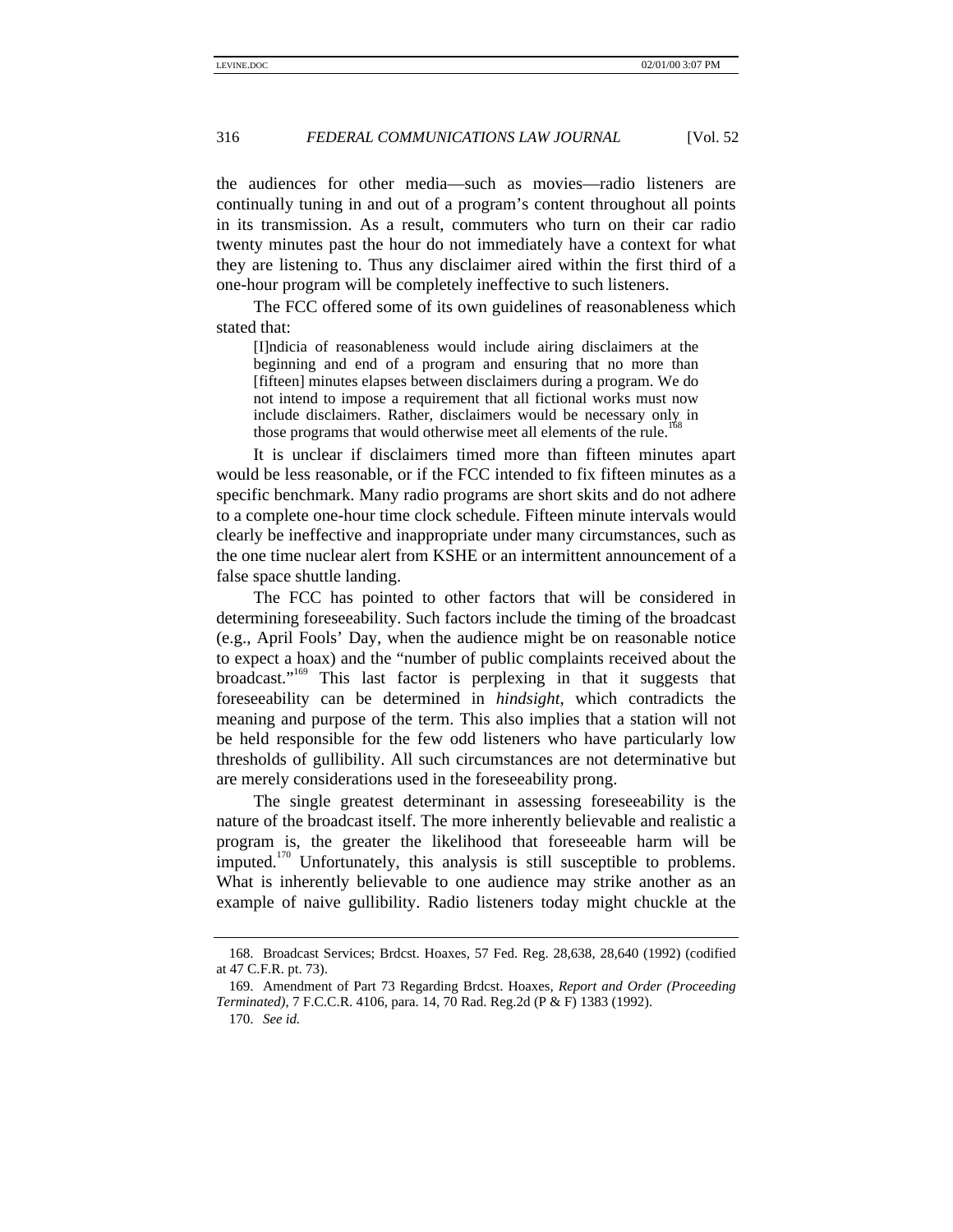notion that anyone could believe a Martian invasion occurring. Yet for many in 1938, the fear was all too real. Even the updated 1974 Martian landings portrayed WPRO proved that some could still be fooled in limited circumstances.

The FCC itself suggested that a broadcast concerning an invasion of amoebas did not warrant a disclaimer since it was inherently unbelievable. However, what if such a broadcast came during the outbreak of a war involving biological weapons? Would people still react to the broadcast in the same context? As the KSHE incident during the Gulf War showed, people's sensitivities change with the events that surround them. The "zeitgeist factor" remains unresolved. The only guidance the FCC provides is to point out that "[w]e will presume, and will accord broadcasters the right to presume, that the public will behave in a rational manner. We will not hold broadcasters accountable for unreasonable or unpredictable public conduct."<sup>171</sup>

The final prong of the regulation holds that the hoax must in fact cause substantial public harm. Once again, some raise concern regarding the precise meaning of "substantial public harm." The note to the regulation provides the primary guidance by holding that "'public harm' must begin immediately, and cause direct and actual damage to property or to the health or safety of the general public, or diversion of law enforcement or other public health and safety authorities from their duties."<sup>172</sup> The "diversion of law enforcement" provision is an obvious response to previous cases such as KIKX and KROQ. Notably though, the requirement that the public harm begin immediately suggests that a fact pattern similar to the KROQ hoax might escape the rule. The diversion of sheriff's deputies during the KROQ incident was not immediate but rather a gradual escalated action spread out over several months.<sup>173</sup>

<sup>171.</sup> Amendment of Part 73 Regarding Brdcst. Hoaxes, *Report and Order (Proceeding Terminated)*, 7 F.C.C.R. 4106, para. 13, 70 Rad. Reg.2d (P & F) 1383 (1992). More than one managing veteran of a radio station may have cause to question the presumption that the public will behave in a rational manner. Recall Orson Welles's observation concerning his *War of the Worlds* broadcast: "We began to realize, as we plowed on with the destruction of New Jersey, that the extent of our American lunatic fringe had been underestimated." WELLES & BOGDANOVICH, *supra* note 26, at 18-19.

<sup>172.</sup> *See* 47 C.F.R. § 73.1217 note (1998).

<sup>173.</sup> *See* Claudia Puig, *KROQ Deejays Faked Murder Confession—Sheriff's Dept*., LOS ANGELES TIMES, Apr. 11, 1991, at F1. A surprising admission came to this Author by the FCC's Enforcement Chief of Mass Media Complaints, Norman Goldstein, who claimed that it was unclear if the KROQ hoax would result in violation of the regulation, despite the fact that the FCC specifically cited KROQ in justifying its new rule. *See* Amendment of Part 73 Regarding Brdcst. Hoaxes, *Report and Order*, 7 F.C.C.R. 4106, para. 17, 70 Rad. Reg.2d (P & F) 1383 (1992); Goldstein, *supra* note 158.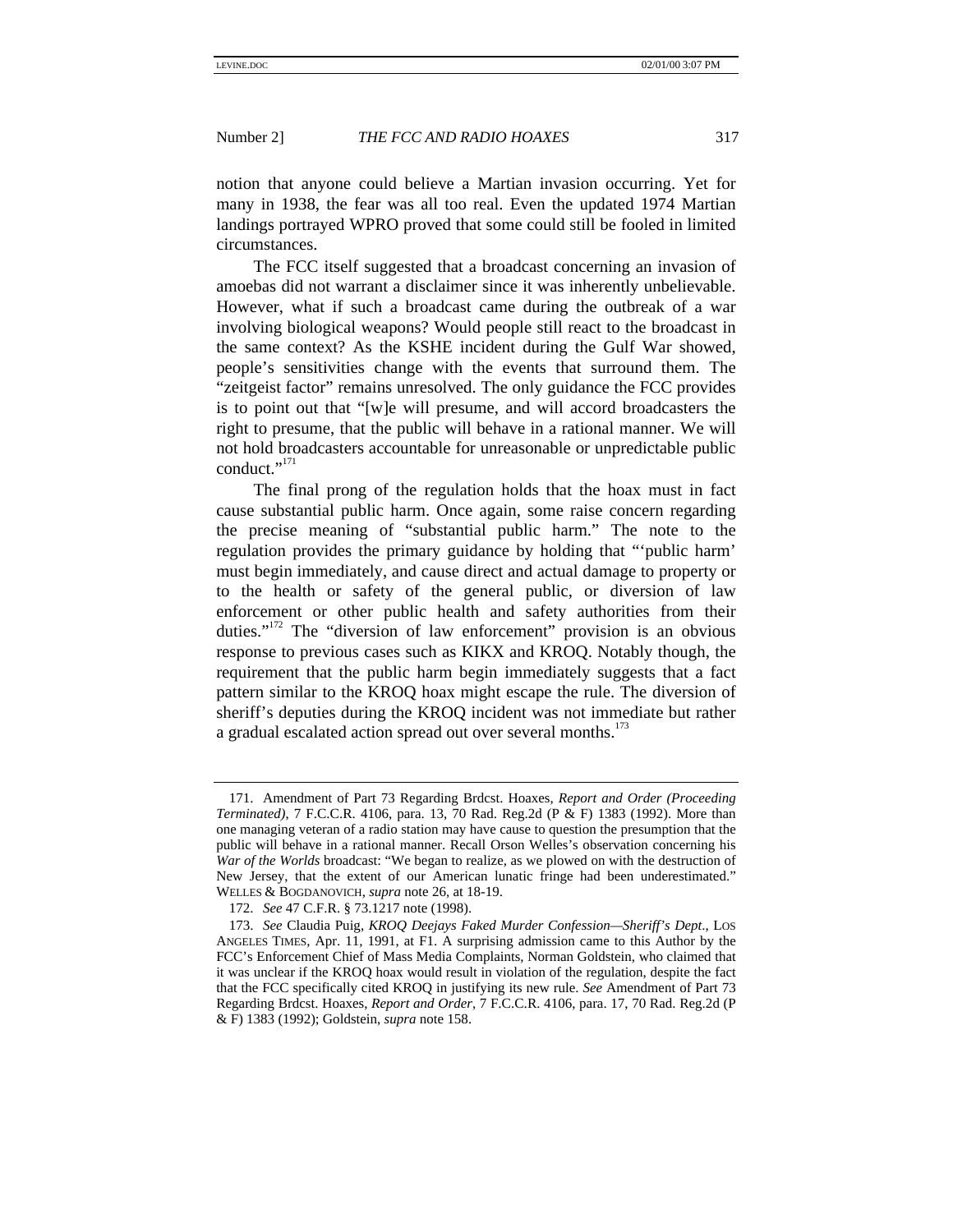The FCC also noted that a hoax resulting in no more than a few complaints to the police will not satisfy the prong, even if the police are annoyed by having to take the calls.<sup>174</sup> It seems that the level of disruption must significantly hinder law enforcement from otherwise carrying out its duties. Nominal or de minimus harms will not suffice.

Also left unresolved by the "substantial public harm in fact" prong is whether or not substantial public harm refers to the *intensity* of the harm or the *widespread nature* of the harm. Would a hoax that directly results in the death of one person be judged differently than a hoax which causes one thousand people to run out into the rain and catch colds? No specific guidance is given for this question, although both factors are likely to be considered.

The only specific indication is provided in the note to the regulation, which states that public harm must cause "actual damage to property or to the health or safety of the general public."<sup>175</sup> Bruised egos and embarrassment on the part of listeners obviously does not count. Beyond that, the FCC only declared that "[r]ather than adopt a particular benchmark or definition by which we will assess 'substantial' public harm, we have decided to leave this determination to the factual context of each case."<sup>176</sup> This style of determination could be described as an appropriate summary of the FCC's response to the hoax controversy as a whole.

# VII. BALANCING PRIORITIES: CONTENT CONTROL IN LIGHT OF COMPETING CONSIDERATIONS

The reluctance to increase the enforcement against broadcast hoaxes in recent years most likely stems from two factors: the fear of treading on broadcasters' First Amendment rights and the potency of the argument that other laws already exist to deal with such problems. Each time the FCC issues regulations regarding programming content, it must balance its mandate to require that stations serve the public interest, along with competing concerns of censorship, as found in the First Amendment and section 326 of the 1934 Act, which in fact prevents the FCC from having the power to censor radio broadcasts.<sup>177</sup>

<sup>174.</sup> *See* Amendment of Part 73 Regarding Brdcst. Hoaxes, *Report and Order*, 7 F.C.C.R. 4106, para. 17, 70 Rad. Reg.2d (P & F) 1383.

<sup>175. 47</sup> C.F.R. § 73.1217 note (1998).

<sup>176.</sup> Amendment of Part 73 Regarding Brdcst. Hoaxes, *Report and Order*, 7 F.C.C.R. 4106, para. 17, 70 Rad. Reg.2d (P & F) 1383.

<sup>177.</sup> *See* 47 U.S.C. § 326 (1998). The FCC's mandate to ensure that stations serve the public interest can be found in sections 303 and 307 of the Act, among others. For a broad based overview on how the FCC approaches the censorship/public interest tension, see *Report and Statement of Policy Res: Commission en banc Programming Inquiry*, 44 F.C.C.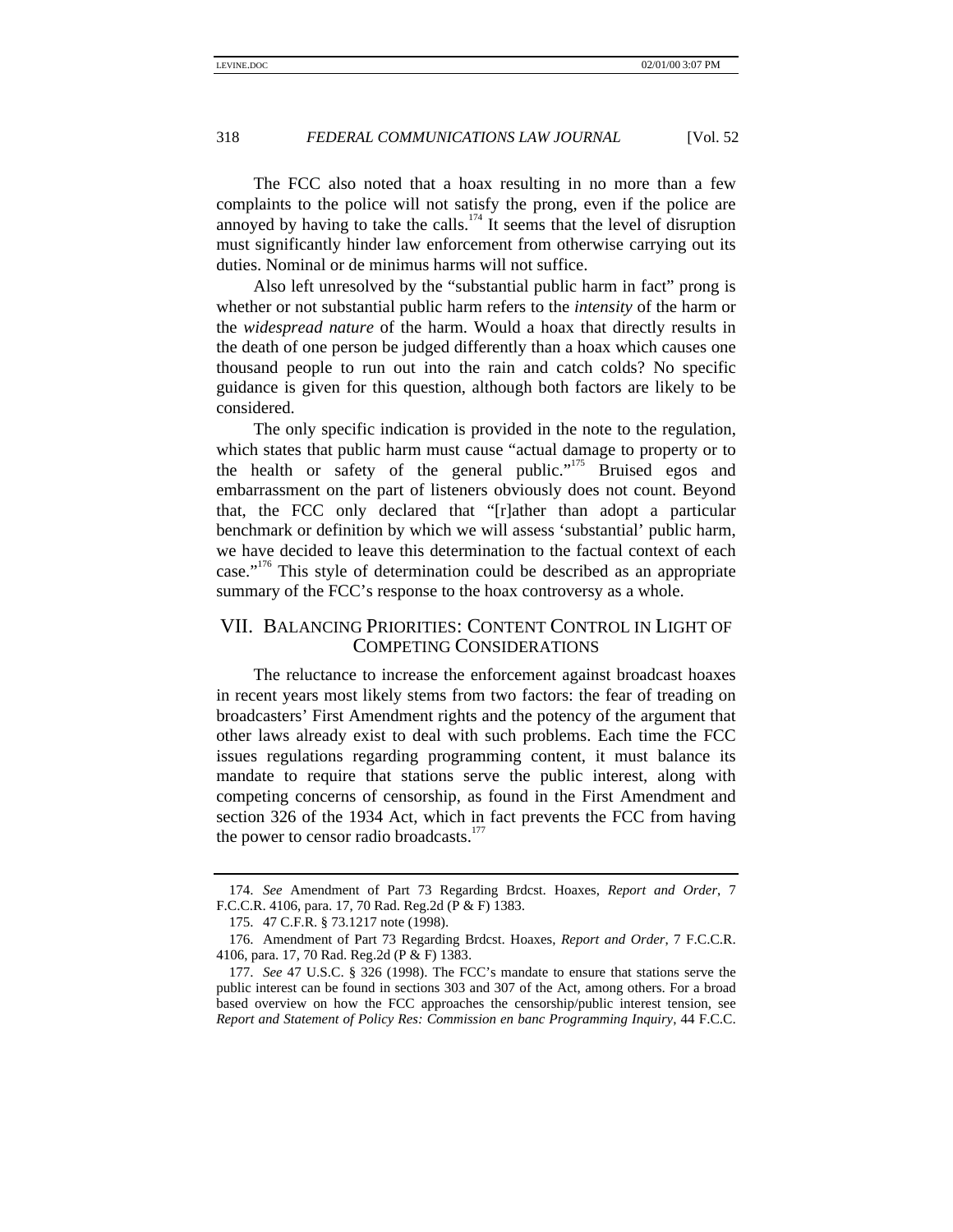The FCC can justifiably rely on the fact that the Supreme Court has never struck down a regulation prohibiting speech that threatens to cause "imminent lawless action."<sup>178</sup> The current approach by the Court was developed in *Brandenburg v. Ohio*<sup>179</sup> when it stated:

[T]he constitutional guarantees of free speech and free press do not permit a [s]tate to forbid or proscribe advocacy of the use of force or of law violation except where such advocacy is directed to inciting or producing imminent lawless action and is likely to incite or produce such action.<sup>1</sup>

In a concurring opinion, Justice Douglas further elaborated on the distinction between protected and unprotected speech:

The line between what is permissible and not subject to control and what may be made impermissible and subject to regulation is the line between ideas and overt acts.

The example usually given by those who would punish speech is the case of one who falsely shouts fire in a crowded theater.

This is, however, a classic case where speech is brigaded with action. They are indeed inseparable and a prosecution can be launched for the overt acts actually caused.<sup>1</sup>

Even apart from the *Brandenburg* standards of censorship, which are most often strictly construed, the Court has also afforded less free speech protections for the broadcast media as compared to other forms of speech. In *Red Lion Broadcasting Co. v.*  $FCC$ *,*<sup>182</sup> Justice White made the following observation in upholding the FCC's regulations relating to political editorials:

Although broadcasting is clearly a medium affected by a First Amendment interest, differences in the characteristics of new media justify differences in the First Amendment standards applied to them

Just as the [g]overnment may limit the use of sound-amplifying equipment potentially so noisy that it drowns out civilized speech, so may the [g]overnment limit the use of broadcast equipment.<sup>1</sup>

<sup>2303 (1960).</sup>

<sup>178.</sup> *See, e.g.*, Brandenburg v. Ohio, 395 U.S. 444 (1969); Zauderer v. Office of Disciplinary Counsel, 471 U.S. 626 (1985) (false or deceptive advertising); Gertz v. Robert Welch, Inc., 418 U.S. 323 (1974) (defamation); Miller v. California, 413 U.S. 15 (1973) (obscene materials); Chaplinsky v. New Hampshire, 315 U.S. 568 (1942) (fighting words); United States v. Kelner, 534 F.2d 1020 (2d Cir. 1976) (holding that televised threats of political assassination punishable did not violate First Amendment); United States v. Irving, 509 F.2d 1325 (5th Cir. 1975) (finding that false threat of hijacking punishable did not violate First Amendment).

<sup>179. 395</sup> U.S. 444 (1969).

<sup>180.</sup> *Id.* at 447.

<sup>181.</sup> *Id.* at 456-57 (Douglas, J., concurring) (citations omitted).

<sup>182. 395</sup> U.S. 367 (1969).

<sup>183.</sup> *Id.* at 386-87 (footnote and citations omitted).